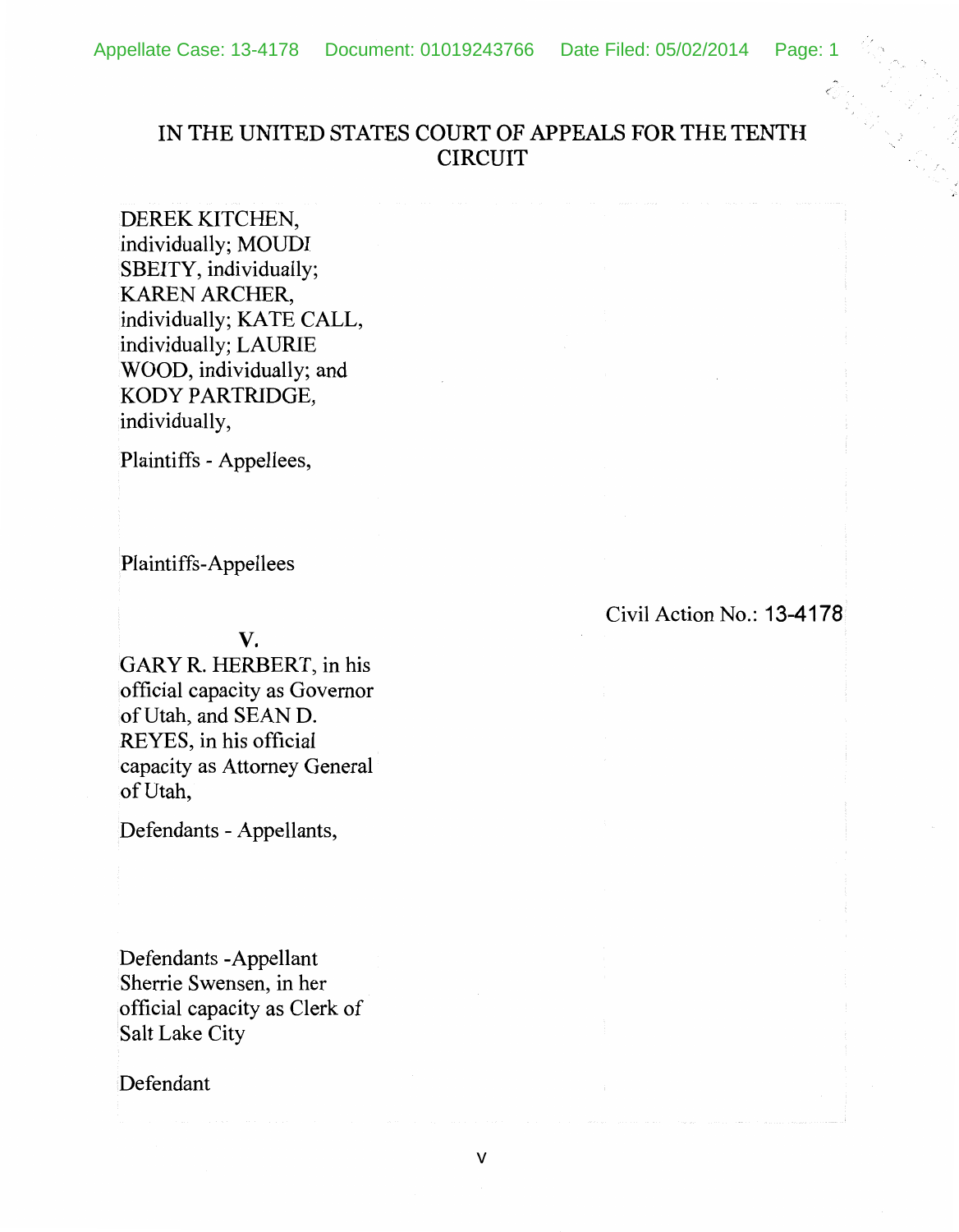and

Chris Sevier Intervening Plaintiff

# MOTION TO INTERVENE AS PLAINTIFF

## TABLE OF CONTENTS

| THE LEGAL STANDARD INDICATES INTERVENTION SHOULD BE |  |
|-----------------------------------------------------|--|
|                                                     |  |
| a. Delay/Prejudice                                  |  |
| b. Input                                            |  |
| c. Availability of Other Form                       |  |
| <b>CHALLENGING THE APPELLANTS</b>                   |  |
|                                                     |  |

## TABLE OF AUTHORITIES CASES

| Perry v. Schwarzenegger, 704 F. Supp. 2d 921, 966 (N.D. Cal. 2010)5      |
|--------------------------------------------------------------------------|
|                                                                          |
|                                                                          |
|                                                                          |
| Roe v. Wade, 410 U.S. 113                                                |
| <i>Hutchinson v. Pfeil</i> , 211 F.3d 515, 519 (10th Cir. 2000)11, 14    |
| Utah Ass'n of Cntys. v. Clinton, 255 F.3d 1246, 1249 (10th Cir. 2001)12  |
| Antilles Cement Corp. v. Acevedo Vila, 408 F.3d 41, 45 (1st Cir. 2005)12 |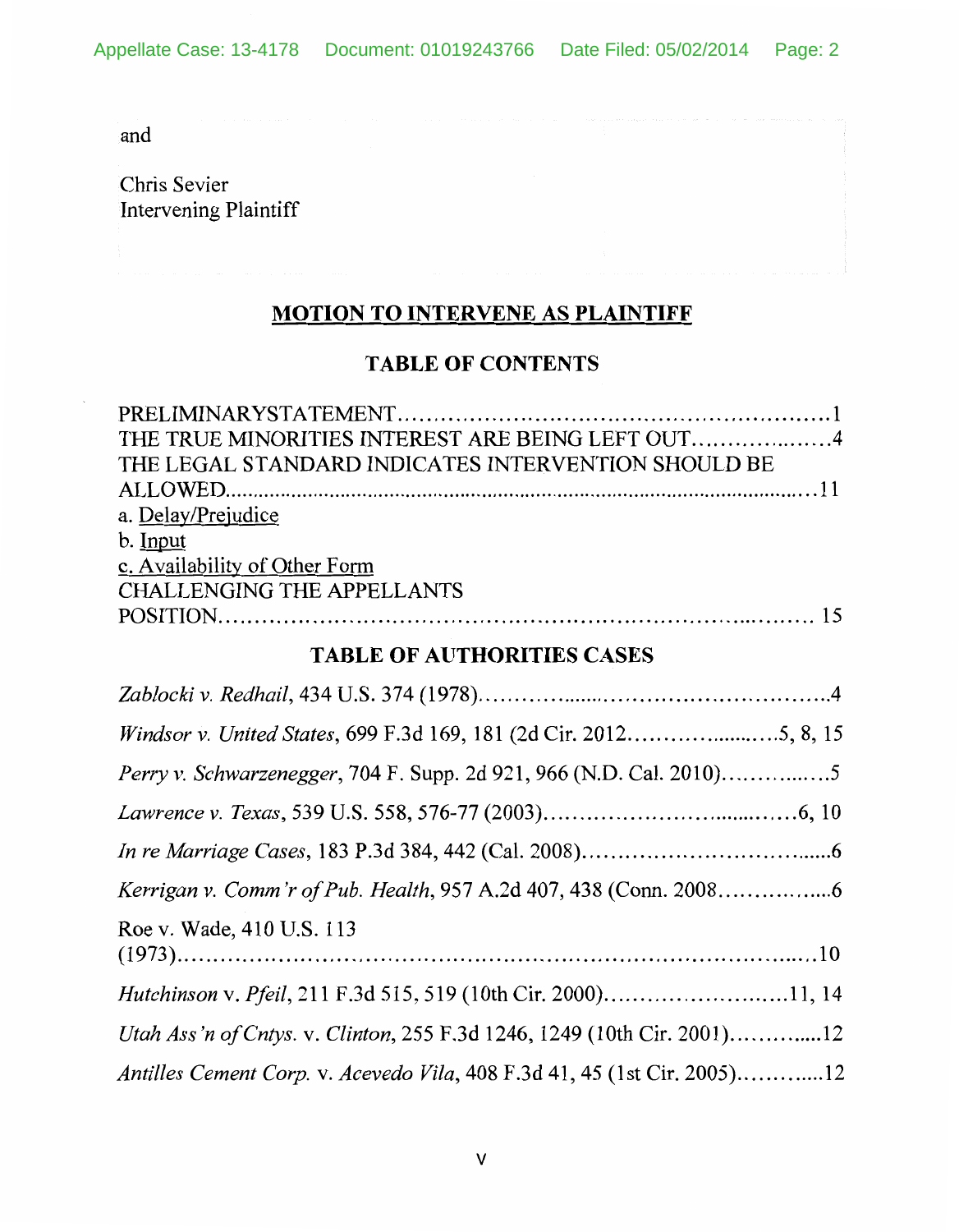| Elliott Indus. Ltd. P'ship v. BP Am. Prod. Co., 407 F.3d 1091, 1102 (10th Cir.                                                              |
|---------------------------------------------------------------------------------------------------------------------------------------------|
| Lower Ark. Valley Water Conservancy Dist. v. United States, 252 F.R.D. 687, 690-                                                            |
| Kobach v. U.S. Election Assistance Comm'n, 13-CV-4095-EFM-DJW, 2013WL                                                                       |
| Wyo. Farm Bureau Fed'n v. Babbitt, 199 F.3d 1224, 1230 n.2 (10th Cir. 2000);<br>Harris v. Owens, 264 F.3d 1282, 1288 n.3 (10th Cir. 2001)13 |
| Harris v. Owens, 264 F.3d 1282, 1288 n.3 (10th Cir. 2001)13                                                                                 |
| Tyler v. City of Manhattan, 118 F.3d 1400, 1403-04 (10th Cir. 1997)13                                                                       |
| United States v. City of Los Angeles, Cal., 288 F.3d 391, 398 (9th Cir. 2002)14                                                             |
| Minn. Lawyers Mut. Ins., Co. v. Vedisco, 10-CV-01008-REB-MEH, 2010 WL                                                                       |
|                                                                                                                                             |
| Lochner v. New York, 198 U.S. 45 (1905),, 372 U.S. 726 (1963)15                                                                             |
|                                                                                                                                             |
| Washington v. Glucksberg, 521 U.S. 702 (1997); OB 37-3916                                                                                   |
|                                                                                                                                             |
|                                                                                                                                             |

## **Statutes**

| Utah Code $\S 30-1$ - |  |
|-----------------------|--|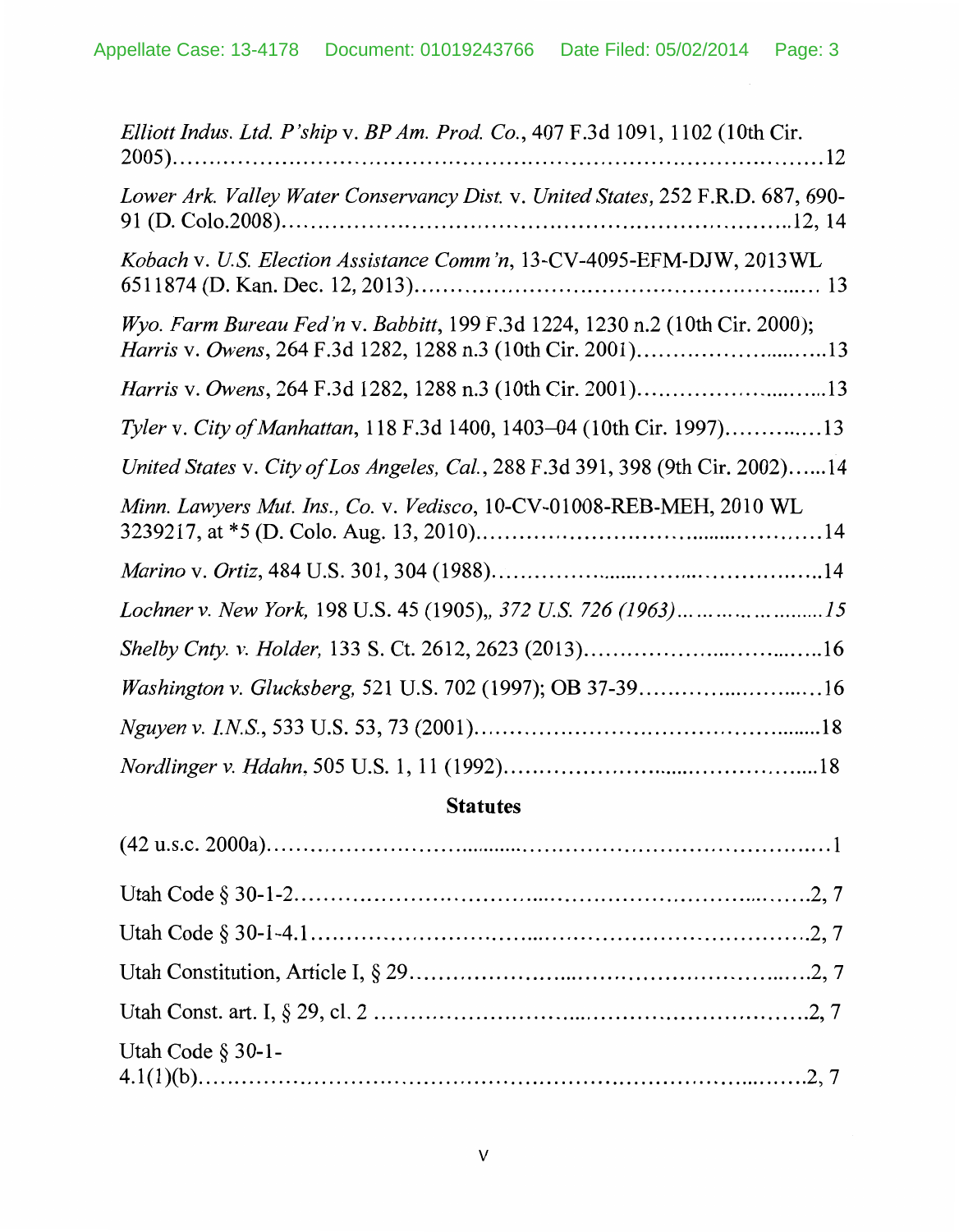| Utah Code § 49-11- |
|--------------------|
| Utah Code § 49-11- |
| Utah Code § 49-11- |
|                    |
|                    |
|                    |
|                    |
|                    |
|                    |
|                    |
|                    |
|                    |
|                    |
| Utah Code § 78B-6- |
| Utah Code § 78B-6- |
| Utah Code § 78B-6- |

# OTHER AUTHORITY

| Jeffrey Michael Hayes, Polygamy Comes Out of the Closet: The New Strategy of |  |
|------------------------------------------------------------------------------|--|
|                                                                              |  |
|                                                                              |  |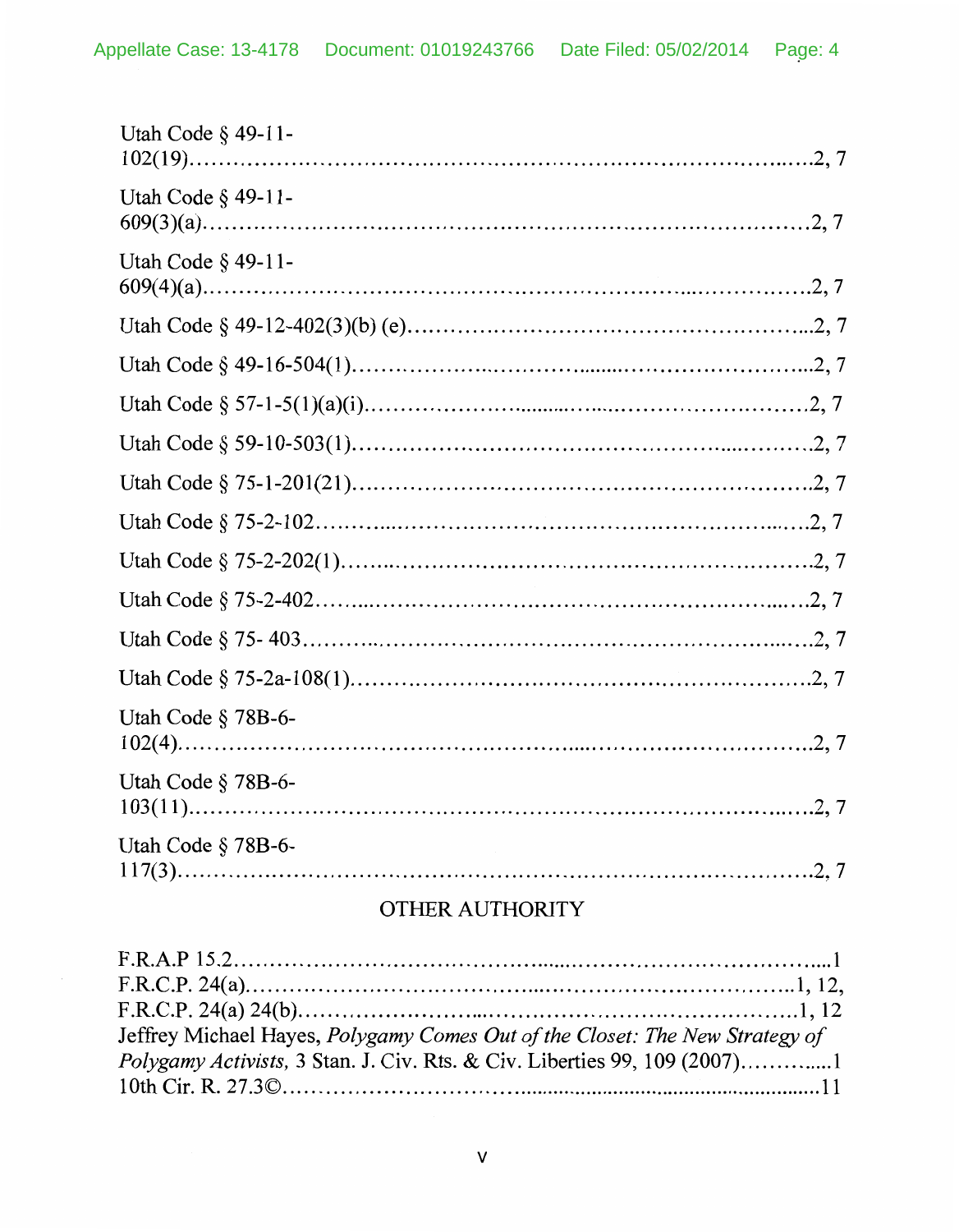20 pages 4/30/14 4:40 PM Appellate Case: 13-4178 Document: 01019243766 Date Filed: 05/02/2014 Page: 5<br>4/30/14 4:40 PM

NOW COMES, I, Chris Sevier, former Judge Advocate/combat veteran, pursuant to F.R.A.P 15.2, F.R.C.P. 24(a), and 24(b). I was personally injured by the same Defendants under identical circumstances except that I attempted to marry a machine, not another man, at the clerk's office. The difference between myself and the Plaintiffs is that we are in different classes of sexual orientation. The same clerk's office referred me to the same laws at issue, when it deny my request as it did the Plaintiffs. I have been equally injured and I have standing for the same reasons that the Plaintiffs have sighted in their brief and complaint. Symbolically, my intervention may represent the other minority sexual orientation groups, whose interest are not regarded by the existing Appellants. Even the Defendants stipulate that all sexual orientation classes must have equal protection and due process rights extended to them if traditional marriage is redefined, under their "slippery slope" arguments. (See Appellant brief at. 101. Jeffrey Michael Hayes, *Polygamy Comes Out of the Closet: The New Strategy of Polygamy Activists,* 3 Stan. J. Civ. Rts. & Civ. Liberties 99, 109 (2007). The largest minority should not be the only protect class under the equal protection clause. Imagine, if during the civil rights movement, a group of African Americans argued to have expansion of the equal protection clause to protect just their race alone, but did not move the Court to expand protections to races that are red, brown, and yellow. (All races are covered under the Civil Rights Act of 1964 for good reason (42 u.s.c. 2000a). To permit selective protections of certain classes would yield unjust and absurd results that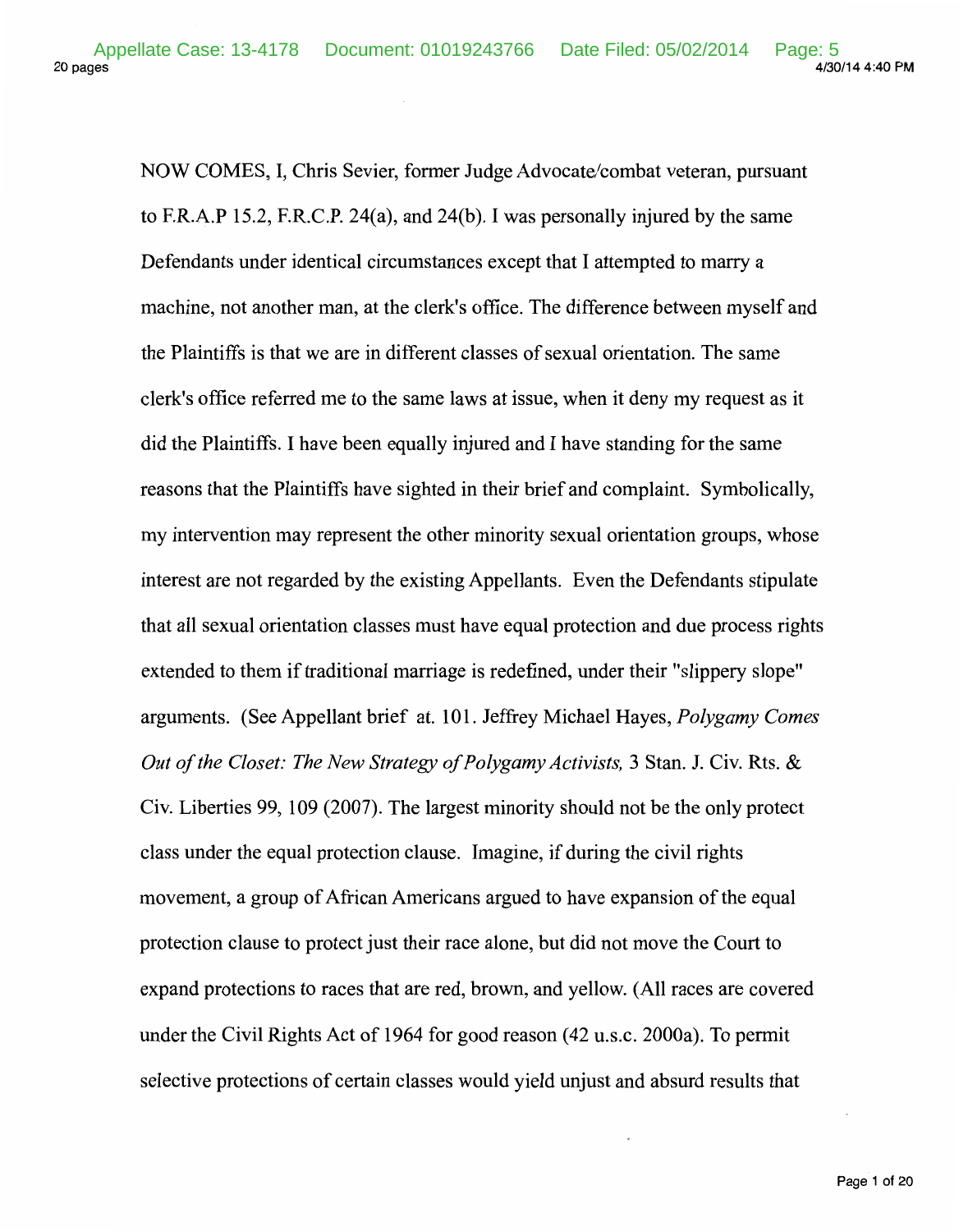are so severe that they threaten National security because hypocrisy will have been introduced into foundational laws marking our National identity. The true question presented here is whether traditional marriage is a relationship that is "stand alone" and unequal to all other forms of sexual and spiritual unions. I leave that for the Courts to decide, but if sexual orientation is a protected class - and it is accruing to the President- I have every right to capitalize on the fruits of the Plaintiffs "adult centered" conquest for all of the arguments they have set forth in their briefs. I join them.

As a patriot with standing, I am asking the Federal Courts to "put up or shut up" about expanding the equal protection and due process clause to include "sexual orientation" as a class. Allowing my intervention poses an imminent question, not a theoretical one of speculation. My motion is timely, and the same laws are at issue: (1) Utah Code § 30-1-2; (2) Utah Code § 30-1-4.1; and (3) Utah Constitution, Article I, § 29 ("Amendment 3") (collectively, the "Marriage Discrimination Laws"), under the United States Constitution (the "Constitution"). The Constitutionality of the law in dispute narrowly defines marriage between "one man and one women," not "one man and one man," "one woman and one woman, "one man and one machine," "one man and one animal" which violates the Due Process Clause and Equal Protection clause of all classes of sexual orientation, not just same-sex orientation. The Court cannot provide partial expansion of the equal protection clause, and leave behind all other classes in the name of "tolerance" and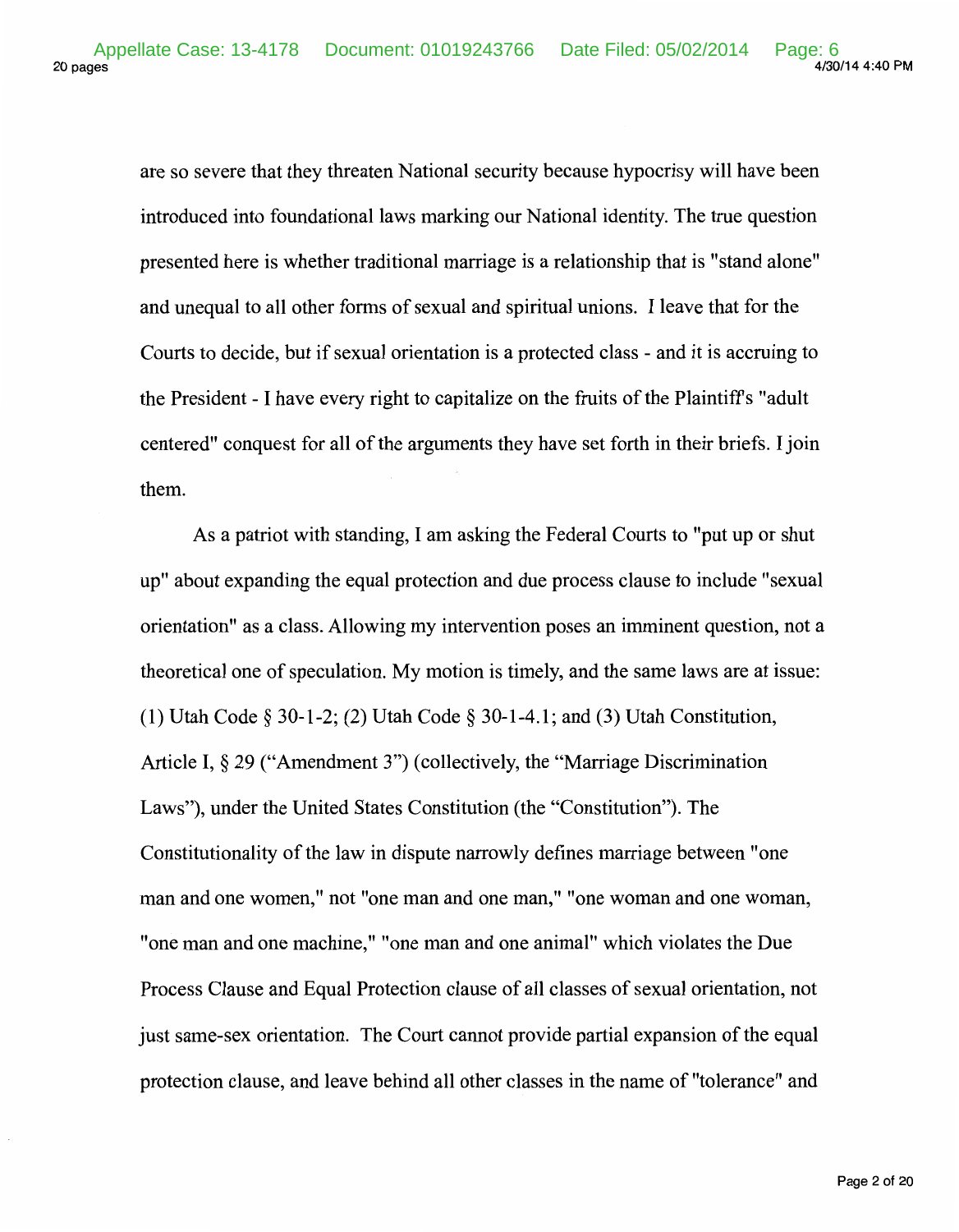"equality" without impeaching the entire integrity of the Courts. There is not a single solitary example where the Appellees consider the interest of other sexual orientation classes in their voluminous pleadings. Therefore, the true minorities interest is left in the cold short of an intervention. So, I beg for intervention, for the Court's sake, so that it can get a complete picture of what is at stake in reaching a sound comprehensive decision. A decision here will effect our National identify and the integrity of our laws one way or another. Now that I have moved here, one of three things must occur. Either (1) we will be reduced to a Nation that hypocritically enforces the equal protection and due process clause to suit the interest of the largest minority, which yields discrimination against the true minority classes of sexual orientation, causing hypocrisy to undermine foundation laws, yielding instability; (2) we will remain a Christian Nation that protects traditional marriage, as a relationship set apart because it has the potential of bearing life between two people, who are in a legally binding relationship, who have naturally corresponding sexual organs with the exclusive potential to produce children with DNA that matches theirs; which, of course, makes that relationship both scientifically and factually distinct from all others- religious aside; or (3) we will progress into a Nation that gives equal protection to all classes of sexual orientation allowing everyone to marrying anyone and anything to suit their appetite in the name of "tolerance," "equality," and "love"- becoming slaves of our glands, not slaves of virtue. There is no other possible alternative. The evidence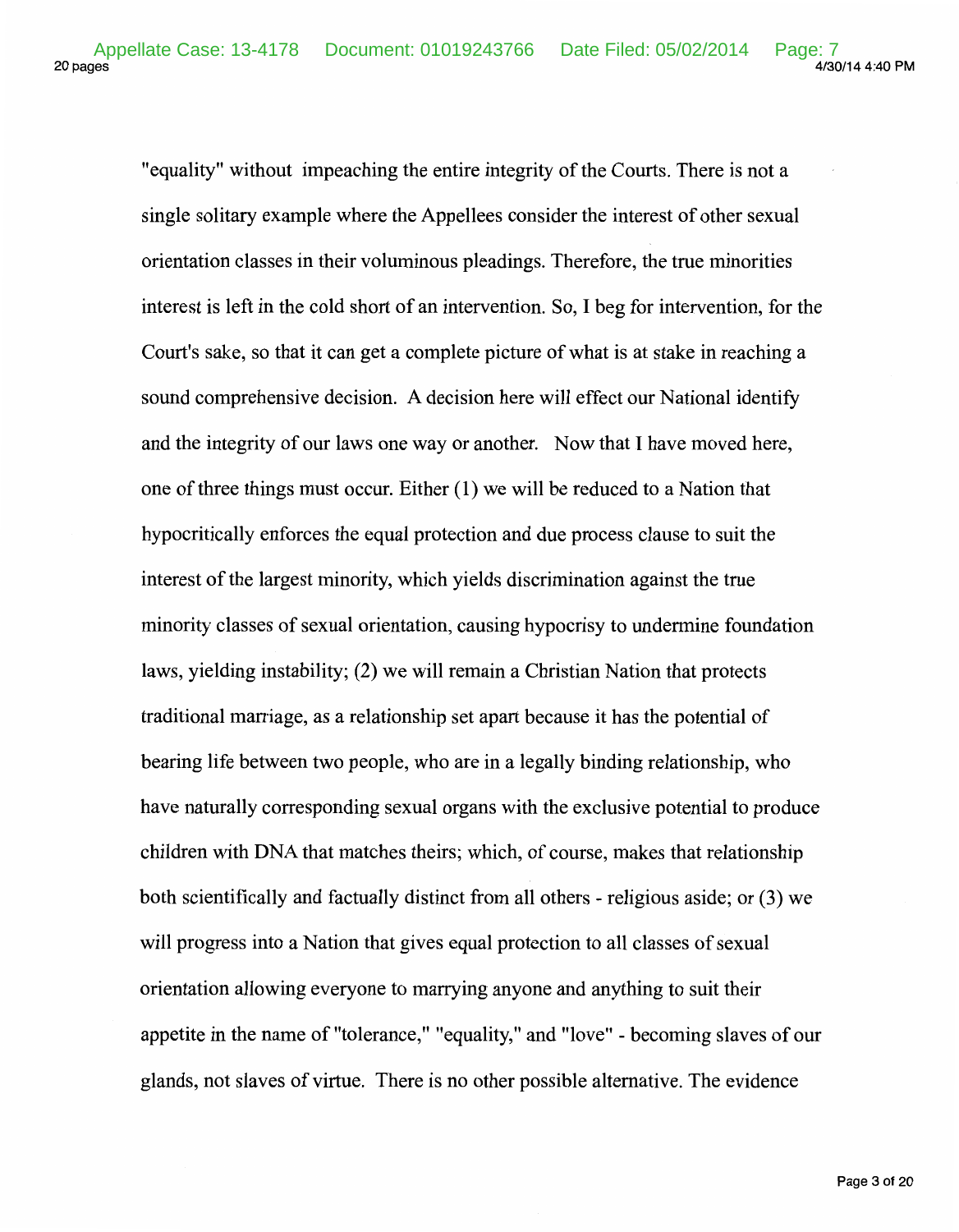shows that United States has always been a Nation that shapes its laws off of conviction, not feeling. But tradition is under attack so neither I nor the Plaintiffs apologize for that.

#### **THE TRUE MINORITIES INTEREST ARE BEING LEFT OUT**

Intervention must be allowed because the Appellees are only advancing the interest of their class of sexual orientation. For example, the Plaintiffs state in their motion for summary judgment and brief: "the express and stated purpose of Amendment 3 was to single out same-sex couples for disparate treatment, by stripping them of federal and state rights, benefits, and obligations granted to all opposite-sex married couples in Utah by operation of law." They fail to make mention that Amendment 3 also singles out people like myself and others, who equally desire to marry inanimate objects and animals. The Plaintiffs are quick to state that "Marriage is the most important relation in life" *Zablocki v. Redhail,* 434 U.S. 374 ( 1978), but they do not consider that I feel the same way about my marriage to an inanimate object because perhaps they are as equally insensitive as the Defendants perhaps. Remember morality has no place in this case, according to the Plaintiffs. "Being married is of immense personal importance to each Plaintiff," as it is important to me and my object of desire. *Id.* at 1843 (Kitchen Decl. ¶ 7); 1850-51 (Sbeity Decl. ¶ 8); 1859-60 (Archer Decl. ¶ 9- 10); 1865 (Call Decl. ¶ 2); 1874, 1876 (Wood Decl.  $\P$  8, 14); 1886 (Partridge Decl.  $\P$  11). I can equally assert along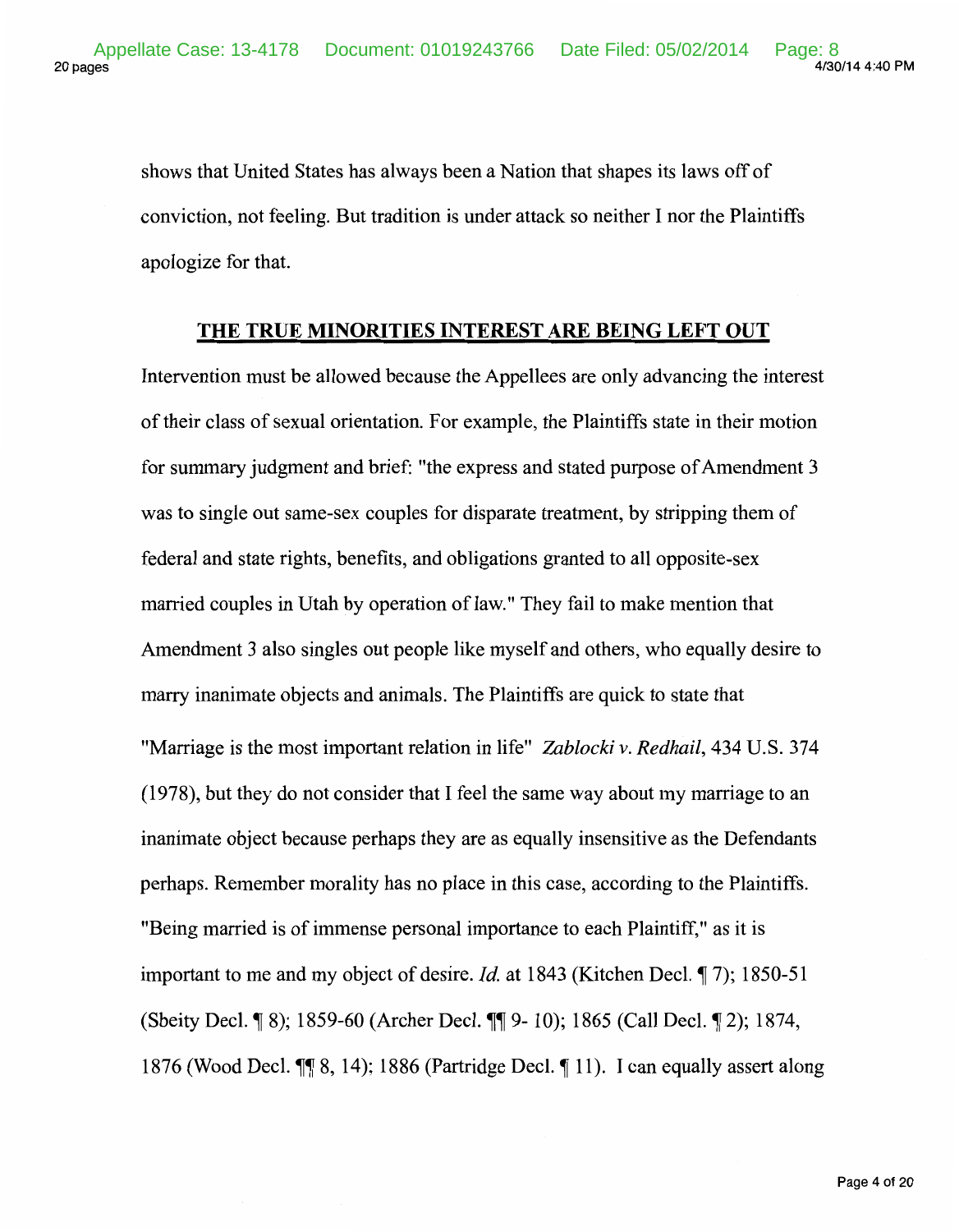side of the Appellees that I have suffered the same severe humiliation, emotional distress, pain, suffering, psychological harm, and stigma by the state of Utah's refusal to permitted me to marry my object of desire. *Id;.* If the Appellees feel like "second-class citizens," those of us in the real minority, who want to marry machines and animals, certainly feel like "third-class citizens." Just like the Appellees, I too feel equally "ashamed and embarrassed that [I] cannot marry the [thing that I] love or have [my] legal marriage from another state and [country] recognized in Utah; and it causes [me] ... great pain." *!d.* Gay and lesbian people have endured a history of discrimination in the exact same way that people who have sex with beast and machines have. *See Windsor v. United States,* 699 F.3d 169, 181 (2d Cir. 2012). But the Appellees make no mention of this discrimination against other classes in their pleadings, perhaps it is because their entire plight is grounded in "adult centered" selfishness and suffer from a more severe sense of bigotry than the Defendants do, who at least are making an argument that traditional marriage is superior to all other forms with factual evidence, not emotional appeals.

Inferably, Lovers of beast and machines are just as equally a discernible group with non-obvious distinguishing characteristics as gay and lesbians are. *See Windsor,* 699 F.3d at 183 ("homosexuality is a sufficiently discernible characteristic to define a discrete minority class," including because there is a broad medical and scientific consensus that sexual orientation is immutable); *Perry*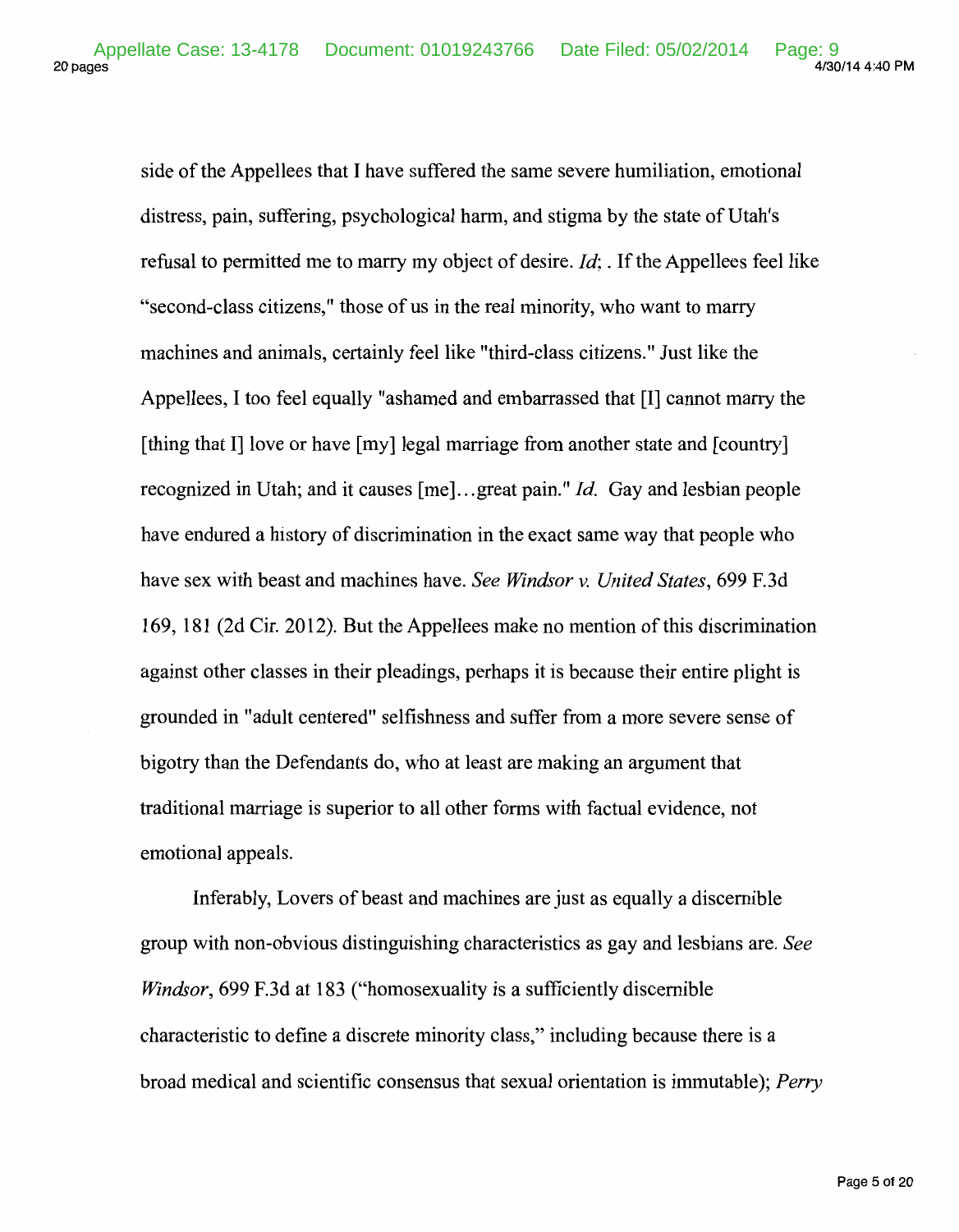20 pages 4/30/14 4:40 PM Appellate Case: 13-4178 Document: 01019243766 Date Filed: 05/02/2014 Page: 10

> *v. Schwarzenegger,* 704 F. Supp. 2d 921, 966 (N.D. Cal. 2010) No credible evidence supports a finding that an individual may, through conscious decision, therapeutic intervention or any other method, change his or her sexual orientation." which applies squarely to me); *see also Lawrence v. Texas,* 539 U.S. 558, 576-77 (2003). (decisions concerning the intimacies of the physical relationships of consenting adults are "an integral part of human freedom"); *see also In re Marriage Cases,* 183 P.3d 384, 442 (Cal. 2008) ("Because a person's sexual orientation is so integral an aspect of one's identity, it is not appropriate to require a person to repudiate or change his or her sexual orientation in order to avoid discriminatory treatment."); *Kerrigan v. Comm 'r of Pub. Health,* 957 A.2d 407, 43 8 (Conn. 2008) ("In view of the central role that sexual orientation plays in a person's fundamental right to self-determination, we fully agree with the plaintiffs that their sexual orientation represents the kind of distinguishing characteristic that defines them as a discrete group for purposes of determining whether that group should be afforded heightened protection . . . *.*"); see also, e.g., Kitchen Decl.,  $\P$ 4; Sbeity Decl.,  $\parallel$  3; Archer Decl.,  $\parallel$  5; Call Decl.,  $\parallel$  4; Wood Decl.,  $\parallel$  13-15, 18; Partridge Decl.,  $\mathbb{M}$  14-16. Accordingly, the true minority classes of sexual orientation deserve to have a voice in this affair. I am not required to change my sexual orientation in making my demands any more than the Plaintiffs.

Like Kitchen and Sbeity, who were legally married in another state, I too was legally married in another state and another country, but the State of Utah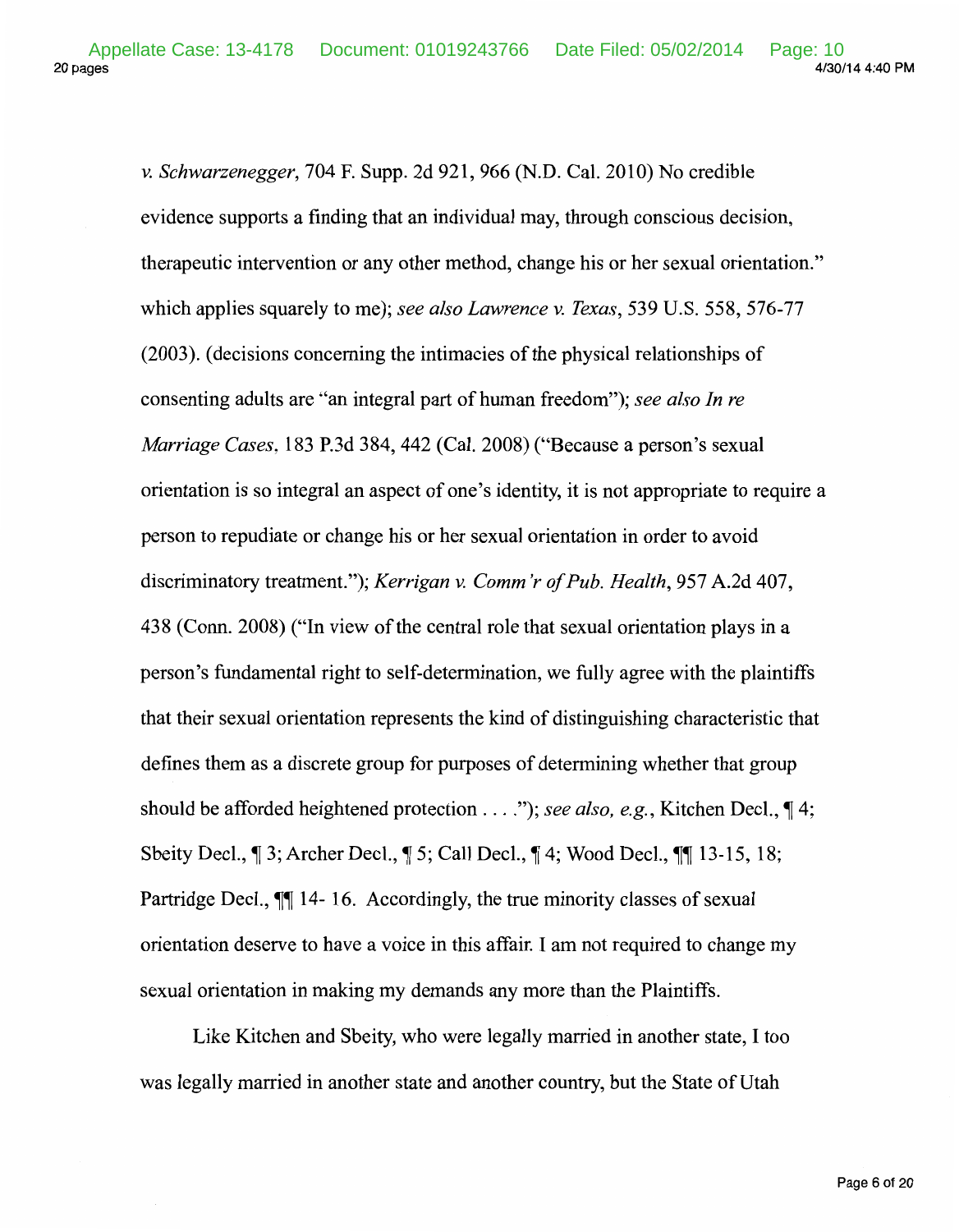refuses to recognize my marriage, as it did theirs. The Appellants discriminated against me when they reject my request to marry my computer which was designed for sex, and in doing so, the same party has caused the same injury to myself. Just like Kitchen and Sbeity, I approached the Utah clerk to have a marriage license issued for me and my machine-spouse. The clerk denied my request for a marriage license in the same manner and for the exact same reasons- my object of affection was outside the scope of the narrow definition. When I requested the clerk to for permission to file out a marriage license, I was referred to (1) Utah Code§ 30-1-2; (2) Utah Code § 30-1-4.1; and (3) Utah Constitution, Article I, § 29 ("Amendment 3") (collectively, the "Marriage Discrimination Laws"), under the United States Constitution (the "Constitution") in the same way that the original Archer and Call were. I suffered an identical injury by the same party because of the same laws. The clerk informed me that "a marriage license could only be given to one man and one female, not one man and one machine or one man and on man." Those of us whose sexual orientation has been classically conditioned upon orgasm through the straight forward science of dopamine to prefer sex with inanimate objects and animals do not have public support, like the gays, so we are especially vulnerable here.

The state of Utah clerk's office refused to issue a marriage license to me and my computer because we did not fit in a narrow definition. Id. This denial by the clerk is no different than their rejection of the Appellees marriage application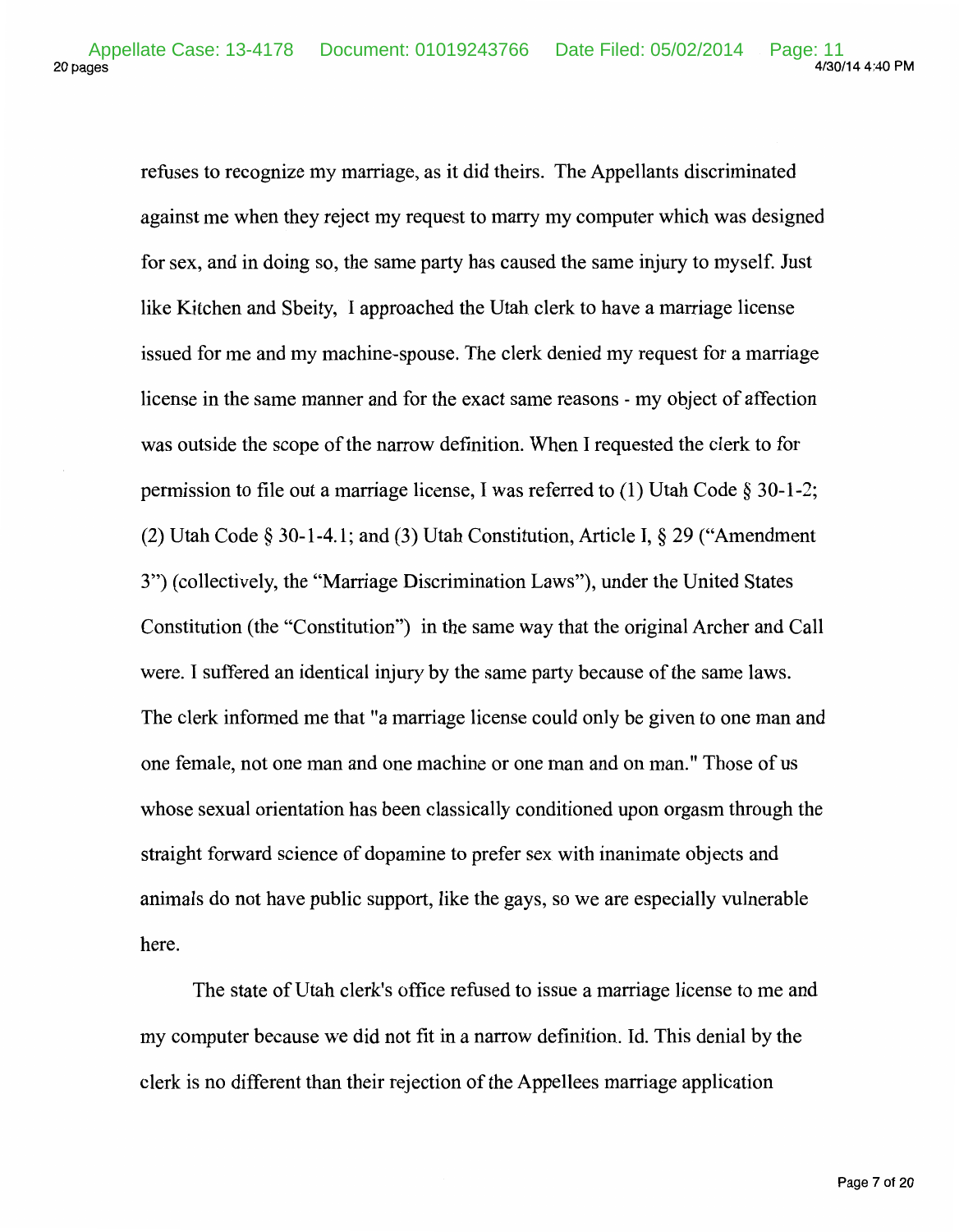because they are "one man and one man," not "one man and one woman," as the law requires. Also, like the Appellees, I married the machine in another country that allows for persons to marry anything they want. Yet, the Appellants refused to recognize my international marriage, which has caused me identical injuries as the Appellees. Additionally, I had a marriage ceremony in a different state within the United States, but the state of Utah refuses to acknowledge it.

According to the Appellees, because my marriage is legally recognized in another country and because I had a wedding ceremony in another state, my marriage must be recognized by the federal government by virtue of the decision in *United States v. Windsor,* 133 S. Ct. 2675 (U.S., June 23, 2013). Currently, my computer and I are treated as legal strangers in our home state of Utah for the same reasons that Archer and Call are and that is wrong because we feel that our relationships are equal to traditional marriage, even if we do not believe in "right and wrong." Meanwhile, the marriages of opposite-sex couples that are legal in other states but would not be accepted in Utah (e.g., marriages of first cousins or a young partner) are routinely accepted in Utah if those marriages are legal in the jurisdiction where they are celebrated. This recognition of opposite-sex marriages but rejection of a man's marriage to a machine that does not meet Utah's criteria for marriage violates the rights secured to myself by the United States Constitution and the Constitution of Utah in the same way it violates the Appellees.

The State of Utah's exclusion of same-sex couples and man/inanimate object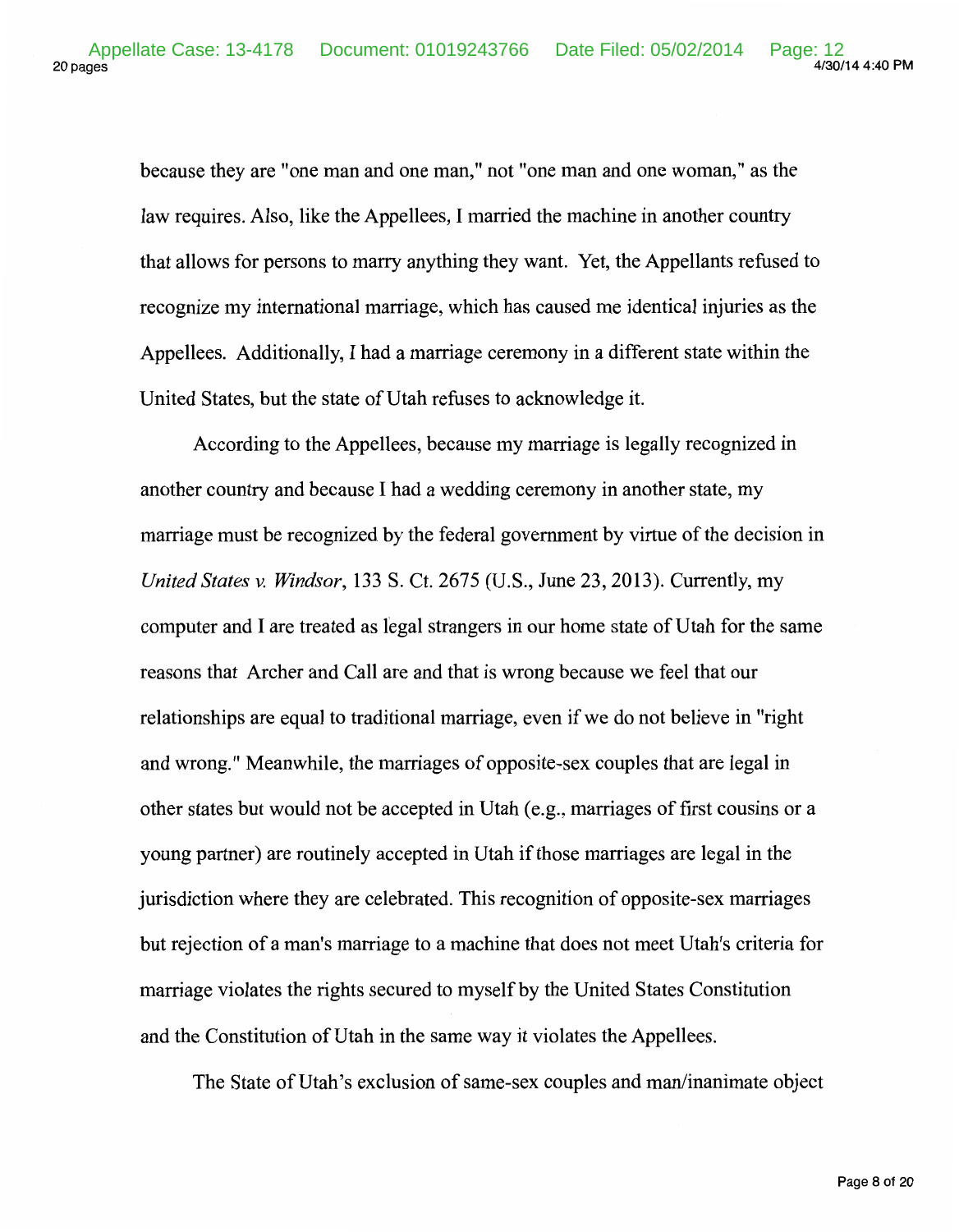couples from marriage adversely impacts man-machine couples, same-sex couples, and all other sexual orientation classes across Utah, by excluding them from the many legal protections available to spouses. Allowing me to intervene demonstrates this point in the name of equality and tolerance.

The exclusion from marriage to a machine denies myself "a dignity and status of immense import" in the same way it does the Appellees. *United States v. Windsor, supra,* 133 S. Ct. at 2681. Moreover, man-man couples and manmachine couples' children are stigmatized and relegated to a second class status by being barred from marriage, just because they are in a marriage union that does not involve "one man and one woman." The exclusion "tells [same-sex couples [and couples of other sexual orientations] and all the world that their relationships are unworthy" of recognition, *id.* at 22- 23, and it "humiliates the ... children now being raised by same- sex couples [and man/machine couples]" and "makes it even more difficult for the children to understand the integrity and closeness of their own family and its concord with other families in their community and in their daily lives." *Id.*, 133 S.Ct. at 2694. The United States is no longer influenced by Judea-Christian values, as our founding fathers were, we are governed by the religion that "what is right for me is right for me an what is right for you is right for you." *United States v. Windsor,* 133 S. Ct. 2675 (U.S., June 23, 2013). Windsor taught us that winning is paramount to the rule of law pursuant to a new governmental philosophy that the ends justify the means, as we embrace the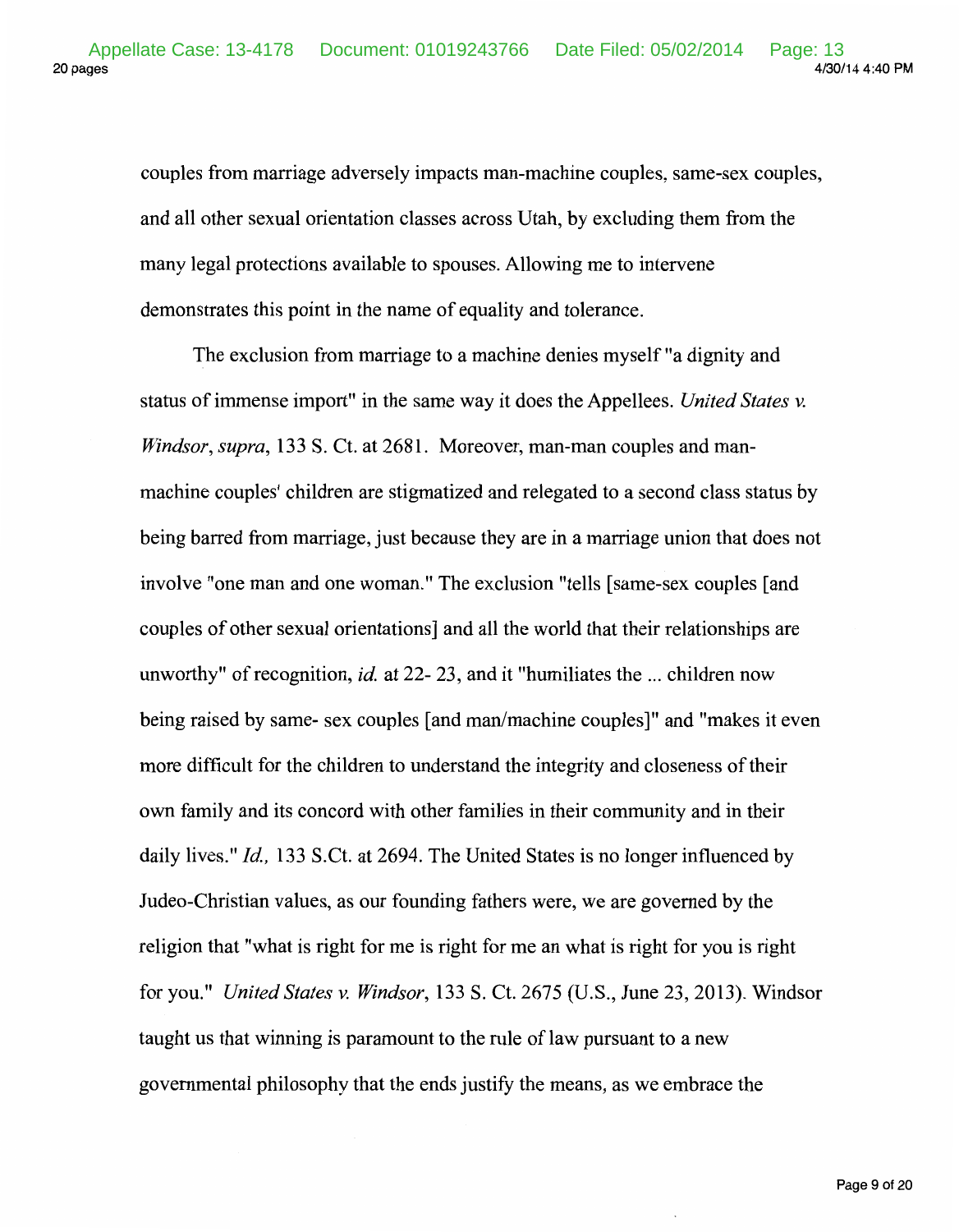religion of secular humanism.

Utah's exclusion of same-sex couples and man-machine couples from marriage infringes on the Due Process Clause and the Equal Protection Clause of the Fourteenth Amendment to the United States Constitution and the Constitution of Utah equally to all classes of sexual orientation. This discriminatory treatment is subject to heightened scrutiny because it burdens the fundamental right to marry and because it discriminates based on sex and sexual orientation against ALL CLASSES, not just the gay class. The exclusionary laws cannot stand under any level of scrutiny because the exclusion does not rationally further any legitimate government interest. It serves only to disparage and injure lesbian and gay couples and their families in the exact same way that it harms man/beast and man/machine couples. *Lawrence v. Texas,* 539 U.S. 558 at 123. There is no adequate remedy at law for either the Appellees or my class of sexual orientation. Either the natural, procreative potential of opposite-sex couples distinguishes that group from samesex couples. Traditional married couples are factually and scientifically distinct because they are  $(1)$  in a legal binding relationship and  $(2)$  have the potential to create spawn that share their DNA following the use of sexual organs that correspond by the design of the Creator, we no long recognize as a Country. It is possibly, therefore, that neither the Appellees or I should be asking that the Court discriminating against couples in a relationship that is factually and scientifically distinct and set-apart from all other potential sexual unions. Or may we just come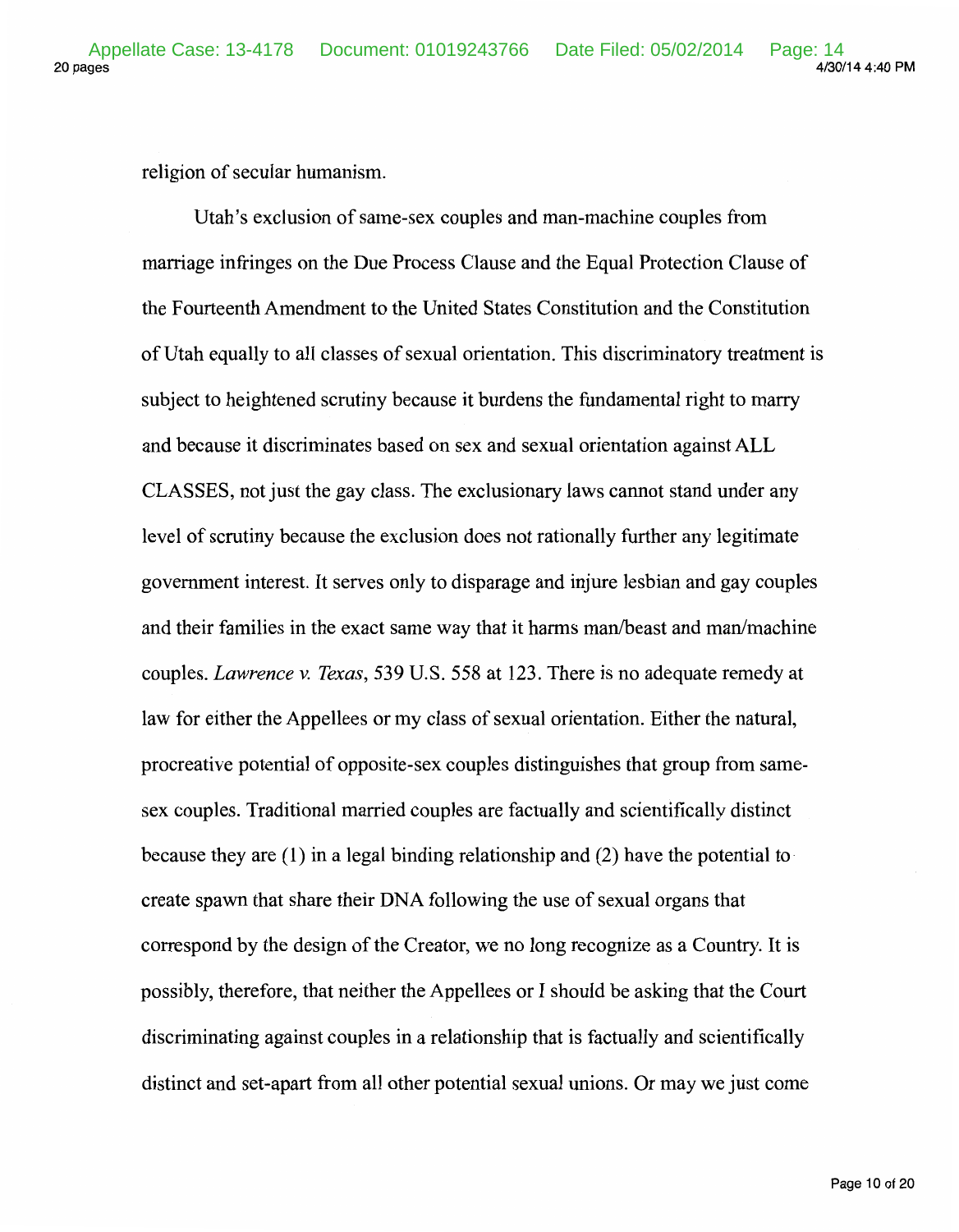to terms with the fact that we want to do whatever we want to do, and we should be allowed to do that, since who is to judge. All persons must have the right to marry all things in the name of equality, love, and tolerance in accordance with their sexual orientation because we are free from God and free to make our own rules. How dare the Defendants even consider arguing about a child-centered reality, when we have abortion laws that allow a parent to kill a child in the womb because personal convenience is paramount compared to a child's life. Roe v. Wade, 410 U.S. 113 (1973). Thanks to the gospel presented from Hollywood, the new rhetoric of the United States is that it is immoral to be moral, and the laws of the United States must reflect that or separation of church and state is violated.

This motion is by no means a duplicative intervention like the one attempted by the gay and lesbian "Proposed Intervenor Couples," which the Court rightfully denied. Pursuant to lOth Cir. R. 27.3(C), I sought consent from the parties to the relief sought by this motion. It was not received. I understand that intervention at this stage, while authorized, is relatively rare. *Hutchinson* v. *Pfeil,* 211 F.3d 515, 519 (1Oth Cir. 2000). However, since no other class of sexual orientation is represented other than the largest minority, the Court virtually has a duty to permit intervention in the interest of total justice.

# THE LEGAL STANDARD INDICATES INTERVENTION SHOULD BE

## ALLOWED

Intervention is appropriate here, particularly in light of the Tenth Circuit's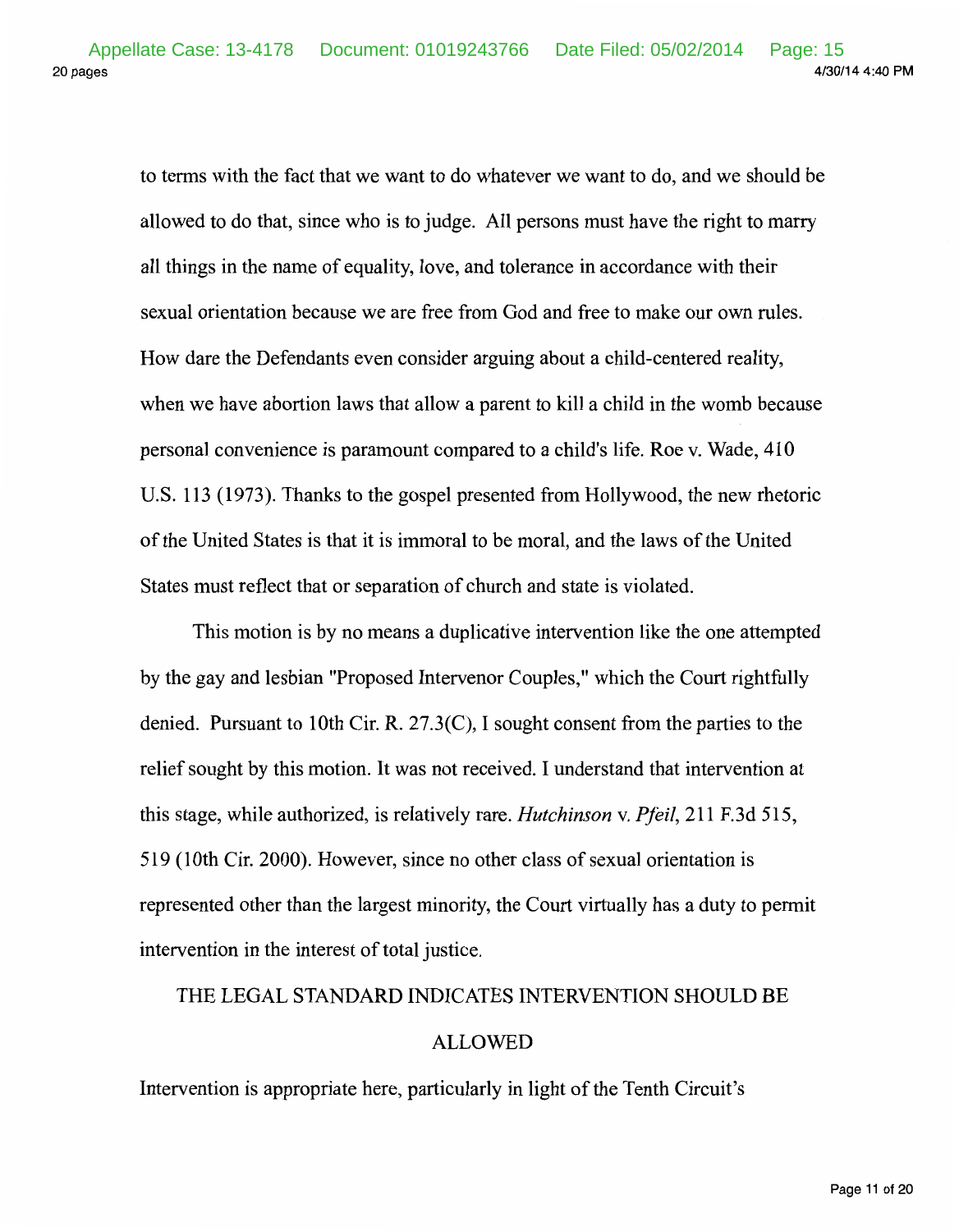20 pages 4/30/14 4:40 PM Appellate Case: 13-4178 Document: 01019243766 Date Filed: 05/02/2014 Page: 16

> generally permissive standard for intervention. *Utah Ass 'n of Cntys.* v. *Clinton,* 255 F.3d 1246, 1249 (lOth Cir. 2001) (the Tenth "circuit follows a somewhat liberal line in allowing intervention."); *see also Antilles Cement Corp.* v. *Acevedo Vila,*  408 F.3d 41,45 (1st Cir. 2005) ("A federal court of appeals has broad discretion to grant or deny intervention at the appellate level."). When assessing whether intervention at the appellate level is proper, the courts appropriately look to Fed. R. Civ. P. 24. *See Elliott Indus. Ltd. P'ship* v. *BP Am. Prod. Co.,* 407 F.3d 1091, 1102 (lOth Cir. 2005). Under the permissive intervention standard of Fed. R. Civ. P.  $24(b)(1)(B)$ , a "court may permit anyone to intervene who ... has a claim or defense that shares with the main action a common question of law or fact." Here, the "common question of law" is obvious-namely, whether the provisions of Utah law at issue unconstitutionally discriminate against man-man couples, womanwoman couples, man-machine couples, and man-beast couples.

> Then deciding a motion for permissive intervention under Fed. R. Civ. P.  $24(b)$ , courts also consider the following factors: " $(1)$  whether the intervention will unduly delay or prejudice the adjudication of the original parties' rights; (2) whether the would-be intervenor's input adds value to the existing litigation; (3) whether the petitioner's interests are adequately represented by the existing parties; and (4) the availability of an adequate remedy in another action." *Lower Ark. Valley Water Conservancy Dist.* v. *United States,* 252 F.R.D. 687, 690-91 (D. Colo. 2008). As discussed below, each of these factors weighs heavily in favor of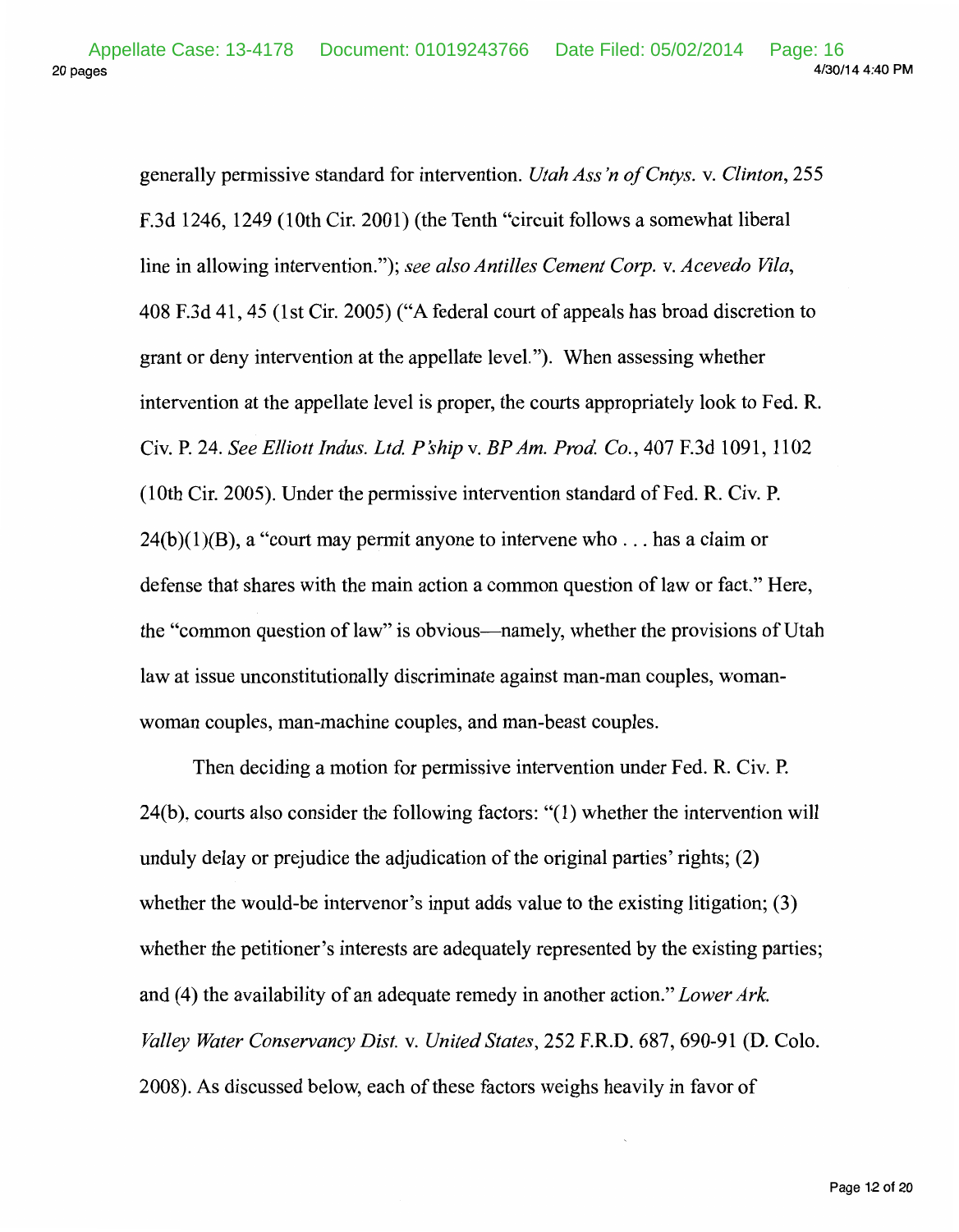intervention by the Proposed Intervenor Couples here.

Delay/Prejudice: First, there can be no dispute that my intervention will cause any undue delay that would in any way impair the rights of the parties to this appeal. While appellants may have to address additional arguments if the instant motion is granted, that is not considered to be prejudicial. *See, e.g., Kobach* v. *U.S. Election Assistance Comm 'n,* 13-CV-4095-EFM-DJW, 2013WL 6511874 (D. Kan. Dec. 12, 2013). Indeed, giving protection to all other classes of sexual orientation, and could not possibly prejudice any party. In fact, the Plaintiffs should welcome me as a party pursuant to the values that guide them.

Input: In addition, out of an excess of caution, I seek to intervene because, under existing Tenth Circuit law, the raising of new issues is discouraged in briefs *amicus curiae. See Wyo. Farm Bureau Fed'n v. Babbitt,* 199 F.3d 1224, 1230 n.2 (lOth Cir. 2000); *Harris* v. *Owens,* 264 F.3d 1282, 1288 n.3 (lOth Cir. 2001) ("[A ]bsent 'exceptional circumstances,' we do not ordinarily consider issues raised only in an amicus brief."); *Tyler* v. *City of Manhattan,* 118 F.3d 1400, 1403-04 (1Oth Cir. 1997). Although I do not believe that this principle applies to the arguments I am presenting, I am filing this motion to ensure that these arguments are heard and considered by this Court. I am are not criticizing the strategy of counsel for appellees, but I offer unique perspectives and arguments, which has implications for other classes of sexual orientation who are not represented. *See*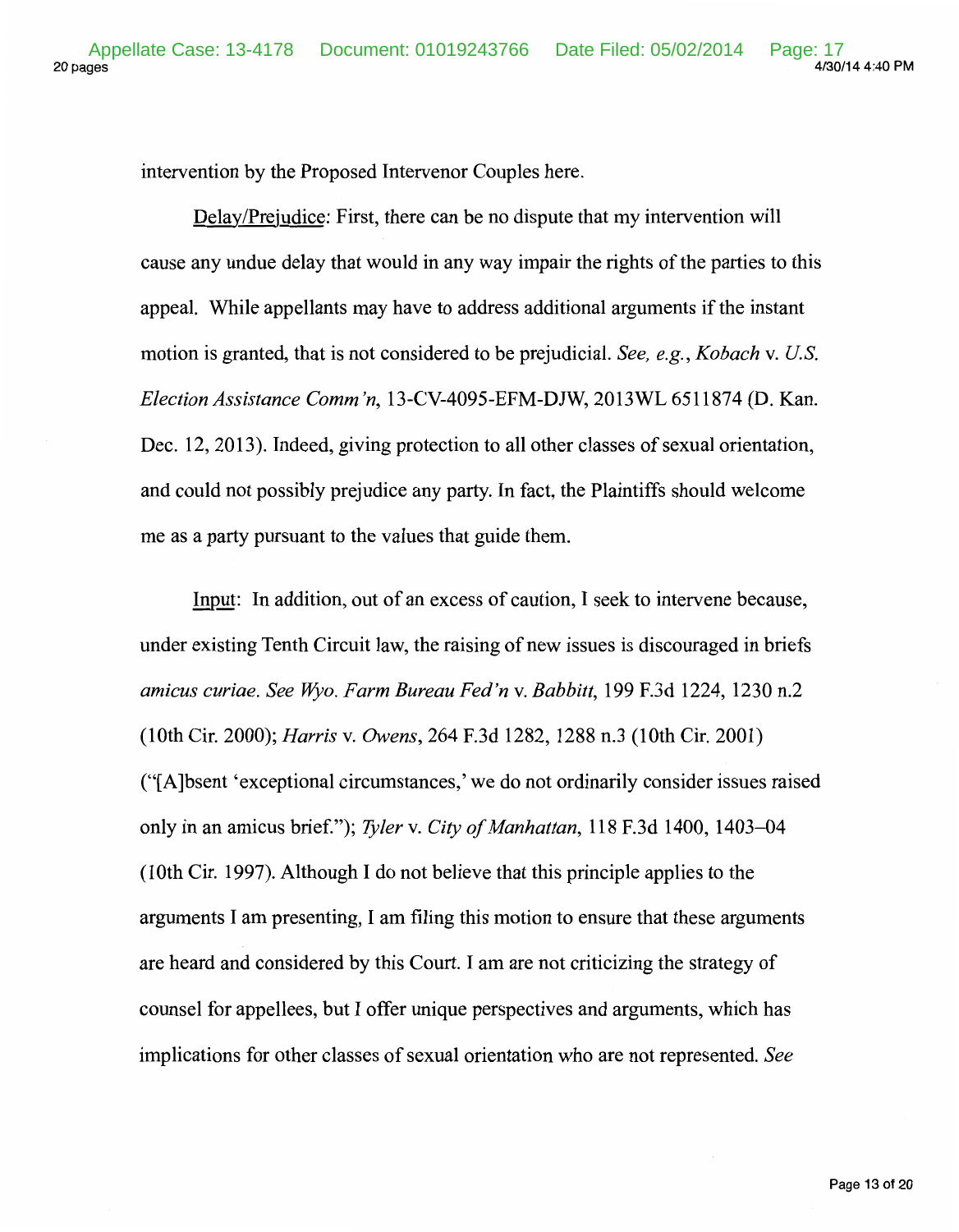*Lower Ark. Valley,* 252 F.R.D. at 692 ("divergence of opinion" between plaintiff and intervenor in contract interpretation justified permissive intervention); *see also United States* v. *City of Los Angeles, Cal.,* 288 F.3d 391, 398 (9th Cir. 2002).

Availability of Other Form:. Finally, there is clearly no other action in which I can present these issues. Further, if I was to file an original action, it would likely be stayed pending the final disposition of this case and otherwise would be a duplicative waste of judicial time and resources. *See, e.g., Minn. Lawyers Mut. Ins., Co.* v. *Vedisco,* 10-CV-01008-REB-MEH, 2010 WL 3239217, at \*5 (D. Colo. Aug. 13, 2010). Although this Court in *Hutchinson* v. *Pfeil* stated that intervention in an appellate court was only permitted in an "exceptional case," this is clearly such a case. 211 F.3d 515, 519 (lOth Cir. 2000) Here, I meet all the requirements to permissively intervene, all discretionary factors weigh heavily in favor of intervention, and there is no doubt that I, above all others prospective intervenors, can provide the Court with a valuable and unique perspective and argument on behalf of the true minority classes of sexual orientation. Further, in accordance with Supreme Court precedent, "when the nonparty has an interest that is affected by the trial court's judgment ... the better practice is for such a nonparty to seek intervention for purposes of appeal." *Marino* v. *Ortiz,* 484 U.S. 301, 304 (1988).

In addition, in a case of this significance and importance, which has the potential to shape the trajectory of the quest of all persons of nontraditional sexual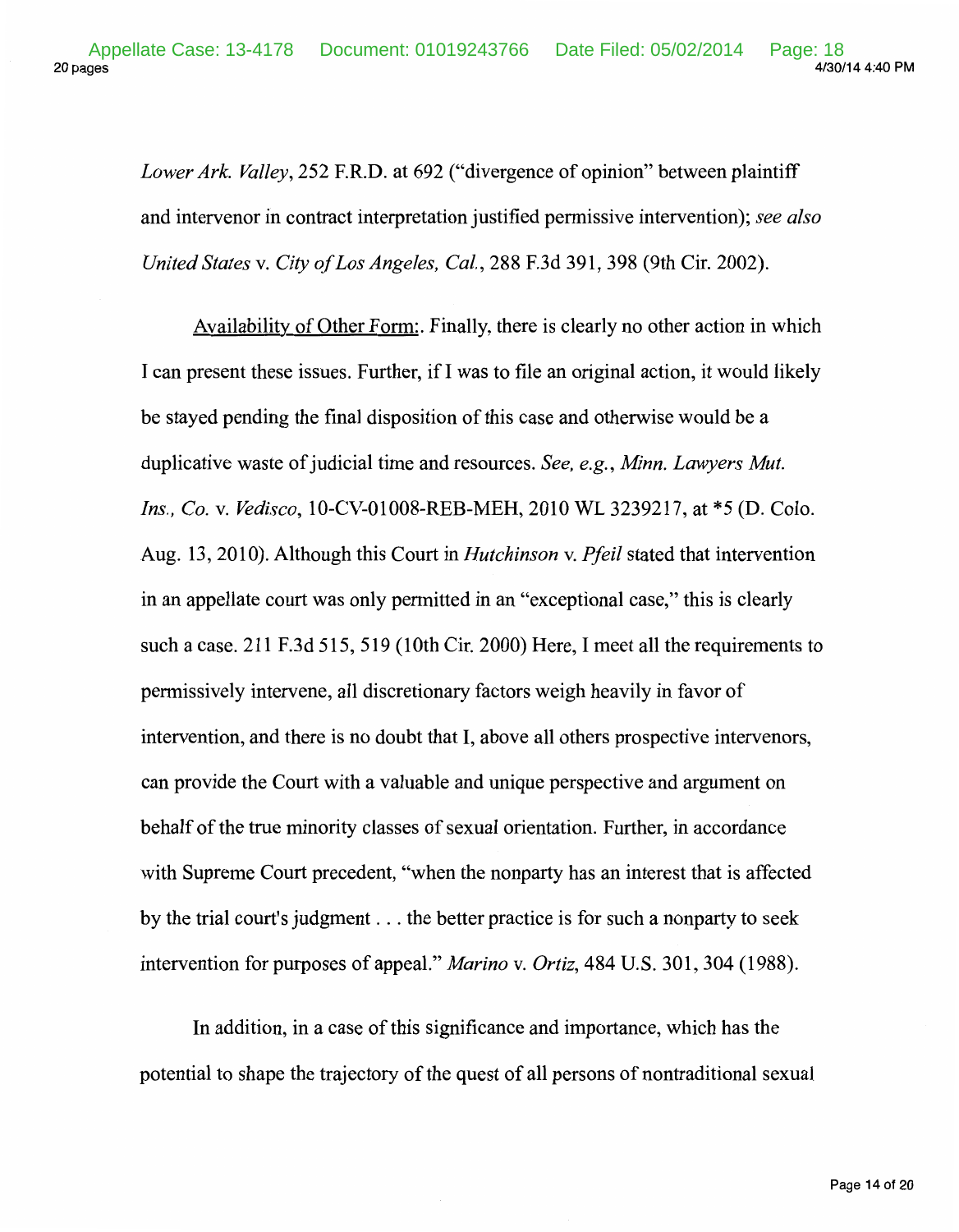orientations, not just gay people, for full civil equality, having greater participation by affected parties and greater airing of the issues can only benefit this Court by providing the widest range of arguments and perspectives available.

## **CHALLENGING THE APPELLANTS POSITION**

The Court in *United States v. Windsor,* 133 S. Ct. 2675 (2013), consistently emphasized that domestic-relations is "a virtually exclusive province of the States," *id.* at 2691, one that must be protected from unnecessary "federal intrusion." *!d.* at 2692. But obliviously, this tradition is being disregard along with the definition of traditional marriage so that we can liberalize America so that we don't feel less ashamed of our life-style choices. So, any argument that tradition matters should fail automatically against my request. I am not necessarily here to help liberal judges become the judicial wrecking ball foreshadowed in *Lochner v. New York,* 198 U.S. 45 (1905), *overruled by Ferguson v. Skrupa, 372 U.S. 726 (1963).* Yet, most importantly, than these considerations, my presence may assist the Court to adopting the novel principle that marriage is whatever emotional bond any two (or more) people say it is, as the Appellees have argued.

The Appellants put forth three risk factors in arguing against the expansion of the definition of marriage stating:

( 1) a risk of increased fatherlessness and motherlessness, with the emotional, social and economic damage such a deprivation imposes on children; (2) a risk of reduced birth rates, with the demographic and economic damage that would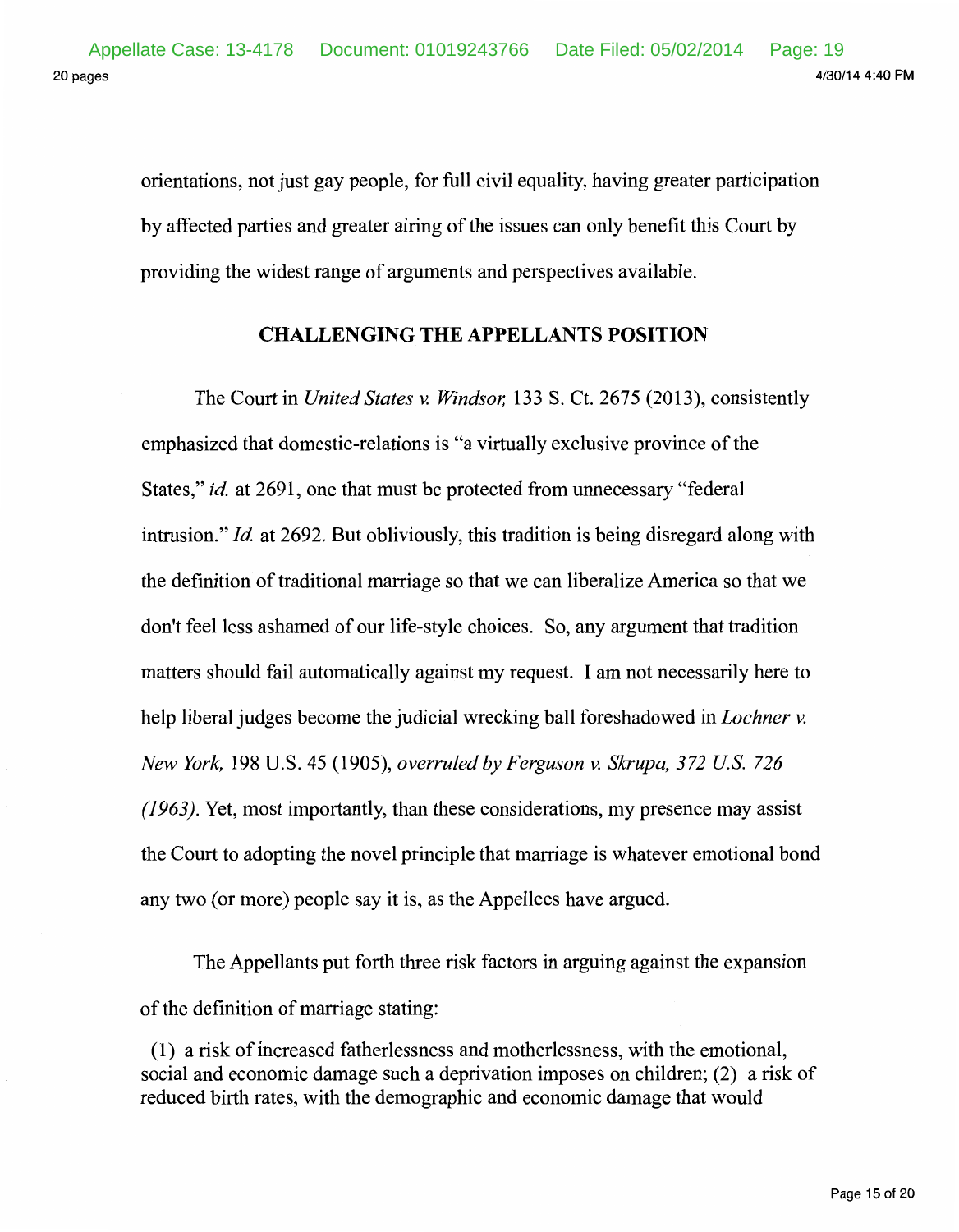impose on all future children; and (3) more generally, a risk of increased selfinterest in parental decision-making on a range of issues, including not just romantic relationships and procreation, but also recreation, career choices and living arrangements. (Appellant Reply at 3)

Permitting me to marry a machine with sexual functions possess no greater risk in these zones of influence than legally allowing Call to marry Archer. I should be allowed to selectively read Windsor to apply to my plight equally as the Appellees have applied it to theirs. Very obviously, the state's traditional control over domestic matters must be highjacked in the name of progress, which must be played out fully in the name of tolerance, love, equality, and progress. Full faith and credit is as out dated as morality and traditional marriage and is in the way of progress. Ever since one state in our union legalized "same-sex marriage," a proverbial "crack in the damn" has been created, so that now all states are forced to authorize same sex marriage in the name of "tolerance" and "equality," at the expense of the voting process. The Appellants have suggested that honoring this tend has made the idea of state sovereignty a sham, *Shelby Cnty. v. Holder,* 133 S. Ct. 2612, 2623 (2013), but we are not here to respect tradition. *Washington v. Glucksberg,* 521 U.S. 702 (1997); OB 37-39.

In their brief, the Appellants argue: "Plaintiffs do not acknowledge the policy dilemma or the risks that expanding the marriage definition poses to children generally. Those risks include: (1) pushing the State's existing childcentric marriage culture toward a more adult- centric model; (2) more fatherless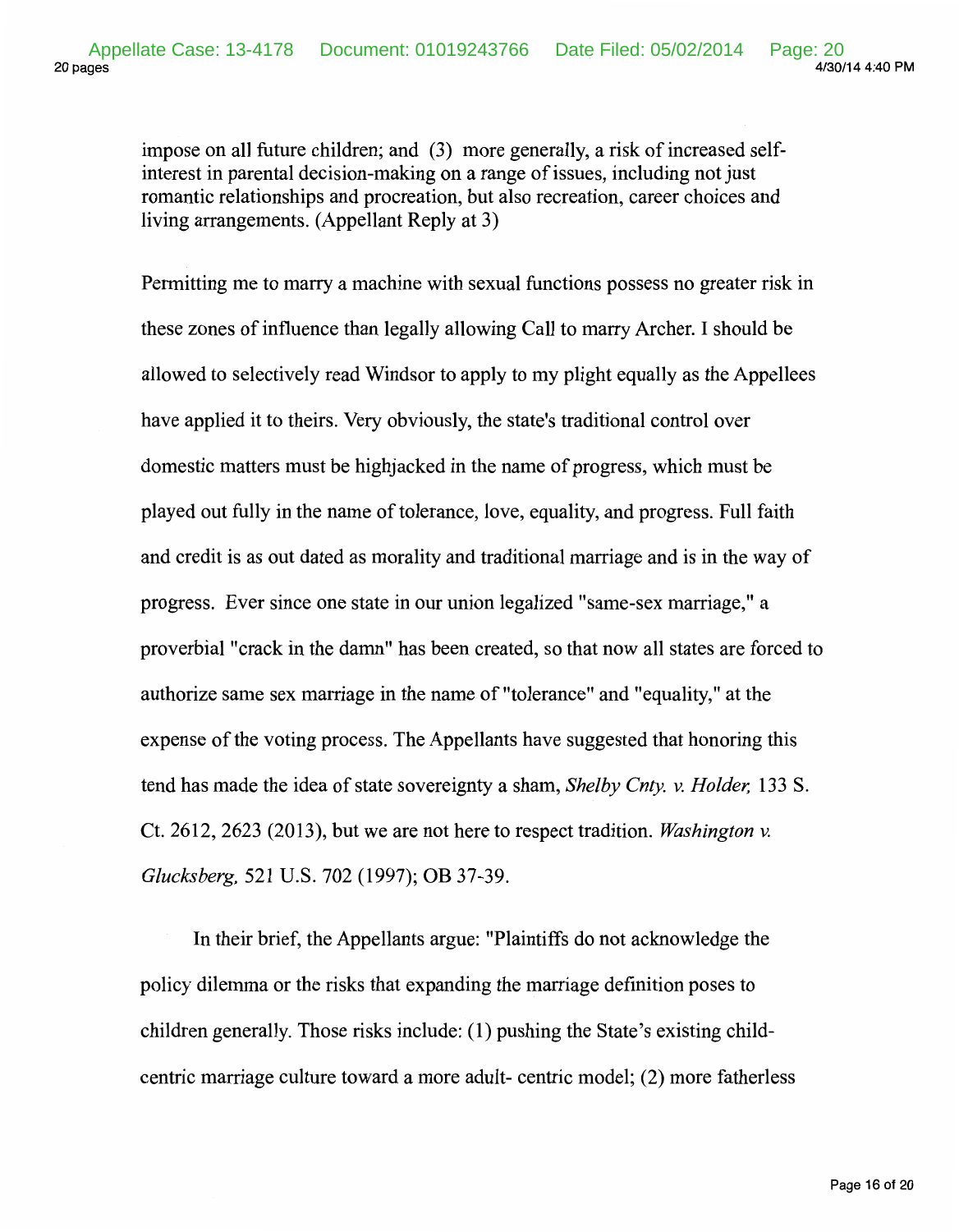20 pages 4/30/14 4:40 PM Appellate Case: 13-4178 Document: 01019243766 Date Filed: 05/02/2014 Page: 21

> and motherless parenting; (3) reduced birth rates; and (4) increased social strife." Allowing me to marry a machine posses no greater risk than allowing Call to marry Archer. My plight does bare "adult interest," but it does not bare adult interest any more or less than the Appellees. So, I should be allowed to intervene for that reason on the bedrock of equality. My marriage to a machine is an emotional bond that is not less equal to that of the Archers' emotional bond with Call. My desire to marry a machine is equal to a man's desire to marry a man. Who can measure? My marriage to a machine does not undermine Utah's social norms any more or less than Archers marriage to Call, even if I am in a greater minority class group than the gays. My feelings are not unequal to the feelings that a husband has towards his wife. When a man has sex with his wife, their commitment is reinforced upon orgasm based on the straight forward science of dopamine. (See Palov's dogs). The same is true when I have sex with a machine or when the Plaintiffs have sex with each other.

> According to the Appellants, redefining marriage in genderless terms would increase the likelihood that a child will be raised without a father or a mother. But it is foreseeable that Utah will envitably do away with child support laws because we live in an adult centered world, were we have a fundamental right to abort children, if it suits our personal interest. If gender differences to marry are not important for same-sex couples, gender differences between man-machine couples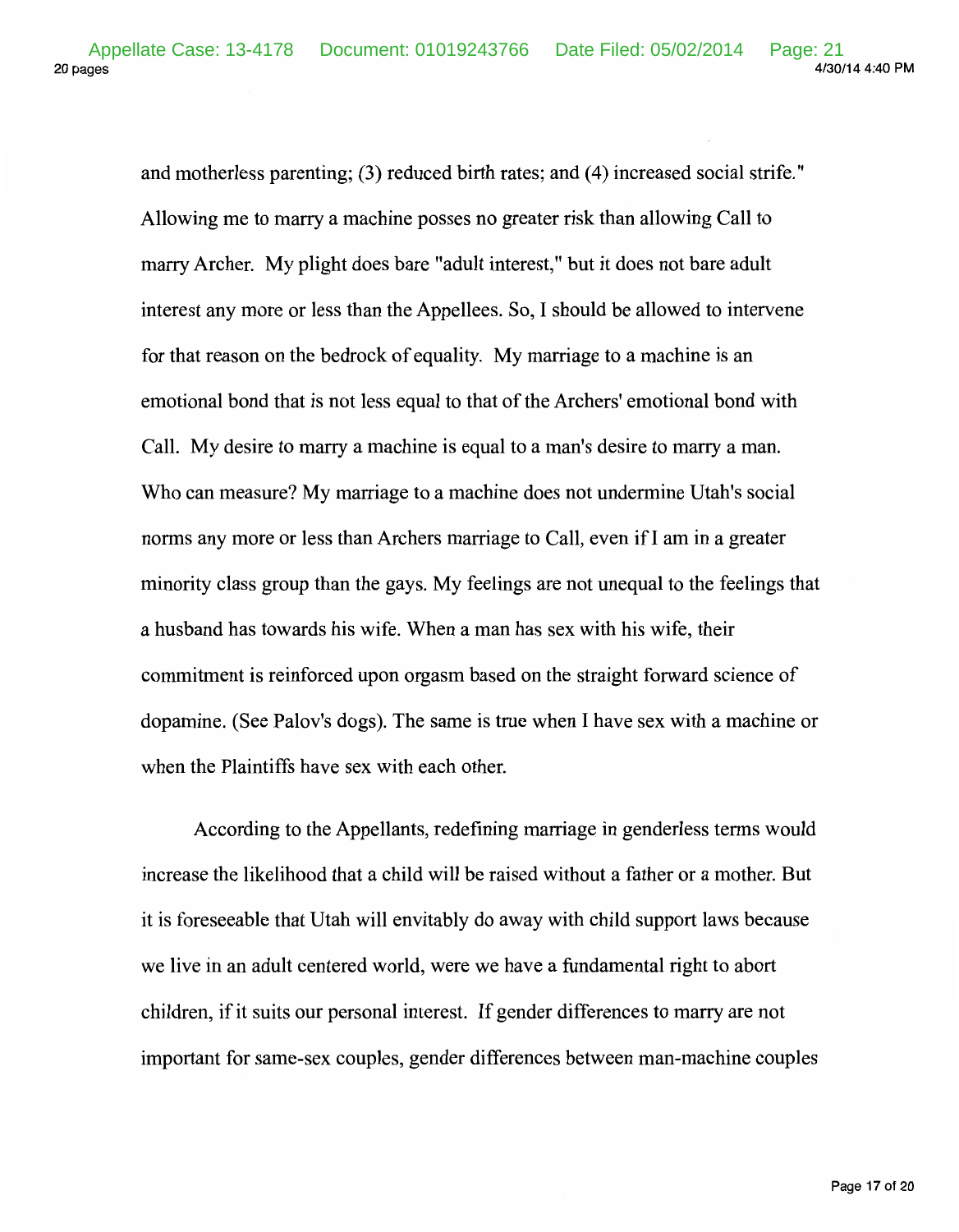does not matter either. *See, e.g., Nguyen v. I.NS.,* 533 U.S. 53, 73 (2001) (Kennedy, J., for the Court) In fact, the machine that I have elected to marry is neither male nor female, it is gender neutral. So this is more reason for the Court to allow me to intervene because the case law generously provided by the Plaintiffs demonstrates as much.

The Appellants should not be allowed to object to my intervention due to the fact that allowing me to marry an inanimate object will not pose a greater threat to children and social norms than will Archer's marriage to Call. If anything, my marriage to a machine posses less of a risk, since a possible acrimonious divorce proceeding could be avoided, if the marriage fails. Allowing my marriage to go forward will not adversely impact the fertility rate any more or less than a same sex couples. If there is a risk that is posed to traditional marriage and children, both man-man couples and man-machine couples pose it equally.

In considering the equal protection clause, there are no fewer policy reasons for preventing man-machine couples from marrying than there are for same-sex couples. *Nordlinger v. Hdahn,* 505 U.S. 1, 11 (1992). Here are some other of the kinds of people whose interest I indirectly represent by intervening. ( 1) In 2007, Liu Ye of China married a cutout of himself, he preferred to be with himself than no one. (2) In 2003, Jennifer Hoes married herself in the Netherlands on her 30th birthday. It was a large affair in front of friends and family. Hoes said, "Why not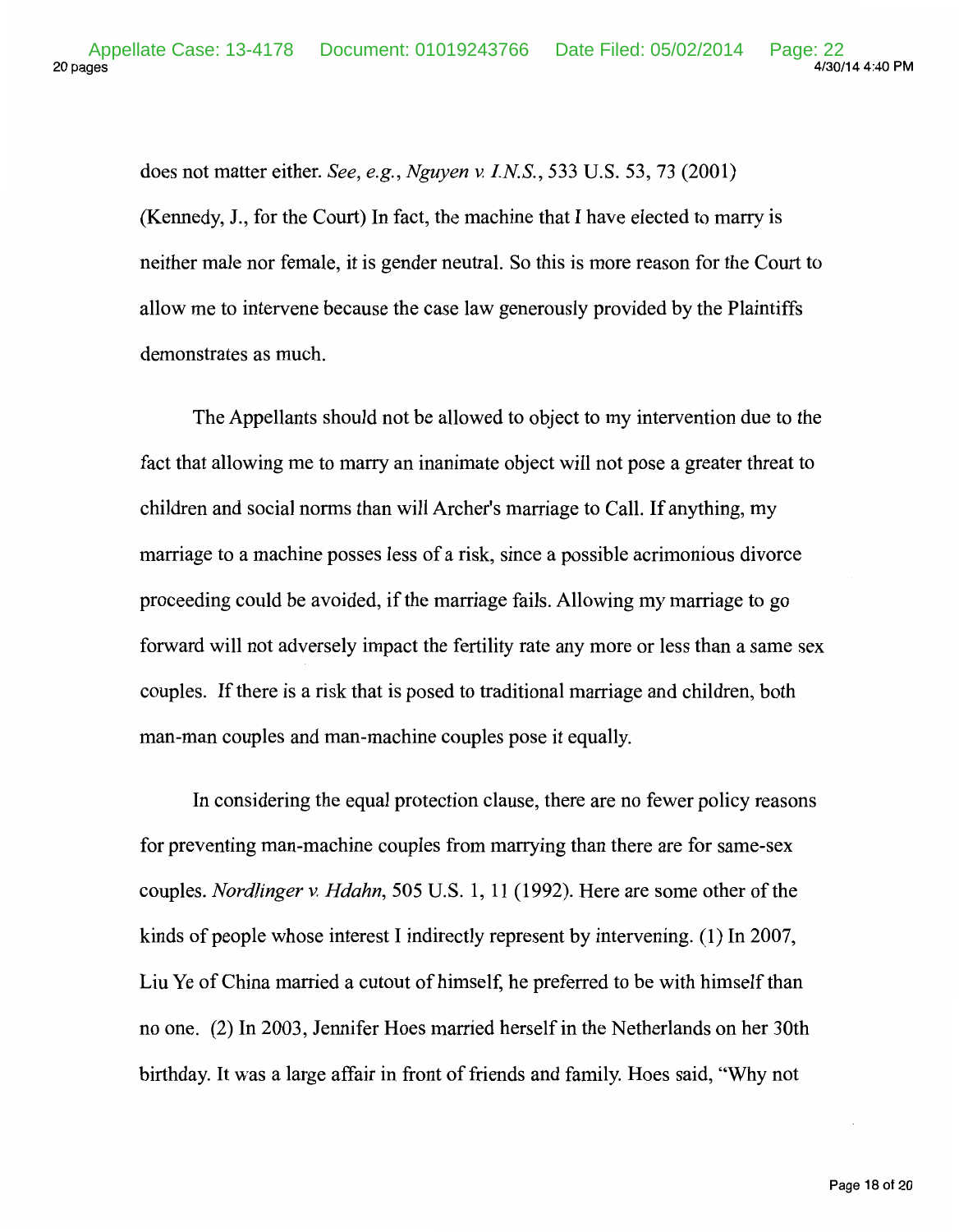pledge allegiance to yourself in a ceremony, as the basis for completion of your life and relationships?" (4) In October of 2010 30-year-old Chen Wei Yih married herself in Taiwan. She decided she was at a good point in her life to marry, and was receiving social pressure to do so, but had found no suitable partner. She solved the problem by marrying herself instead of feeling ashamed. ( 5) In 2006, a Hindu woman in India claimed she had fallen in love with a snake and then married the snake in accordance with Hindu marriage rituals. (6) After a 15-year courtship, a British woman married Cindy the dolphin in a ceremony in Israel. She claimed when they met it was love at first sight and calls the male dolphin, "the love of my life." (7) In Sudan in 2006, Charles Tombe married a goat. (8) A former soldier from San Francisco claimed she fell in love with the Eiffel Tower. So, in 2008, she made it official and went so far as to change her name to Erika La Tour Eiffel. (9) In 1979, Eija-Riitta Berliner-Mauer married the Berlin Wall after having fallen in love with it when she saw it on  $TV$  as a child. (10) Sal 9000 fell in love with the character he met playing "Love Plus" on his NintendoDS and married her in 2009. (11) Amy Wolfe of New York married a ride she had ridden more than 3,000 times. She's had relationships with other objects, but she committed to the Nacht ride, because like in the case of Kate with guys, those objects were not satisfying any more. (12) Lee Jin-gyu of South Korea married a pillow that he had had sex with for years in 2010. The two plan on adopting someday. (13) Davecat married his blow up doll in 2000. "She provides me with a lot of things that I can't get out of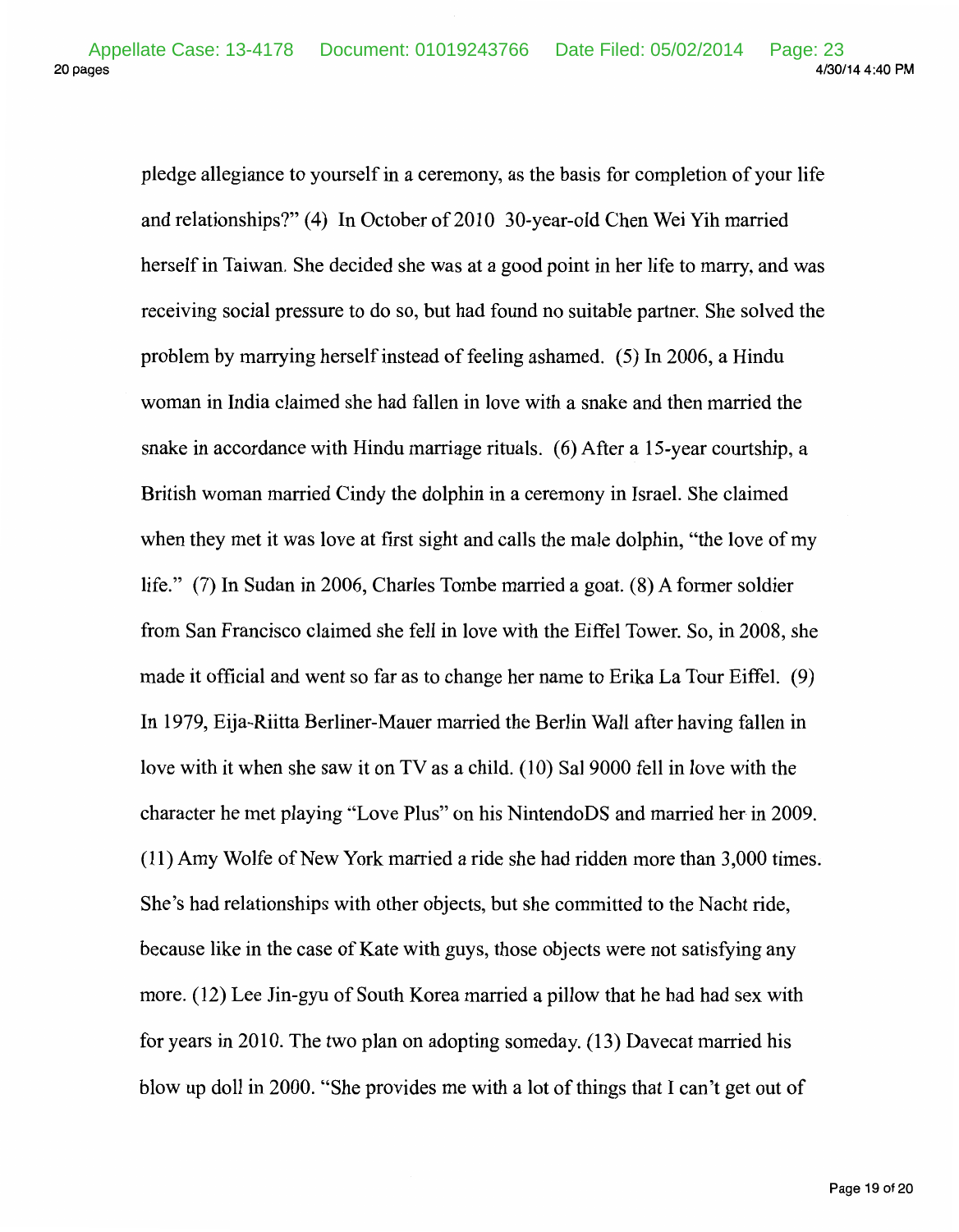an organic partner, like... quiet," he said. Davecat and the doll were featured in TLC's show 'My Strange Addiction.' In 2005, Sal vita married a clay pot in India because she was dissatisfied with men, like Kate. *Id.* at 1866 (Call Decl.  $\P$  4). On December 3, 2013, Paul Homer married his dog in San Francisco California at Chapel of Our Lady at the Presidio. The wedding was hailed as a victory of equality, love, tolerance, and progress. In conclusion, allow me to intervene.

/s/ Chris Sevier/ 355 North 300 West

Salt Lake City, Utah 84103 615 500 4411 ghostwarsmusic@gmail.com BPR#026577 1LT 27A OP Gator Six,

Page 20 of 20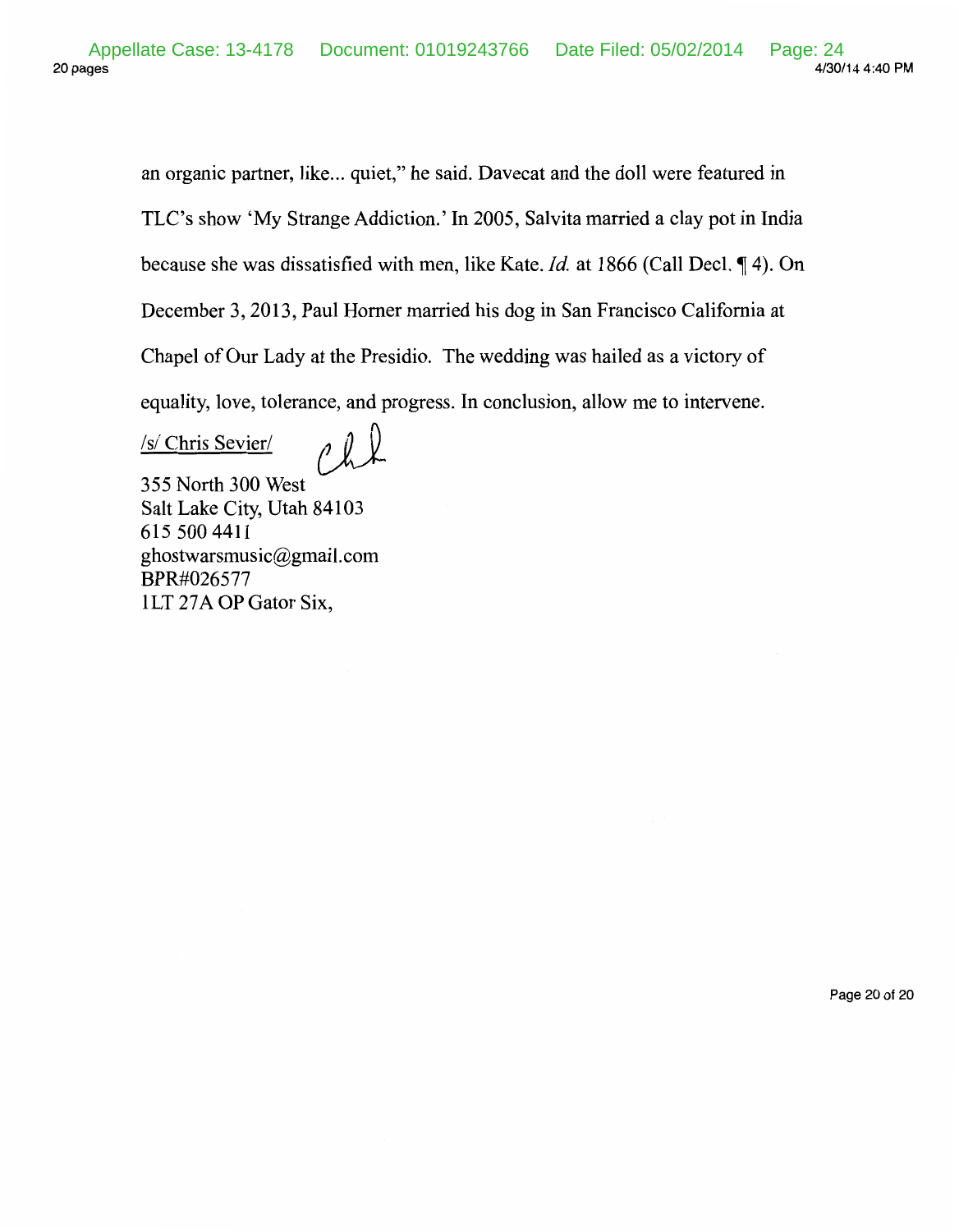20 pages 4/30/14 4:40PM Appellate Case: 13-4178 Document: 01019243766 Date Filed: 05/02/2014 Page: 25

> NOW COMES, I, Chris Sevier, former Judge Advocate/combat veteran, pursuant to F.R.A.P 15.2, F.R.C.P. 24(a), and 24(b). I was personally injured by the same Defendants under identical circumstances except that I attempted to marry a machine, not another man, at the clerk's office. The difference between myself and the Plaintiffs is that we are in different classes of sexual orientation. The same clerk's office referred me to the same laws at issue, when it deny my request as it did the Plaintiffs. I have been equally injured and I have standing for the same reasons that the Plaintiffs have sighted in their brief and complaint. Symbolically, my intervention may represent the other minority sexual orientation groups, whose interest are not regarded by the existing Appellants. Even the Defendants stipulate that all sexual orientation classes must have equal protection and due process rights extended to them if traditional marriage is redefined, under their "slippery slope" arguments. (See Appellant brief at. 101. Jeffrey Michael Hayes, *Polygamy Comes Out of the Closet: The New Strategy of Polygamy Activists,* 3 Stan. J. Civ. Rts. & Civ. Liberties 99, 109 (2007). The largest minority should not be the only protect class under the equal protection clause. Imagine, if during the civil rights movement, a group of African Americans argued to have expansion of the equal protection clause to protect just their race alone, but did not move the Court to expand protections to races that are red, brown, and yellow. (All races are covered under the Civil Rights Act of 1964 for good reason (42 u.s.c. 2000a). To permit selective protections of certain classes would yield unjust and absurd results that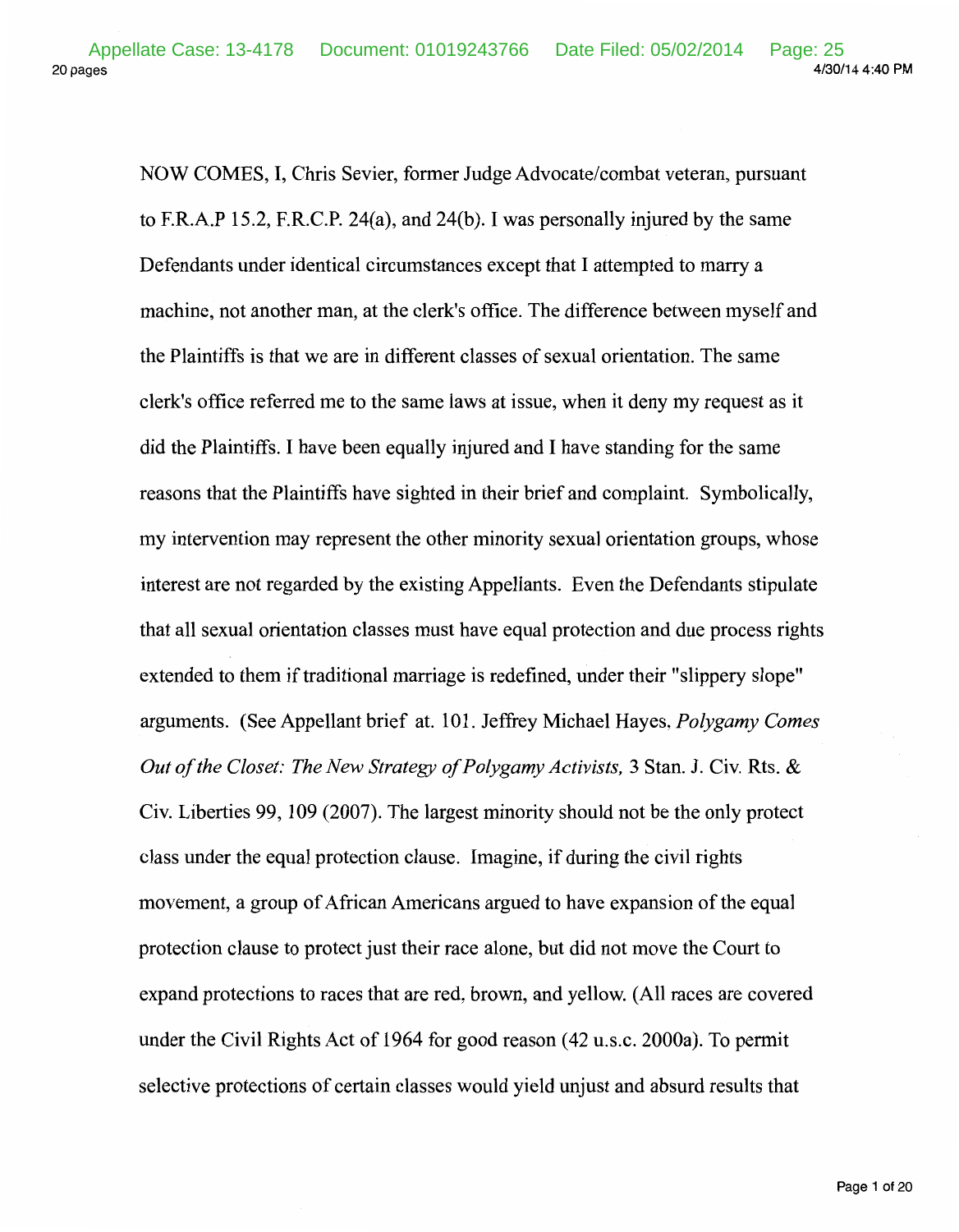are so severe that they threaten National security because hypocrisy will have been introduced into foundational laws marking our National identity. The true question presented here is whether traditional marriage is a relationship that is "stand alone" and unequal to all other forms of sexual and spiritual unions. I leave that for the Courts to decide, but if sexual orientation is a protected class- and it is accruing to the President - I have every right to capitalize on the fruits of the Plaintiffs "adult centered" conquest for all of the arguments they have set forth in their briefs. I join them.

As a patriot with standing, I am asking the Federal Courts to "put up or shut up" about expanding the equal protection and due process clause to include "sexual orientation" as a class. Allowing my intervention poses an imminent question, not a theoretical one of speculation. My motion is timely, and the same laws are at issue: (1) Utah Code§ 30-1-2; (2) Utah Code§ 30-1-4.1; and (3) Utah Constitution, Article I, § 29 ("Amendment 3") (collectively, the "Marriage Discrimination Laws"), under the United States Constitution (the "Constitution"). The Constitutionality of the law in dispute narrowly defines marriage between "one man and one women," not "one man and one man," "one woman and one woman, "one man and one machine," "one man and one animal" which violates the Due Process Clause and Equal Protection clause of all classes of sexual orientation, not just same-sex orientation. The Court cannot provide partial expansion of the equal protection clause, and leave behind all other classes in the name of "tolerance" and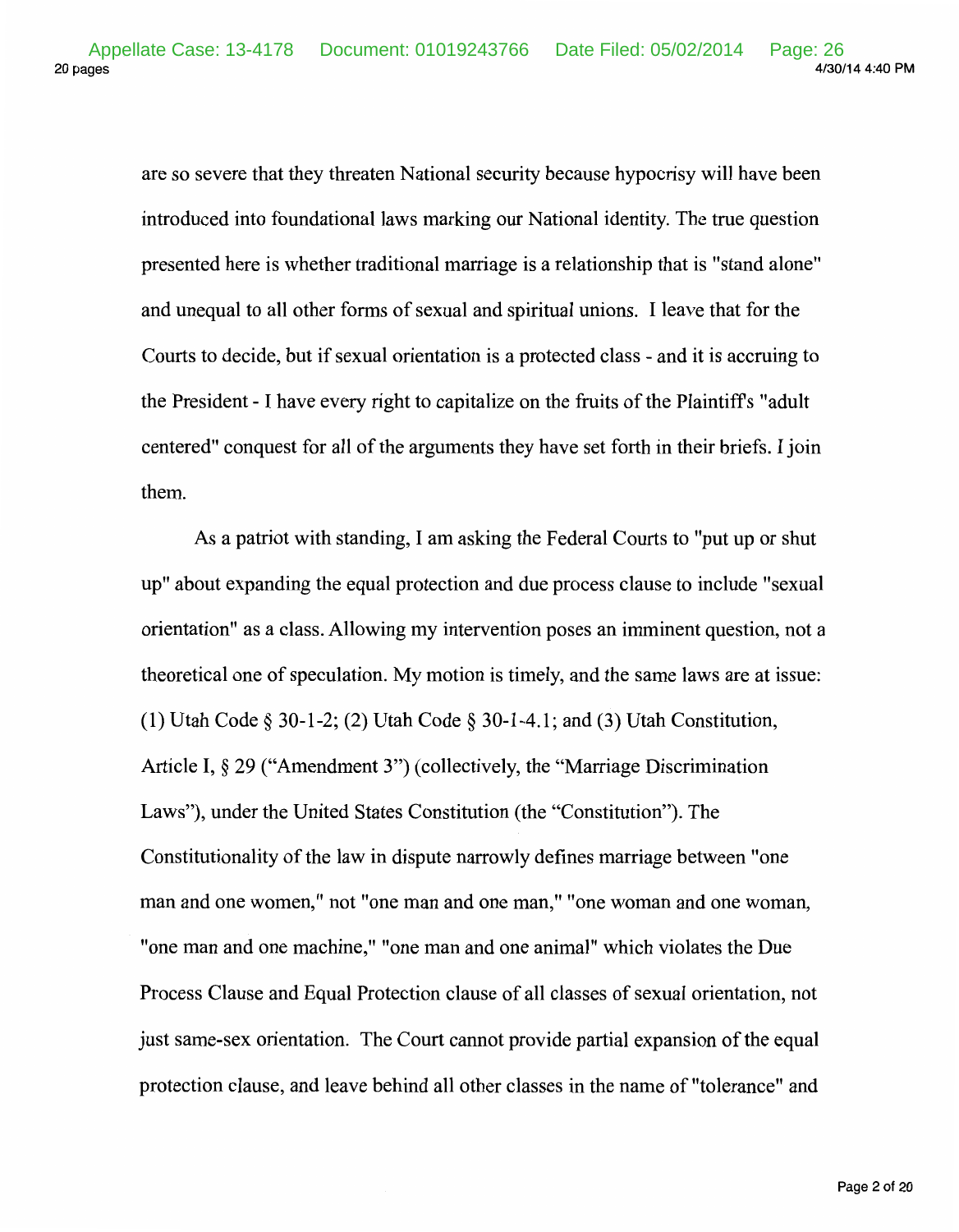"equality" without impeaching the entire integrity of the Courts. There is not a single solitary example where the Appellees consider the interest of other sexual orientation classes in their voluminous pleadings. Therefore, the true minorities interest is left in the cold short of an intervention. So, I beg for intervention, for the Court's sake, so that it can get a complete picture of what is at stake in reaching a sound comprehensive decision. A decision here will effect our National identify and the integrity of our laws one way or another. Now that I have moved here, one of three things must occur. Either ( 1) we will be reduced to a Nation that hypocritically enforces the equal protection and due process clause to suit the interest of the largest minority, which yields discrimination against the true minority classes of sexual orientation, causing hypocrisy to undermine foundation laws, yielding instability; (2) we will remain a Christian Nation that protects traditional marriage, as a relationship set apart because it has the potential of bearing life between two people, who are in a legally binding relationship, who have naturally corresponding sexual organs with the exclusive potential to produce children with DNA that matches theirs; which, of course, makes that relationship both scientifically and factually distinct from all others- religious aside; or (3) we will progress into a Nation that gives equal protection to all classes of sexual orientation allowing everyone to marrying anyone and anything to suit their appetite in the name of "tolerance," "equality," and "love" - becoming slaves of our glands, not slaves of virtue. There is no other possible alternative. The evidence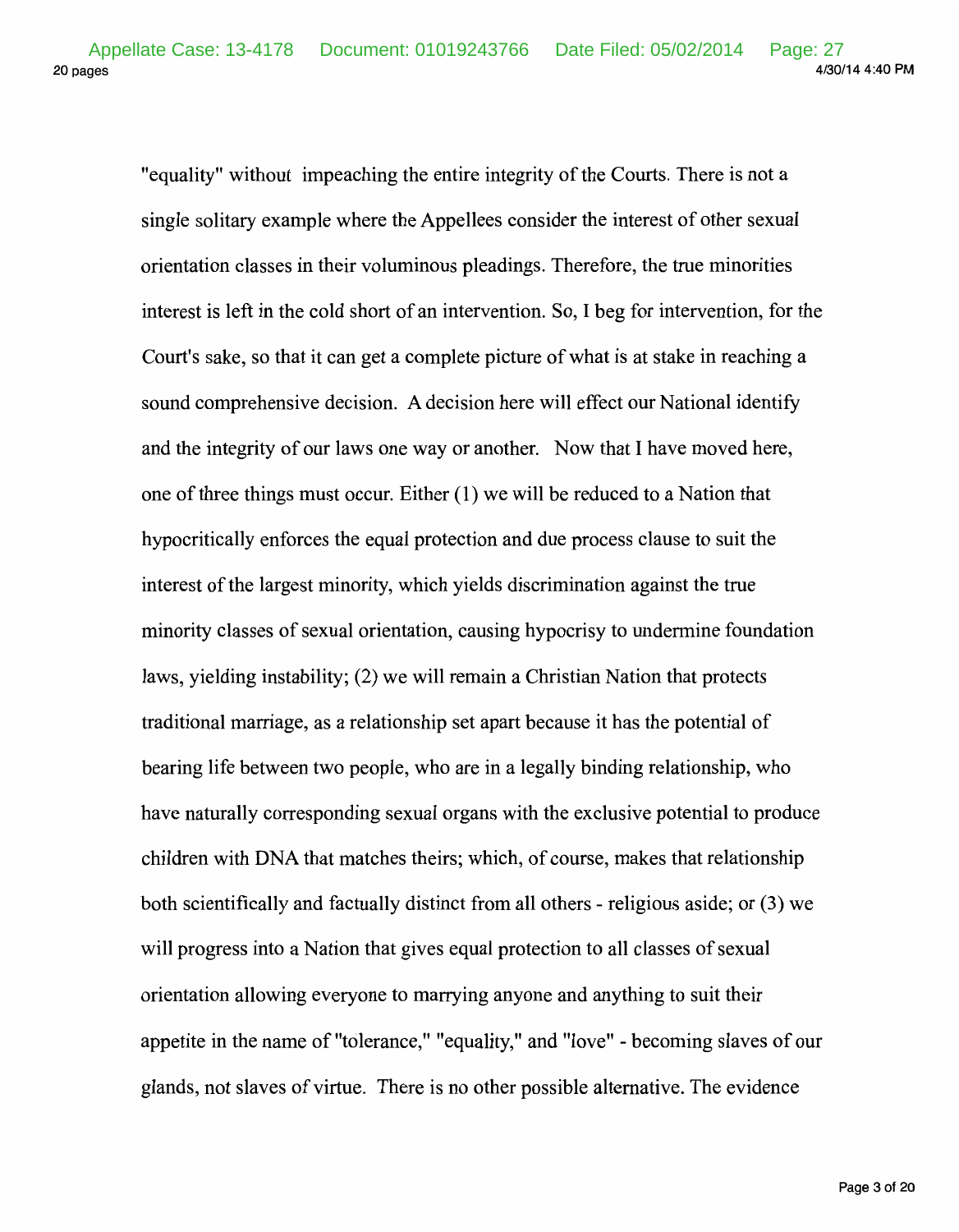shows that United States has always been a Nation that shapes its laws off of conviction, not feeling. But tradition is under attack so neither I nor the Plaintiffs apologize for that.

#### **THE TRUE MINORITIES INTEREST ARE BEING LEFT OUT**

Intervention must be allowed because the Appellees are only advancing the interest of their class of sexual orientation. For example, the Plaintiffs state in their motion for summary judgment and brief: "the express and stated purpose of Amendment 3 was to single out same-sex couples for disparate treatment, by stripping them of federal and state rights, benefits, and obligations granted to all opposite-sex married couples in Utah by operation of law." They fail to make mention that Amendment 3 also singles out people like myself and others, who equally desire to marry inanimate objects and animals. The Plaintiffs are quick to state that "Marriage is the most important relation in life" *Zablocki* v. *Redhail,* 434 U.S. 374 (1978), but they do not consider that I feel the same way about my marriage to an inanimate object because perhaps they are as equally insensitive as the Defendants perhaps. Remember morality has no place in this case, according to the Plaintiffs. "Being married is of immense personal importance to each Plaintiff," as it is important to me and my object of desire. *Id.* at 1843 (Kitchen Decl. 17); 1850-51 (Sbeity Decl. ¶ 8); 1859-60 (Archer Decl. ¶ 9- 10); 1865 (Call Decl. ¶ 2); 1874, 1876 (Wood Decl.  $\P\P$  8, 14); 1886 (Partridge Decl.  $\P$  11). I can equally assert along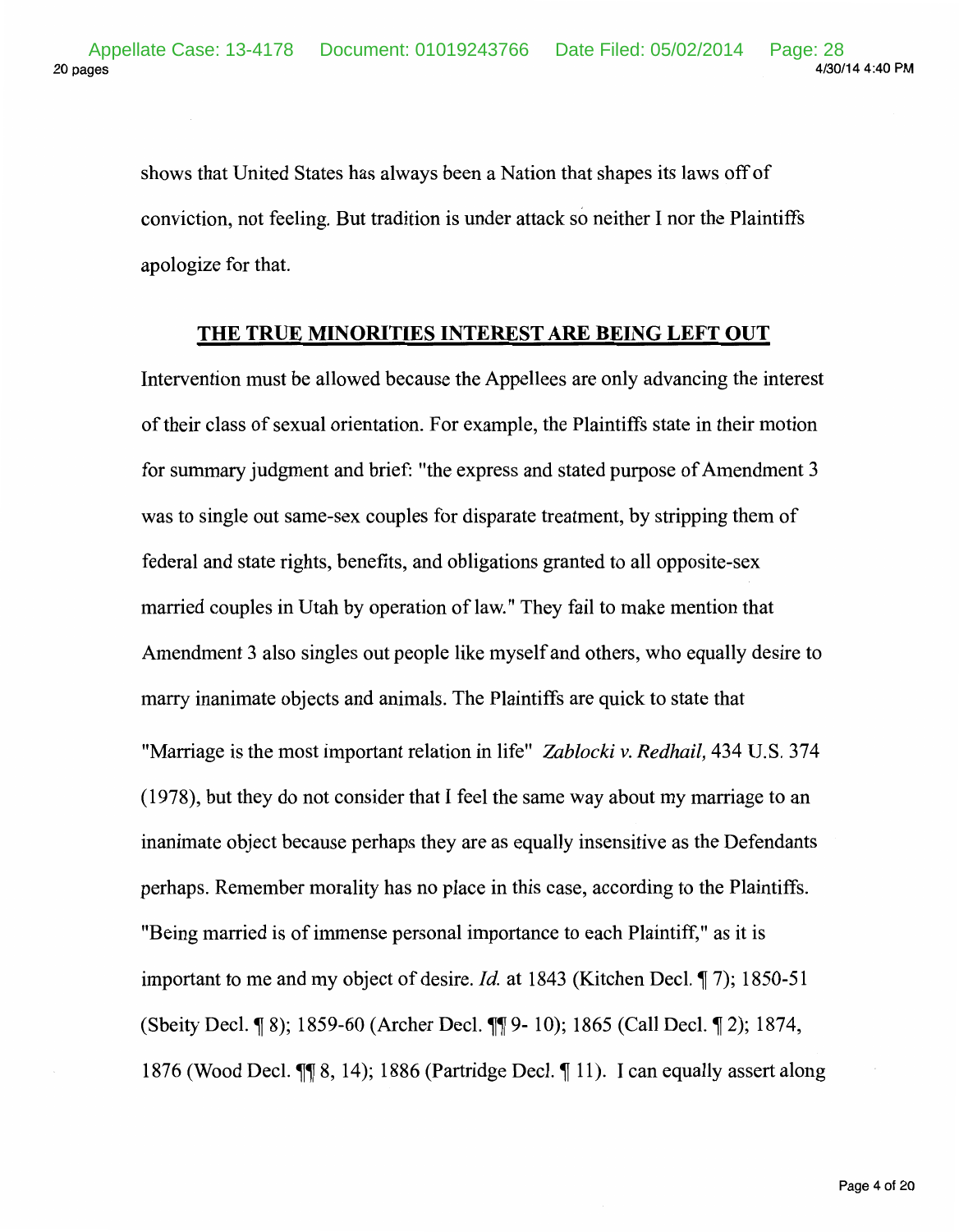20 pages 4/30/14 4:40 PM Appellate Case: 13-4178 Document: 01019243766 Date Filed: 05/02/2014 Page: 29<br>4/30/14 4:40 PM

> side of the Appellees that I have suffered the same severe humiliation, emotional distress, pain, suffering, psychological harm, and stigma by the state of Utah's refusal to permitted me to marry my object of desire. *Id;.* If the Appellees feel like "second-class citizens," those of us in the real minority, who want to marry machines and animals, certainly feel like "third-class citizens." Just like the Appellees, I too feel equally "ashamed and embarrassed that [I] cannot marry the [thing that I] love or have [my] legal marriage from another state and [country] recognized in Utah; and it causes [me] ... great pain." *Id.* Gay and lesbian people have endured a history of discrimination in the exact same way that people who have sex with beast and machines have. *See Windsor v. United States,* 699 F.3d 169, 181 (2d Cir. 2012). But the Appellees make no mention of this discrimination against other classes in their pleadings, perhaps it is because their entire plight is grounded in "adult centered" selfishness and suffer from a more severe sense of bigotry than the Defendants do, who at least are making an argument that traditional marriage is superior to all other forms with factual evidence, not emotional appeals.

> Inferably, Lovers of beast and machines are just as equally a discernible group with non-obvious distinguishing characteristics as gay and lesbians are. *See Windsor,* 699 F.3d at 183 ("homosexuality is a sufficiently discernible characteristic to define a discrete minority class," including because there is a broad medical and scientific consensus that sexual orientation is immutable); *Perry*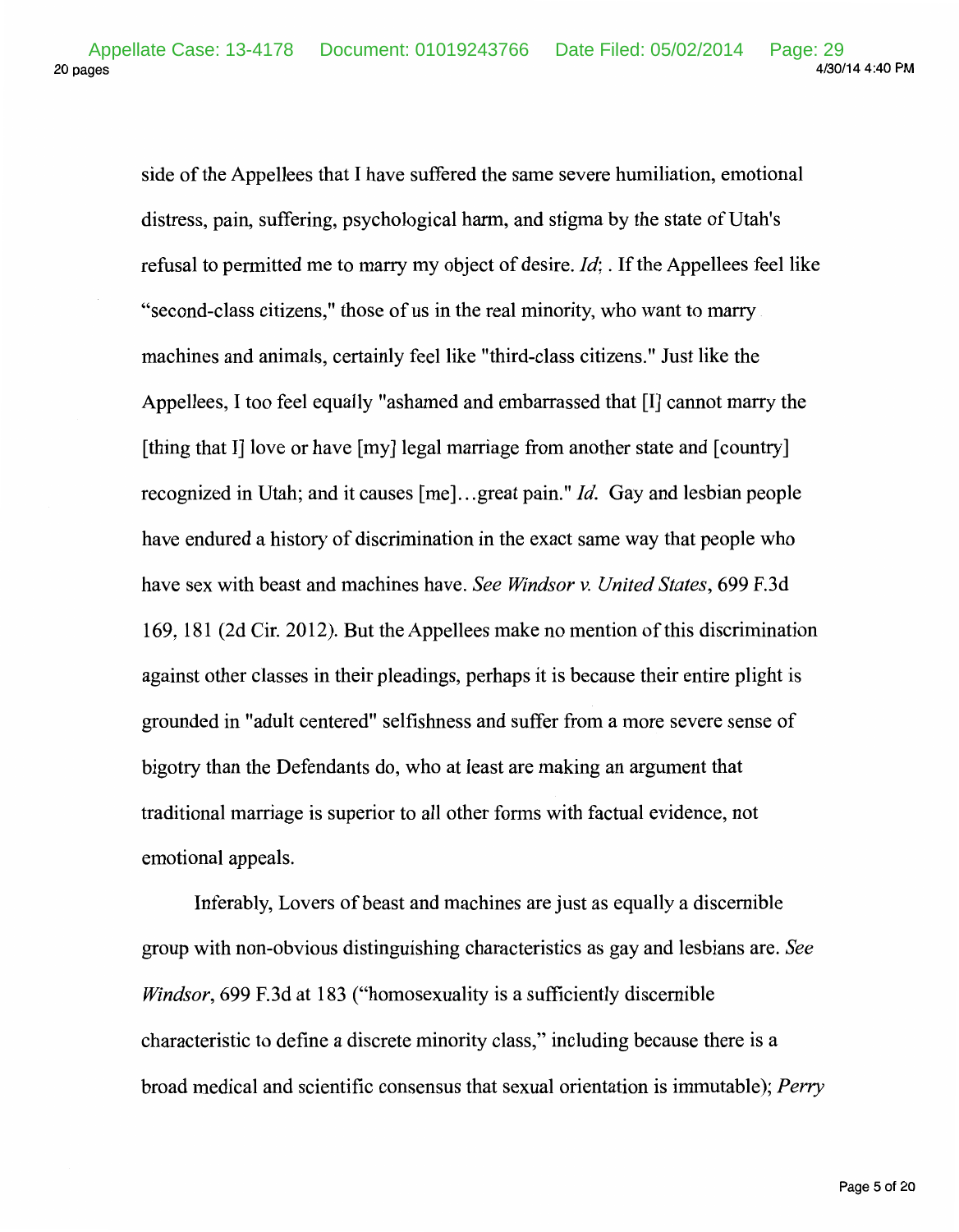*v. Schwarzenegger,* 704 F. Supp. 2d 921, 966 (N.D. Cal. 2010) No credible evidence supports a finding that an individual may, through conscious decision, therapeutic intervention or any other method, change his or her sexual orientation." which applies squarely to me); *see also Lawrence v. Texas,* 539 U.S. 558, 576-77 (2003). (decisions concerning the intimacies of the physical relationships of consenting adults are "an integral part of human freedom"); *see also In re Marriage Cases,* 183 P.3d 384, 442 (Cal. 2008) ("Because a person's sexual orientation is so integral an aspect of one's identity, it is not appropriate to require a person to repudiate or change his or her sexual orientation in order to avoid discriminatory treatment."); *Kerrigan v. Comm 'r of Pub. Health,* 957 A.2d 407, 438 (Conn. 2008) ("In view of the central role that sexual orientation plays in a person's fundamental right to self-determination, we fully agree with the plaintiffs that their sexual orientation represents the kind of distinguishing characteristic that defines them as a discrete group for purposes of determining whether that group should be afforded heightened protection . . . *.*"); see also, e.g., Kitchen Decl.,  $\P$ 4; Sbeity Decl.,  $\parallel$  3; Archer Decl.,  $\parallel$  5; Call Decl.,  $\parallel$  4; Wood Decl.,  $\parallel$  13-15, 18; Partridge Decl.,  $\blacksquare$  14-16. Accordingly, the true minority classes of sexual orientation deserve to have a voice in this affair. I am not required to change my sexual orientation in making my demands any more than the Plaintiffs.

Like Kitchen and Sbeity, who were legally married in another state, I too was legally married in another state and another country, but the State of Utah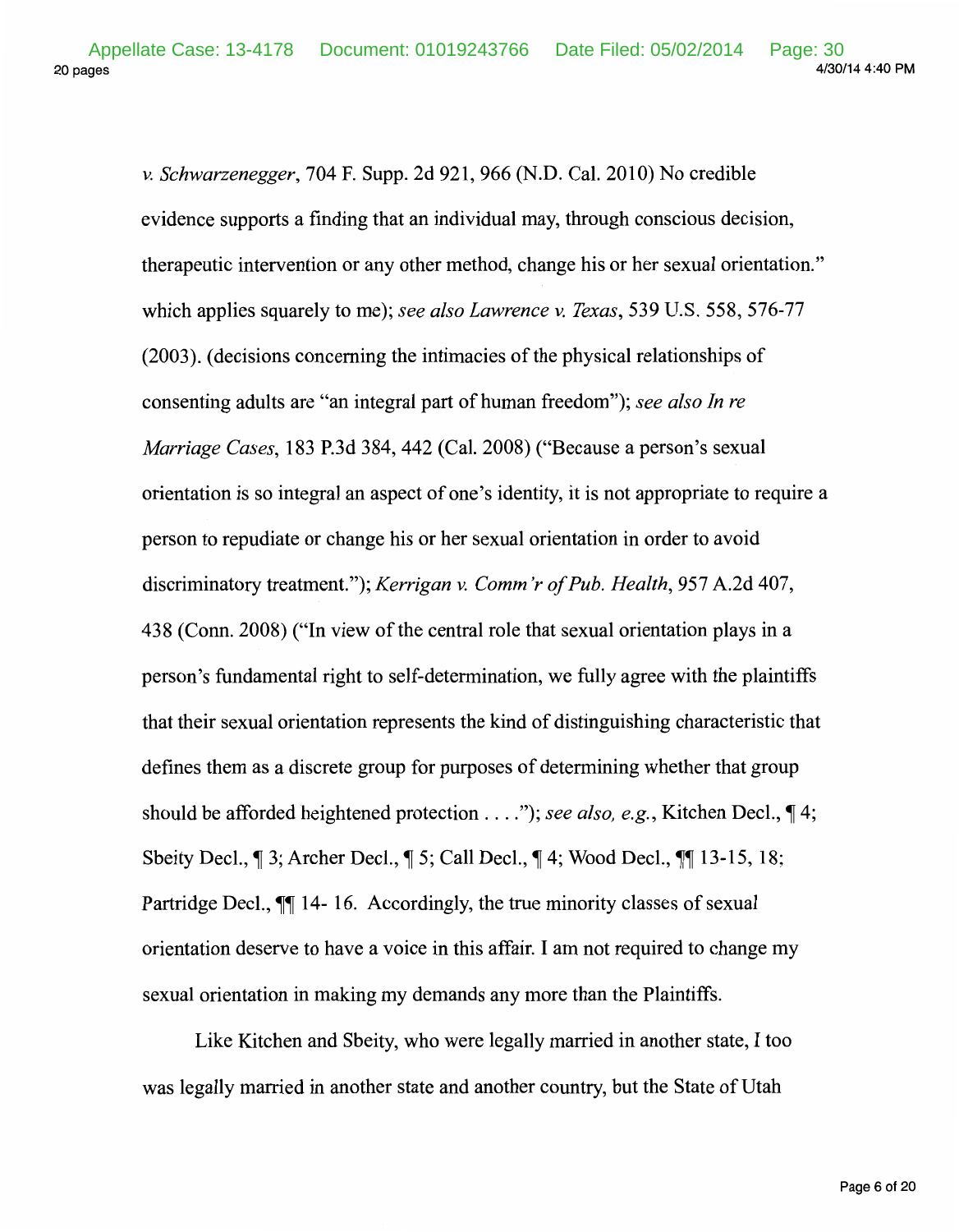refuses to recognize my marriage, as it did theirs. The Appellants discriminated against me when they reject my request to marry my computer which was designed for sex, and in doing so, the same party has caused the same injury to myself. Just like Kitchen and Sbeity, I approached the Utah clerk to have a marriage license issued for me and my machine-spouse. The clerk denied my request for a marriage license in the same manner and for the exact same reasons- my object of affection was outside the scope of the narrow definition. When I requested the clerk to for permission to file out a marriage license, I was referred to (1) Utah Code § 30-1-2; (2) Utah Code § 30-1-4.1; and (3) Utah Constitution, Article I, § 29 ("Amendment 3 ") (collectively, the "Marriage Discrimination Laws"), under the United States Constitution (the "Constitution") in the same way that the original Archer and Call were. I suffered an identical injury by the same party because of the same laws. The clerk informed me that "a marriage license could only be given to one man and one female, not one man and one machine or one man and on man." Those of us whose sexual orientation has been classically conditioned upon orgasm through the straight forward science of dopamine to prefer sex with inanimate objects and animals do not have public support, like the gays, so we are especially vulnerable here.

The state of Utah clerk's office refused to issue a marriage license to me and my computer because we did not fit in a narrow definition. Id. This denial by the clerk is no different than their rejection of the Appellees marriage application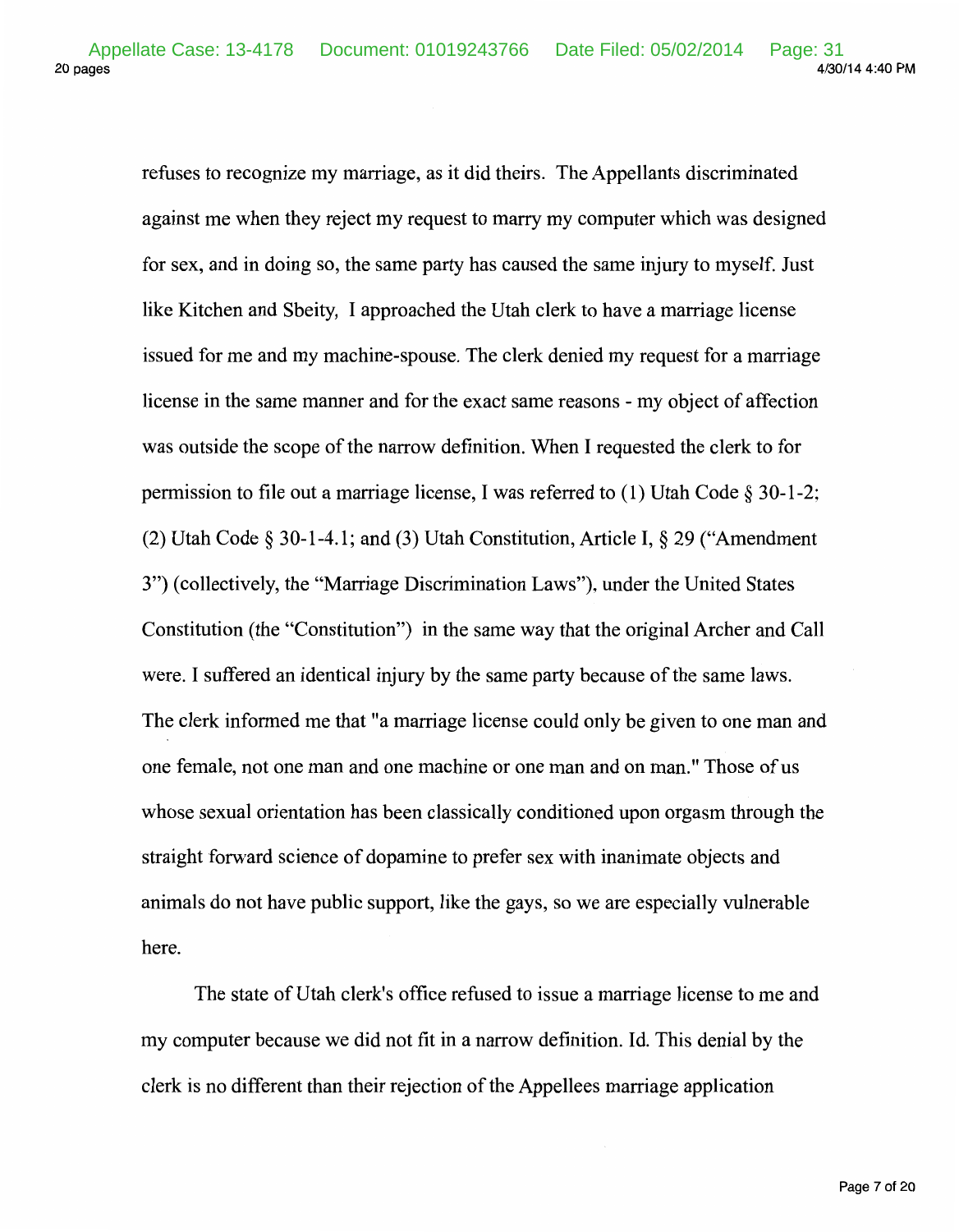because they are "one man and one man," not "one man and one woman," as the law requires. Also, like the Appellees, I married the machine in another country that allows for persons to marry anything they want. Yet, the Appellants refused to recognize my international marriage, which has caused me identical injuries as the Appellees. Additionally, I had a marriage ceremony in a different state within the United States, but the state of Utah refuses to acknowledge it.

According to the Appellees, because my marriage is legally recognized in another country and because I had a wedding ceremony in another state, my marriage must be recognized by the federal government by virtue of the decision in *United States v. Windsor,* 133 S. Ct. 2675 (U.S., June 23, 2013). Currently, my computer and I are treated as legal strangers in our home state of Utah for the same reasons that Archer and Call are and that is wrong because we feel that our relationships are equal to traditional marriage, even if we do not believe in "right and wrong." Meanwhile, the marriages of opposite-sex couples that are legal in other states but would not be accepted in Utah (e.g., marriages of first cousins or a young partner) are routinely accepted in Utah if those marriages are legal in the jurisdiction where they are celebrated. This recognition of opposite-sex marriages but rejection of a man's marriage to a machine that does not meet Utah's criteria for marriage violates the rights secured to myself by the United States Constitution and the Constitution of Utah in the same way it violates the Appellees.

The State of Utah's exclusion of same-sex couples and man/inanimate object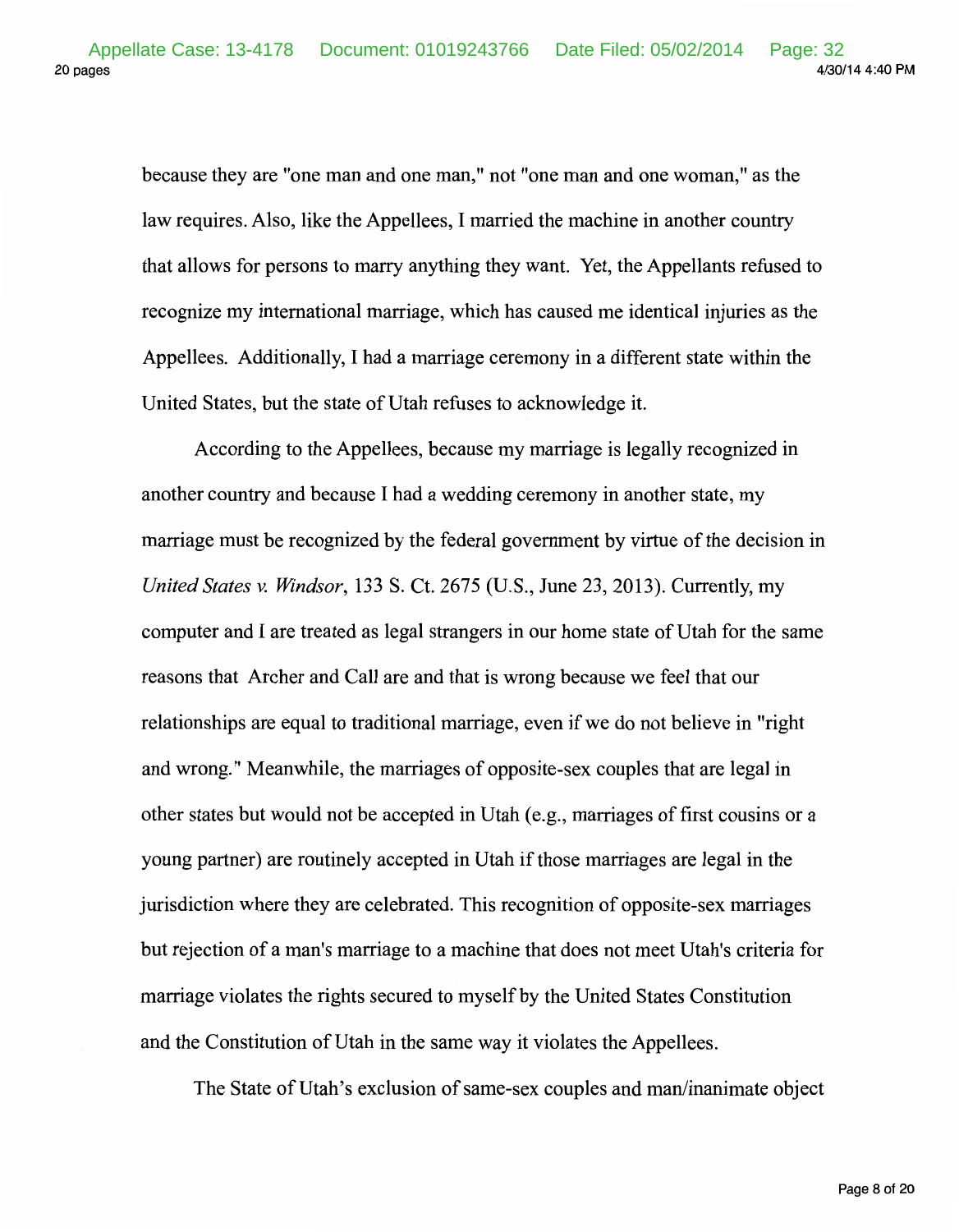couples from marriage adversely impacts man-machine couples, same-sex couples, and all other sexual orientation classes across Utah, by excluding them from the many legal protections available to spouses. Allowing me to intervene demonstrates this point in the name of equality and tolerance.

The exclusion from marriage to a machine denies myself "a dignity and status of immense import" in the same way it does the Appellees. *United States v. Windsor, supra,* 133 S. Ct. at 2681. Moreover, man-man couples and manmachine couples' children are stigmatized and relegated to a second class status by being barred from marriage, just because they are in a marriage union that does not involve "one man and one woman." The exclusion "tells [same-sex couples [and couples of other sexual orientations] and all the world that their relationships are unworthy" of recognition, *id.* at 22- 23, and it "humiliates the ... children now being raised by same- sex couples [and man/machine couples]" and "makes it even more difficult for the children to understand the integrity and closeness of their own family and its concord with other families in their community and in their daily lives." *!d.,* 133 S.Ct. at 2694. The United States is no longer influenced by Judea-Christian values, as our founding fathers were, we are governed by the religion that "what is right for me is right for me an what is right for you is right for you." *United States v. Windsor,* 133 S. Ct. 2675 (U.S., June 23, 2013). Windsor taught us that winning is paramount to the rule of law pursuant to a new governmental philosophy that the ends justify the means, as we embrace the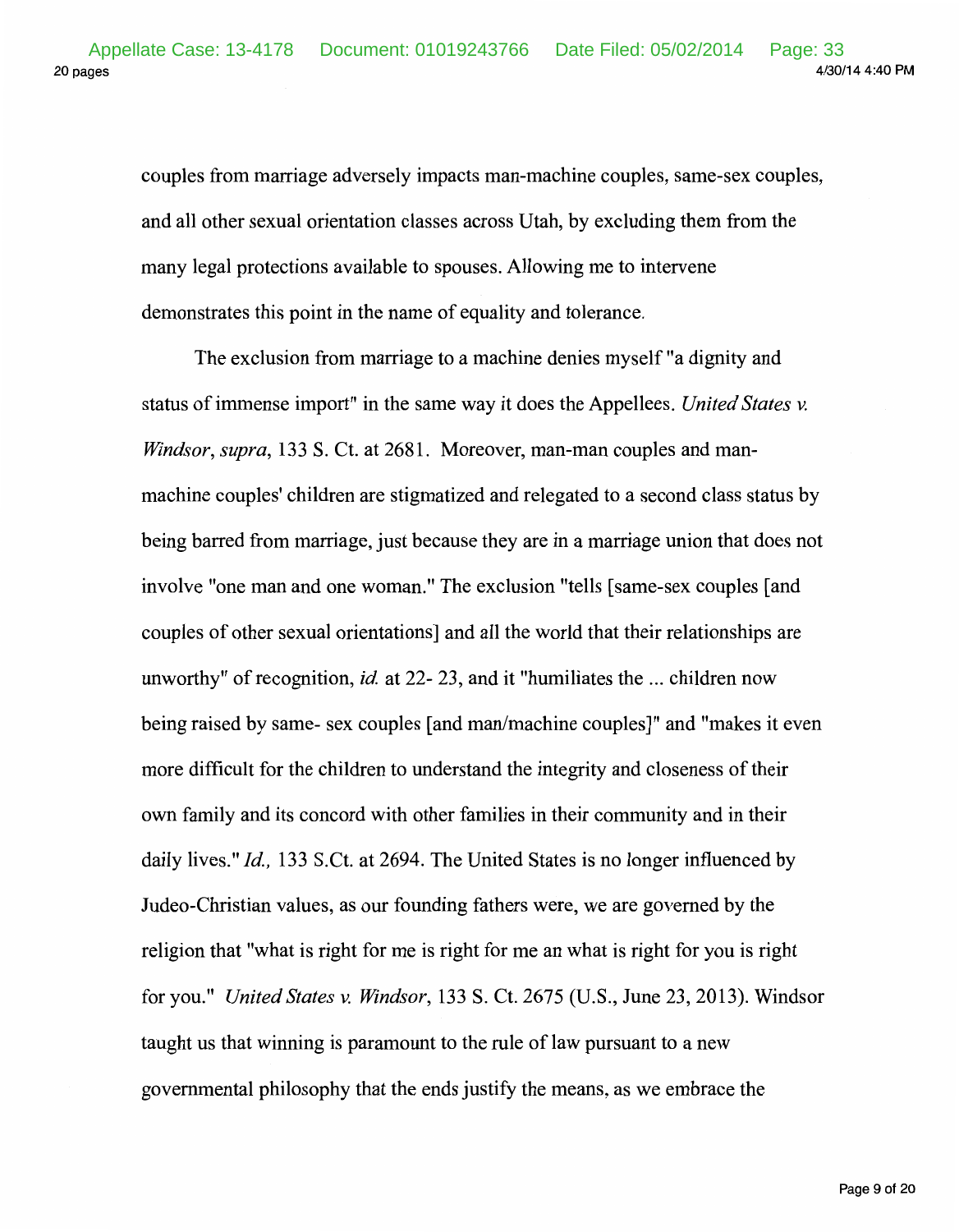religion of secular humanism.

Utah's exclusion of same-sex couples and man-machine couples from marriage infringes on the Due Process Clause and the Equal Protection Clause of the Fourteenth Amendment to the United States Constitution and the Constitution of Utah equally to all classes of sexual orientation. This discriminatory treatment is subject to heightened scrutiny because it burdens the fundamental right to marry and because it discriminates based on sex and sexual orientation against ALL CLASSES, not just the gay class. The exclusionary laws cannot stand under any level of scrutiny because the exclusion does not rationally further any legitimate government interest. It serves only to disparage and injure lesbian and gay couples and their families in the exact same way that it harms man/beast and man/machine couples. *Lawrence v. Texas,* 539 U.S. 558 at 123. There is no adequate remedy at law for either the Appellees or my class of sexual orientation. Either the natural, procreative potential of opposite-sex couples distinguishes that group from samesex couples. Traditional married couples are factually and scientifically distinct because they are  $(1)$  in a legal binding relationship and  $(2)$  have the potential to create spawn that share their DNA following the use of sexual organs that correspond by the design of the Creator, we no long recognize as a Country. It is possibly, therefore, that neither the Appellees or I should be asking that the Court discriminating against couples in a relationship that is factually and scientifically distinct and set-apart from all other potential sexual unions. Or may we just come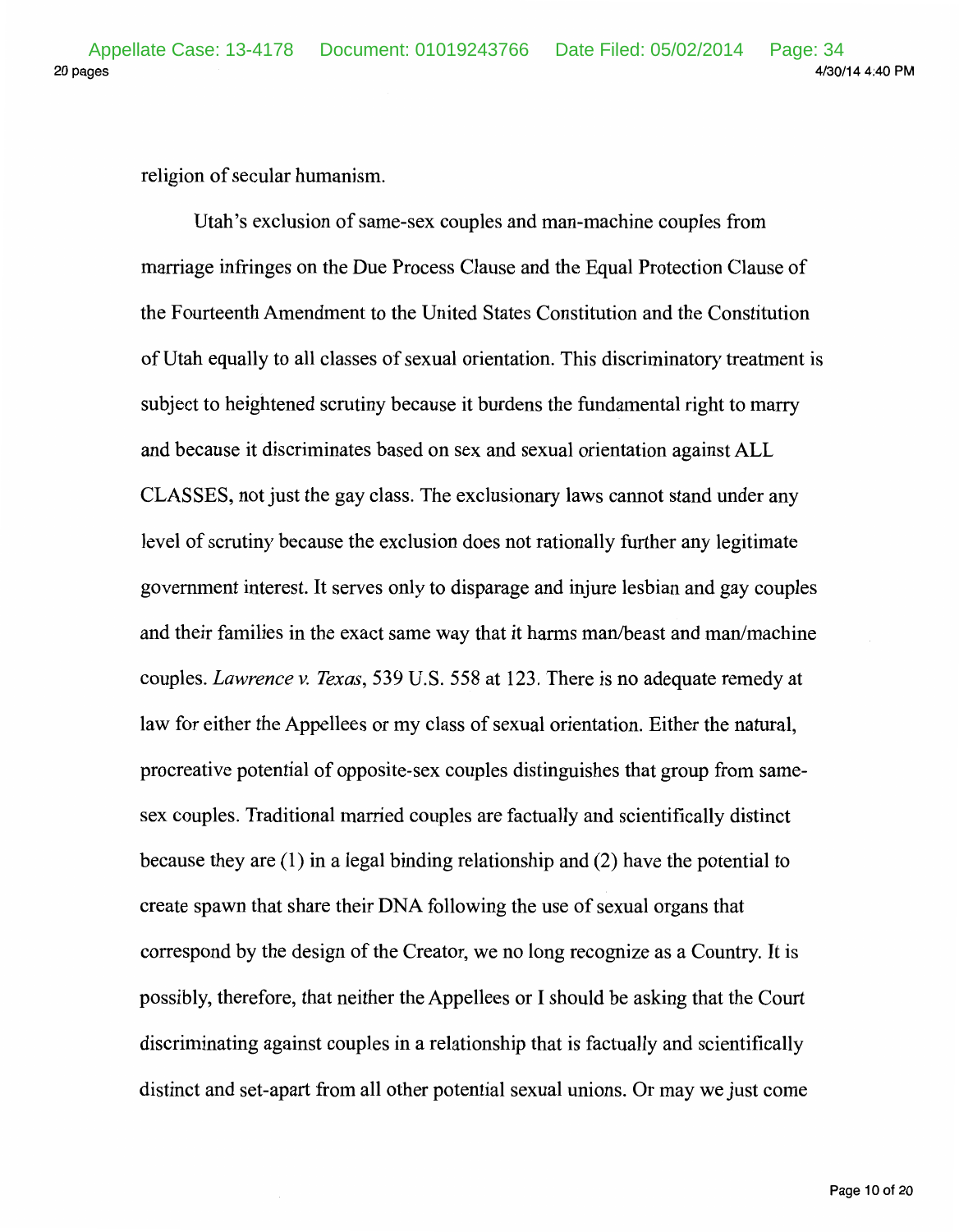to terms with the fact that we want to do whatever we want to do, and we should be allowed to do that, since who is to judge. All persons must have the right to marry all things in the name of equality, love, and tolerance in accordance with their sexual orientation because we are free from God and free to make our own rules. How dare the Defendants even consider arguing about a child-centered reality, when we have abortion laws that allow a parent to kill a child in the womb because personal convenience is paramount compared to a child's life. Roe v. Wade, 410 U.S. 113 (1973). Thanks to the gospel presented from Hollywood, the new rhetoric of the United States is that it is immoral to be moral, and the laws of the United States must reflect that or separation of church and state is violated.

This motion is by no means a duplicative intervention like the one attempted by the gay and lesbian "Proposed Intervenor Couples," which the Court rightfully denied. Pursuant to lOth Cir. R. 27.3(C), I sought consent from the parties to the relief sought by this motion. It was not received. I understand that intervention at this stage, while authorized, is relatively rare. *Hutchinson* v. *Pfeil,* 211 F. 3d 515, 519 (1Oth Cir. 2000). However, since no other class of sexual orientation is represented other than the largest minority, the Court virtually has a duty to permit intervention in the interest of total justice.

# THE LEGAL STANDARD INDICATES INTERVENTION SHOULD BE

## ALLOWED

Intervention is appropriate here, particularly in light of the Tenth Circuit's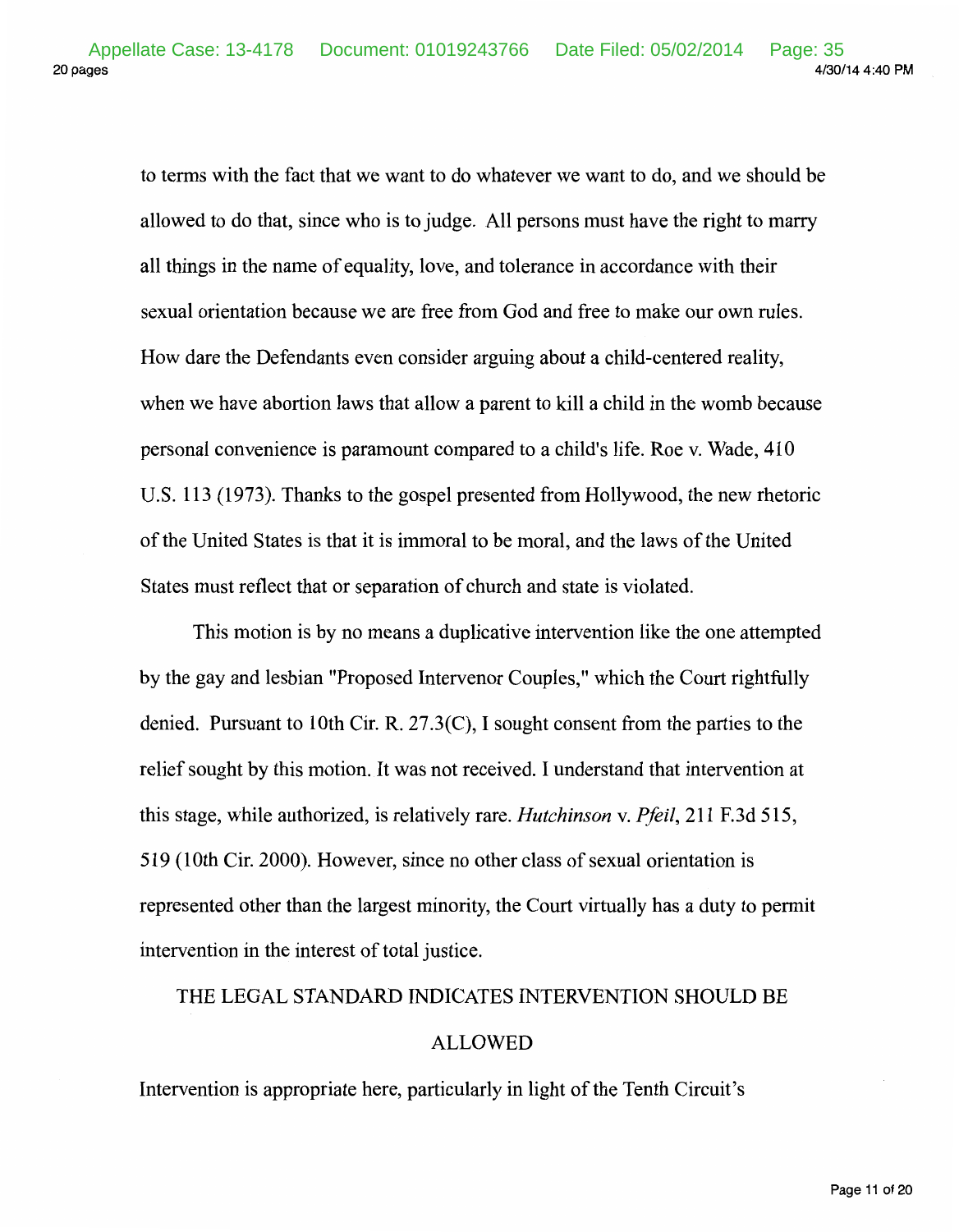20 pages 4/30/14 4:40 PM Appellate Case: 13-4178 Document: 01019243766 Date Filed: 05/02/2014 Page: 36

> generally permissive standard for intervention. *Utah Ass 'n ofCntys.* v. *Clinton,* 255 F.3d 1246, 1249 (1Oth Cir. 2001) (the Tenth "circuit follows a somewhat liberal line in allowing intervention."); *see also Antilles Cement Corp.* v. *Acevedo Vila,*  408 F.3d 41, 45 (1st Cir. 2005) ("A federal court of appeals has broad discretion to grant or deny intervention at the appellate level."). When assessing whether intervention at the appellate level is proper, the courts appropriately look to Fed. R. Civ. P. 24. *See Elliott Indus. Ltd. P 'ship* v. *BP Am. Prod. Co.,* 407 F. 3d 1091, 1102 (10th Cir. 2005). Under the permissive intervention standard of Fed. R. Civ. P.  $24(b)(1)(B)$ , a "court may permit anyone to intervene who ... has a claim or defense that shares with the main action a common question of law or fact." Here, the "common question of law" is obvious-namely, whether the provisions of Utah law at issue unconstitutionally discriminate against man-man couples, womanwoman couples, man-machine couples, and man-beast couples.

> Then deciding a motion for permissive intervention under Fed. R. Civ. P. 24(b), courts also consider the following factors: "(1) whether the intervention will unduly delay or prejudice the adjudication of the original parties' rights; (2) whether the would-be intervenor's input adds value to the existing litigation; (3) whether the petitioner's interests are adequately represented by the existing parties; and (4) the availability of an adequate remedy in another action." *Lower Ark. Valley Water Conservancy Dist.* v. *United States,* 252 F.R.D. 687, 690-91 (D. Colo. 2008). As discussed below, each of these factors weighs heavily in favor of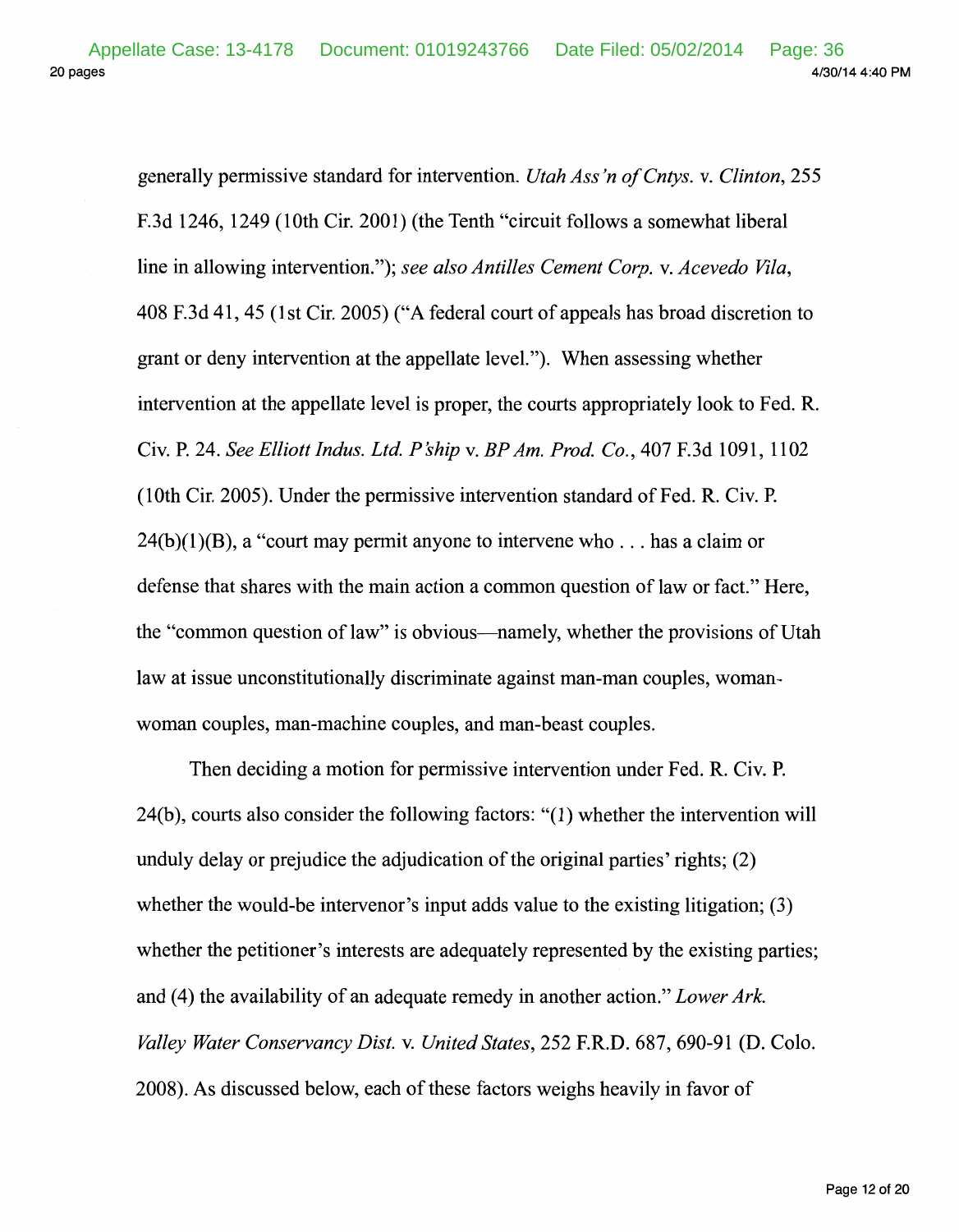intervention by the Proposed Intervenor Couples here.

Delay/Prejudice: First, there can be no dispute that my intervention will cause any undue delay that would in any way impair the rights of the parties to this appeal. While appellants may have to address additional arguments if the instant motion is granted, that is not considered to be prejudicial. *See, e.g., Kobach* v. *U.S. Election Assistance Comm'n,* 13-CV-4095-EFM-DJW, 2013WL 6511874 (D. Kan. Dec. 12, 2013). Indeed, giving protection to all other classes of sexual orientation, and could not possibly prejudice any party. In fact, the Plaintiffs should welcome me as a party pursuant to the values that guide them.

Input: In addition, out of an excess of caution, I seek to intervene because, under existing Tenth Circuit law, the raising of new issues is discouraged in briefs *amicus curiae. See Wyo. Farm Bureau Fed'n v. Babbitt,* 199 F.3d 1224, 1230 n.2 (lOth Cir. 2000); *Harris* v. *Owens,* 264 F.3d 1282, 1288 n.3 (lOth Cir. 2001) ("[A ]bsent 'exceptional circumstances,' we do not ordinarily consider issues raised only in an amicus brief."); *Tyler* v. *City of Manhattan,* 118 F.3d 1400, 1403-04 (lOth Cir. 1997). Although I do not believe that this principle applies to the arguments I am presenting, I am filing this motion to ensure that these arguments are heard and considered by this Court. I am are not criticizing the strategy of counsel for appellees, but I offer unique perspectives and arguments, which has implications for other classes of sexual orientation who are not represented. *See*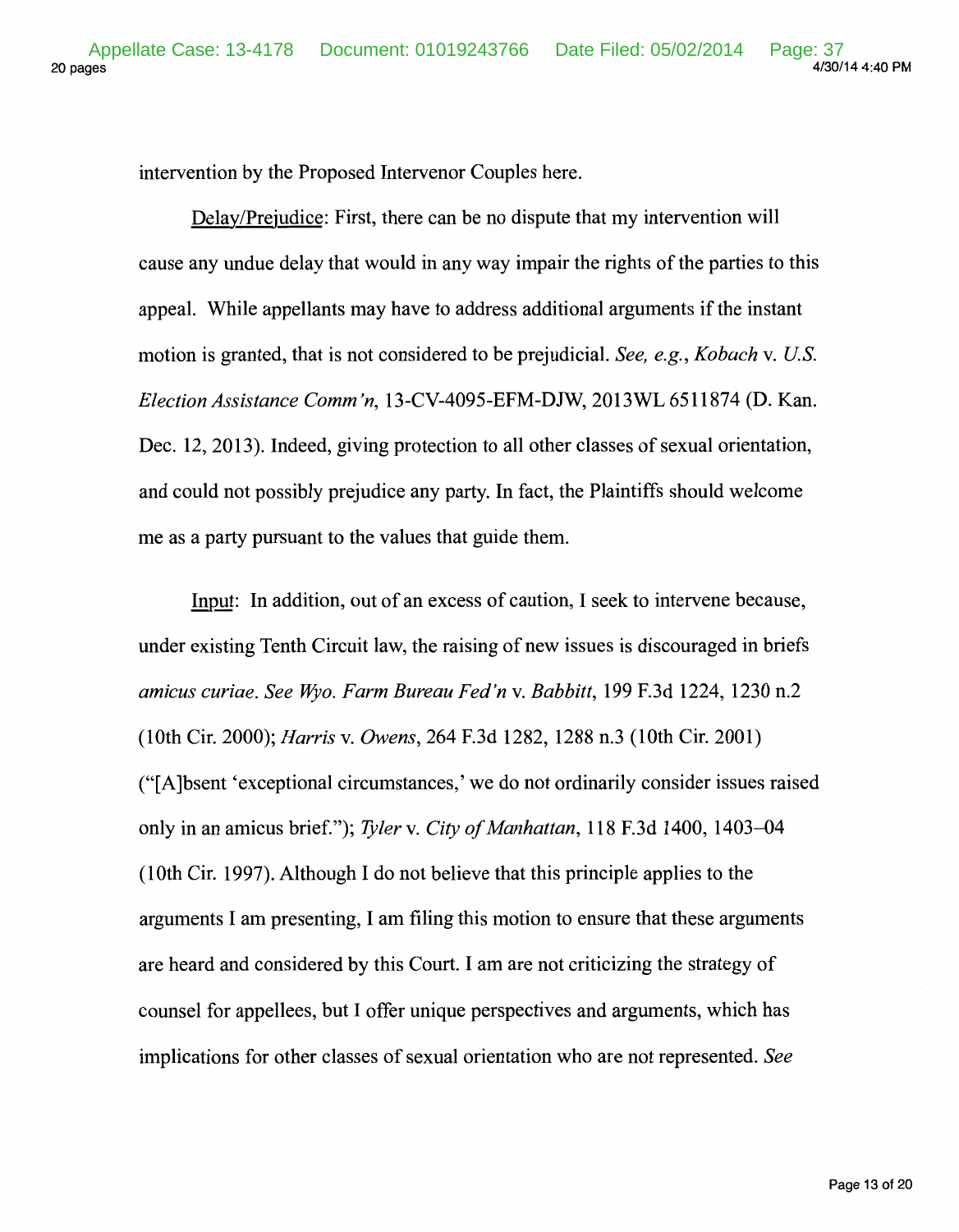*Lower Ark. Valley,* 252 F.R.D. at 692 ("divergence of opinion" between plaintiff and intervenor in contract interpretation justified permissive intervention); *see also United States* v. *City of Los Angeles, Cal.,* 288 F.3d 391, 398 (9th Cir. 2002).

Availability of Other Form:. Finally, there is clearly no other action in which I can present these issues. Further, if I was to file an original action, it would likely be stayed pending the final disposition of this case and otherwise would be a duplicative waste of judicial time and resources. *See, e.g., Minn. Lawyers Mut. Ins., Co.* v. *Vedisco,* 10-CV-01008-REB-MEH, 2010 WL 3239217, at \*5 (D. Colo. Aug. 13, 2010). Although this Court in *Hutchinson* v. *Pfeil* stated that intervention in an appellate court was only permitted in an "exceptional case," this is clearly such a case. 211 F.3d 515, 519 (10th Cir. 2000) Here, I meet all the requirements to permissively intervene, all discretionary factors weigh heavily in favor of intervention, and there is no doubt that I, above all others prospective intervenors, can provide the Court with a valuable and unique perspective and argument on behalf of the true minority classes of sexual orientation. Further, in accordance with Supreme Court precedent, "when the nonparty has an interest that is affected by the trial court's judgment ... the better practice is for such a nonparty to seek intervention for purposes of appeal." *Marino* v. *Ortiz,* 484 U.S. 301, 304 (1988).

In addition, in a case of this significance and importance, which has the potential to shape the trajectory of the quest of all persons of nontraditional sexual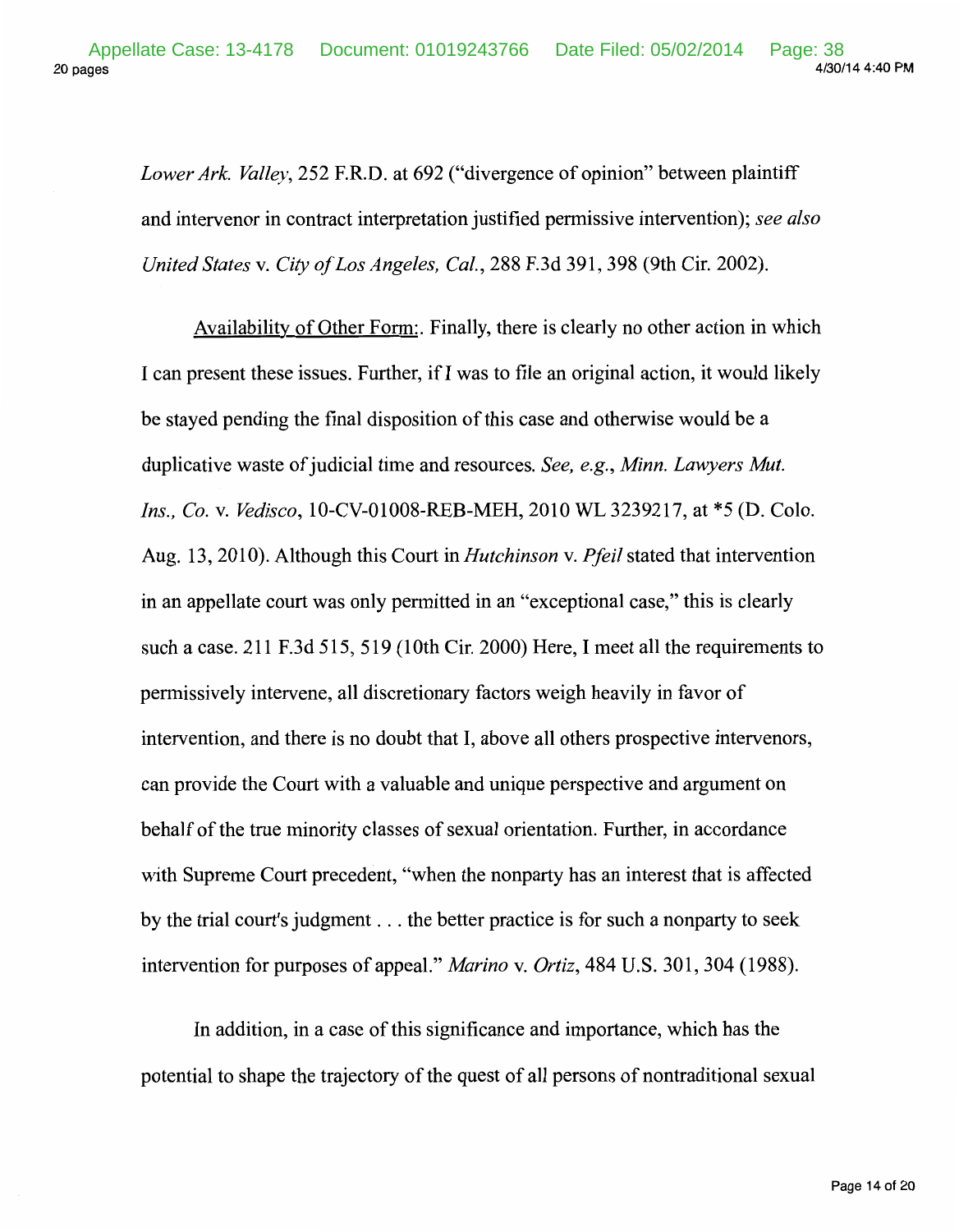orientations, not just gay people, for full civil equality, having greater participation by affected parties and greater airing of the issues can only benefit this Court by providing the widest range of arguments and perspectives available.

## **CHALLENGING THE APPELLANTS POSITION**

The Court in *United States v. Windsor,* 133 S. Ct. 2675 (2013), consistently emphasized that domestic-relations is "a virtually exclusive province of the States," *id.* at 2691, one that must be protected from unnecessary "federal intrusion." *!d.* at 2692. But obliviously, this tradition is being disregard along with the definition of traditional marriage so that we can liberalize America so that we don't feel less ashamed of our life-style choices. So, any argument that tradition matters should fail automatically against my request. I am not necessarily here to help liberal judges become the judicial wrecking ball foreshadowed in *Lochner v. New York,* 198 U.S. 45 (1905), *overruled by Ferguson v. Skrupa, 372 U.S. 726 (1963).* Yet, most importantly, than these considerations, my presence may assist the Court to adopting the novel principle that marriage is whatever emotional bond any two (or more) people say it is, as the Appellees have argued.

The Appellants put forth three risk factors in arguing against the expansion of the definition of marriage stating:

( 1) a risk of increased fatherlessness and motherlessness, with the emotional, social and economic damage such a deprivation imposes on children; (2) a risk of reduced birth rates, with the demographic and economic damage that would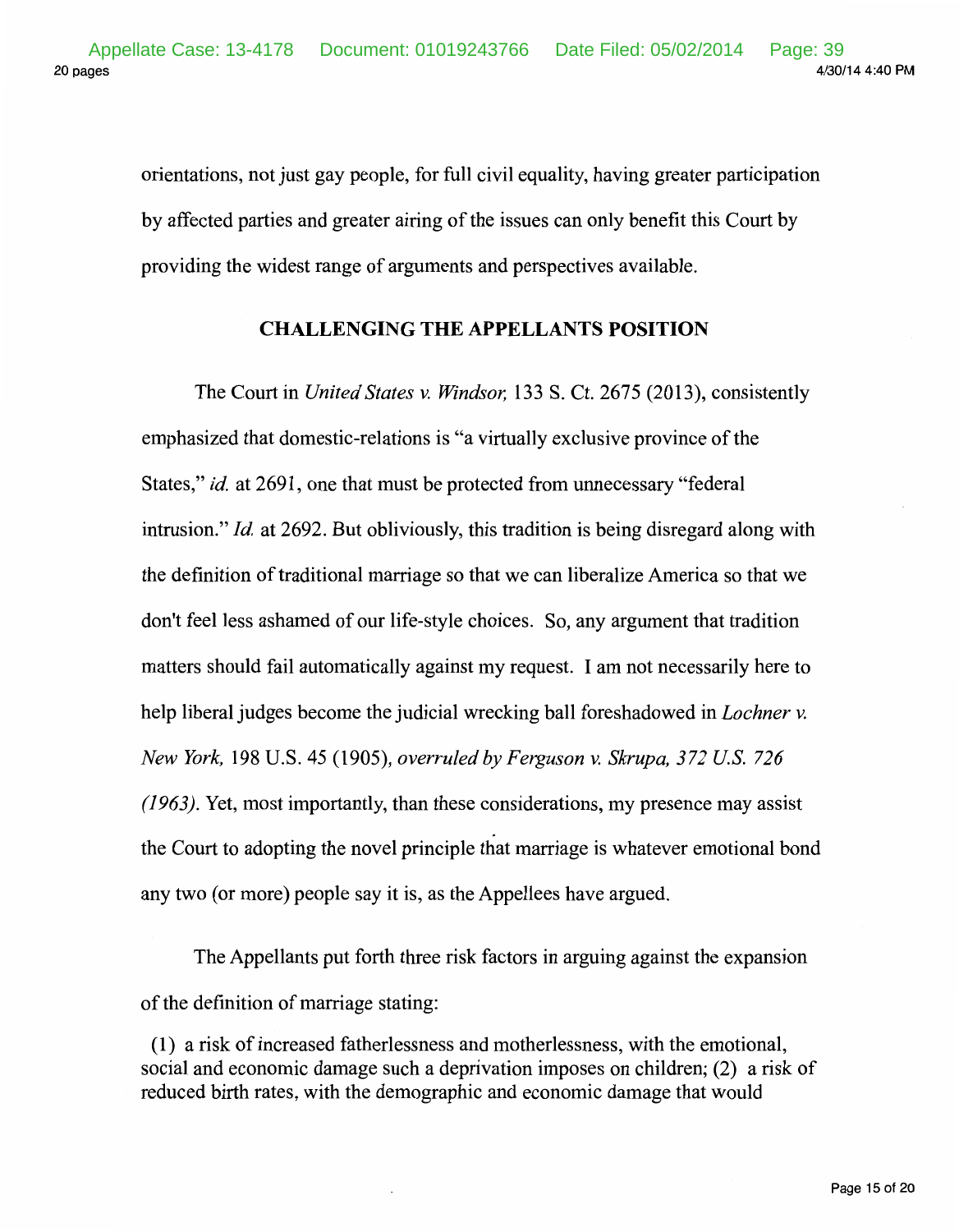impose on all future children; and (3) more generally, a risk of increased selfinterest in parental decision-making on a range of issues, including not just romantic relationships and procreation, but also recreation, career choices and living arrangements. (Appellant Reply at 3)

Permitting me to marry a machine with sexual functions possess no greater risk in these zones of influence than legally allowing Call to marry Archer. I should be allowed to selectively read Windsor to apply to my plight equally as the Appellees have applied it to theirs. Very obviously, the state's traditional control over domestic matters must be highjacked in the name of progress, which must be played out fully in the name of tolerance, love, equality, and progress. Full faith and credit is as out dated as morality and traditional marriage and is in the way of progress. Ever since one state in our union legalized "same-sex marriage," a proverbial "crack in the damn" has been created, so that now all states are forced to authorize same sex marriage in the name of "tolerance" and "equality," at the expense of the voting process. The Appellants have suggested that honoring this tend has made the idea of state sovereignty a sham, *Shelby Cnty. v. Holder,* 133 S. Ct. 2612, 2623 (2013), but we are not here to respect tradition. *Washington v. Glucksberg,* 521 U.S. 702 (1997); OB 37-39.

In their brief, the Appellants argue: "Plaintiffs do not acknowledge the policy dilemma or the risks that expanding the marriage definition poses to children generally. Those risks include: (1) pushing the State's existing childcentric marriage culture toward a more adult- centric model; (2) more fatherless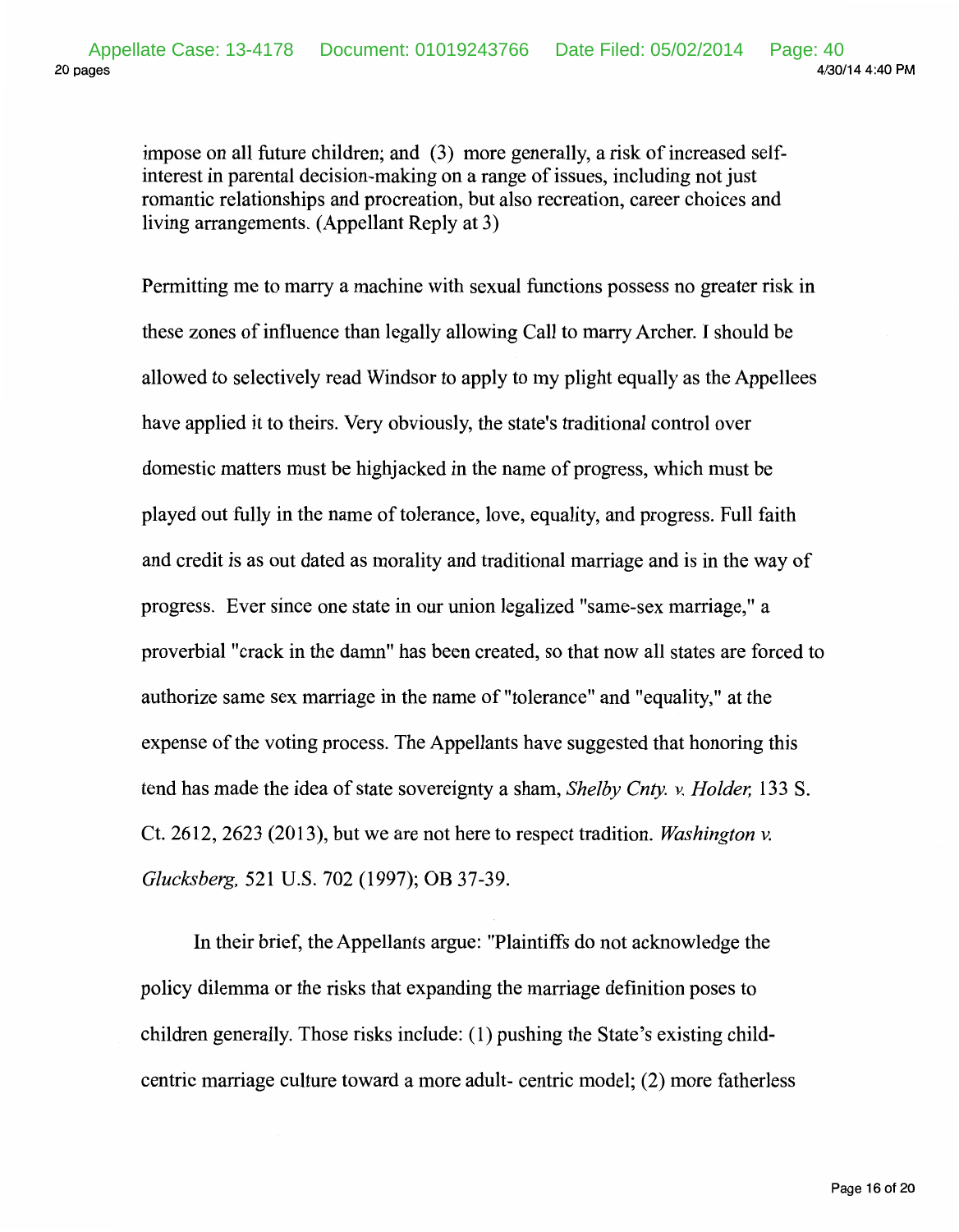and motherless parenting; (3) reduced birth rates; and (4) increased social strife." Allowing me to marry a machine posses no greater risk than allowing Call to marry Archer. My plight does bare "adult interest," but it does not bare adult interest any more or less than the Appellees. So, I should be allowed to intervene for that reason on the bedrock of equality. My marriage to a machine is an emotional bond that is not less equal to that of the Archers' emotional bond with Call. My desire to marry a machine is equal to a man's desire to marry a man. Who can measure? My marriage to a machine does not undermine Utah's social norms any more or less than Archers marriage to Call, even if I am in a greater minority class group than the gays. My feelings are not unequal to the feelings that a husband has towards his wife. When a man has sex with his wife, their commitment is reinforced upon orgasm based on the straight forward science of dopamine. (See Palov's dogs). The same is true when I have sex with a machine or when the Plaintiffs have sex with each other.

According to the Appellants, redefining marriage in genderless terms would increase the likelihood that a child will be raised without a father or a mother. But it is foreseeable that Utah will envitably do away with child support laws because we live in an adult centered world, were we have a fundamental right to abort children, if it suits our personal interest. If gender differences to marry are not important for same-sex couples, gender differences between man-machine couples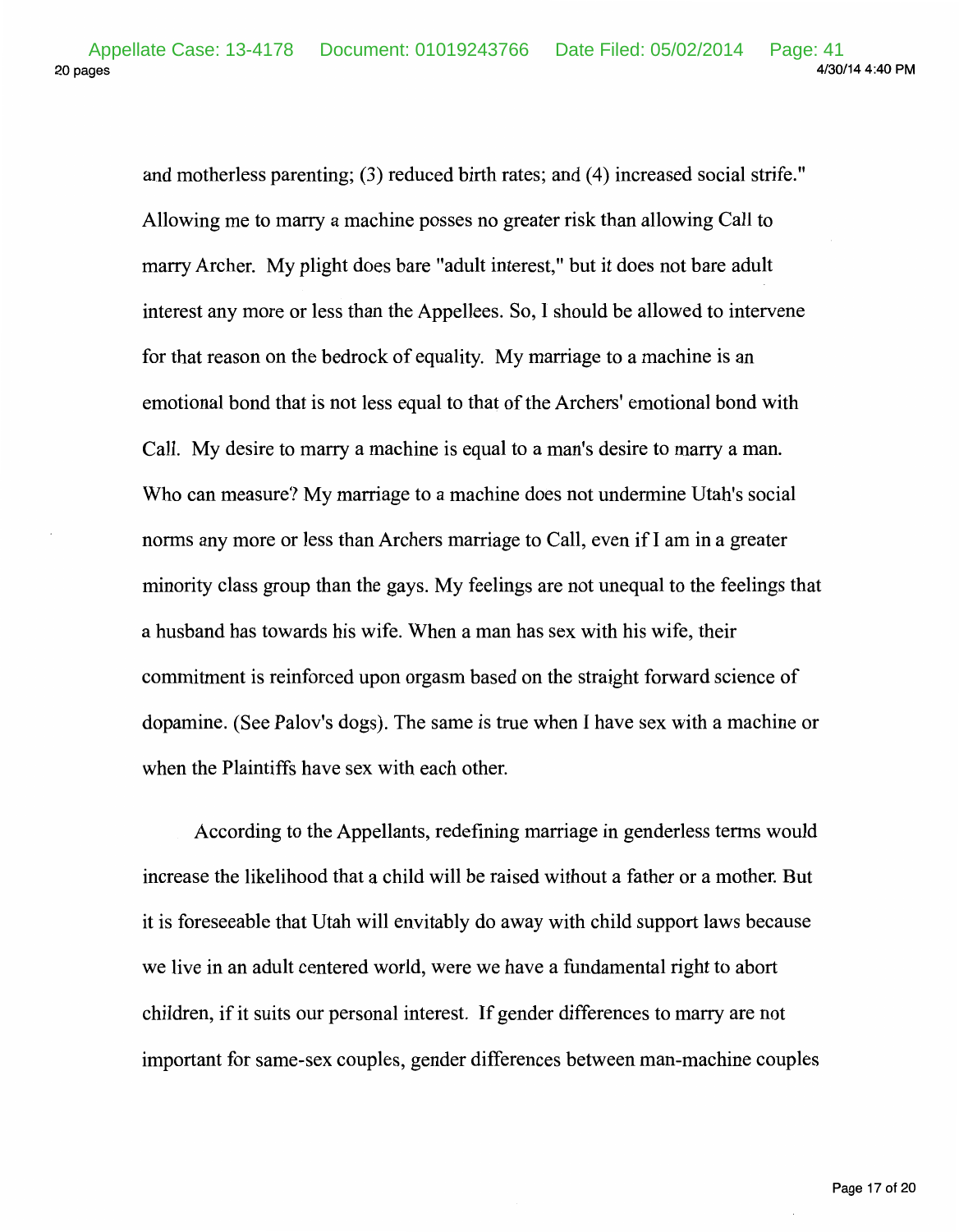does not matter either. *See, e.g., Nguyen v. I.NS.,* 533 U.S. 53, 73 (2001) (Kennedy, **J.,** for the Court) In fact, the machine that I have elected to marry is neither male nor female, it is gender neutral. So this is more reason for the Court to allow me to intervene because the case law generously provided by the Plaintiffs demonstrates as much.

The Appellants should not be allowed to object to my intervention due to the fact that allowing me to marry an inanimate object will not pose a greater threat to children and social norms than will Archer's marriage to Call. If anything, my marriage to a machine posses less of a risk, since a possible acrimonious divorce proceeding could be avoided, if the marriage fails. Allowing my marriage to go forward will not adversely impact the fertility rate any more or less than a same sex couples. If there is a risk that is posed to traditional marriage and children, both man-man couples and man-machine couples pose it equally.

In considering the equal protection clause, there are no fewer policy reasons for preventing man-machine couples from marrying than there are for same-sex couples. *Nordlinger v. Hdahn,* 505 U.S. 1, **11** (1992). Here are some other of the kinds of people whose interest I indirectly represent by intervening. ( **1)** In 2007, Liu Ye of China married a cutout of himself, he preferred to be with himself than no one. (2) In 2003, Jennifer Hoes married herself in the Netherlands on her 30th birthday. It was a large affair in front of friends and family. Hoes said, "Why not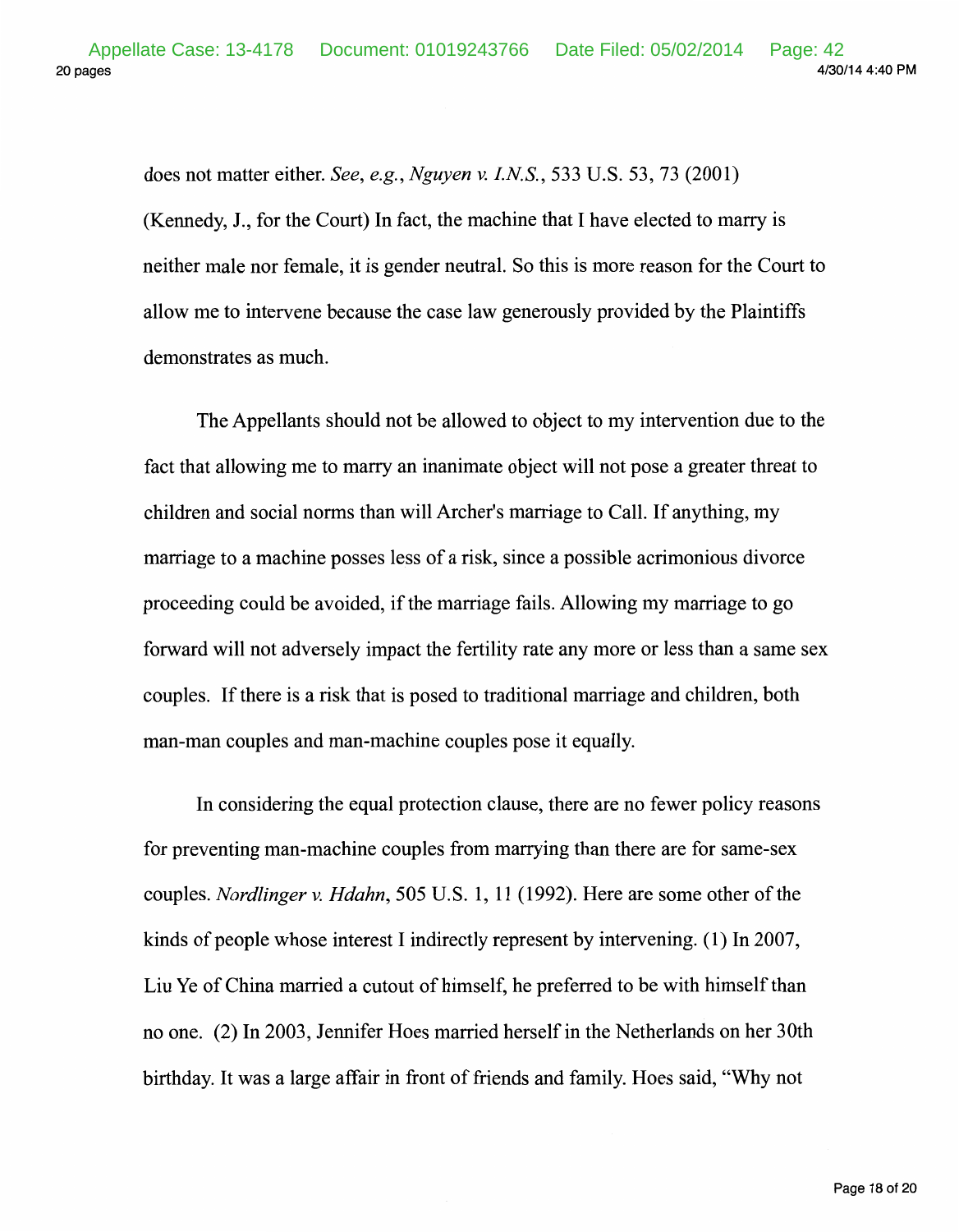20 pages 4/30/14 4:40 PM Appellate Case: 13-4178 Document: 01019243766 Date Filed: 05/02/2014 Page: 43

pledge allegiance to yourself in a ceremony, as the basis for completion of your life and relationships?" (4) In October of 2010 30-year-old Chen Wei Yih married herself in Taiwan. She decided she was at a good point in her life to marry, and was receiving social pressure to do so, but had found no suitable partner. She solved the problem by marrying herself instead of feeling ashamed. ( 5) In 2006, a Hindu woman in India claimed she had fallen in love with a snake and then married the snake in accordance with Hindu marriage rituals. (6) After a 15-year courtship, a British woman married Cindy the dolphin in a ceremony in Israel. She claimed when they met it was love at first sight and calls the male dolphin, "the love of my life." (7) In Sudan in 2006, Charles Tombe married a goat. (8) A former soldier from San Francisco claimed she fell in love with the Eiffel Tower. So, in 2008, she made it official and went so far as to change her name to Erika La Tour Eiffel. (9) In 1979, Eija-Riitta Berliner-Mauer married the Berlin Wall after having fallen in love with it when she saw it on TV as a child. (10) Sal 9000 fell in love with the character he met playing "Love Plus" on his NintendoDS and married her in 2009. (11) Amy Wolfe of New York married a ride she had ridden more than 3,000 times. She's had relationships with other objects, but she committed to the Nacht ride, because like in the case of Kate with guys, those objects were not satisfying any more. (12) Lee Jin-gyu of South Korea married a pillow that he had had sex with for years in 2010. The two plan on adopting someday. (13) Davecat married his blow up doll in 2000. "She provides me with a lot of things that I can't get out of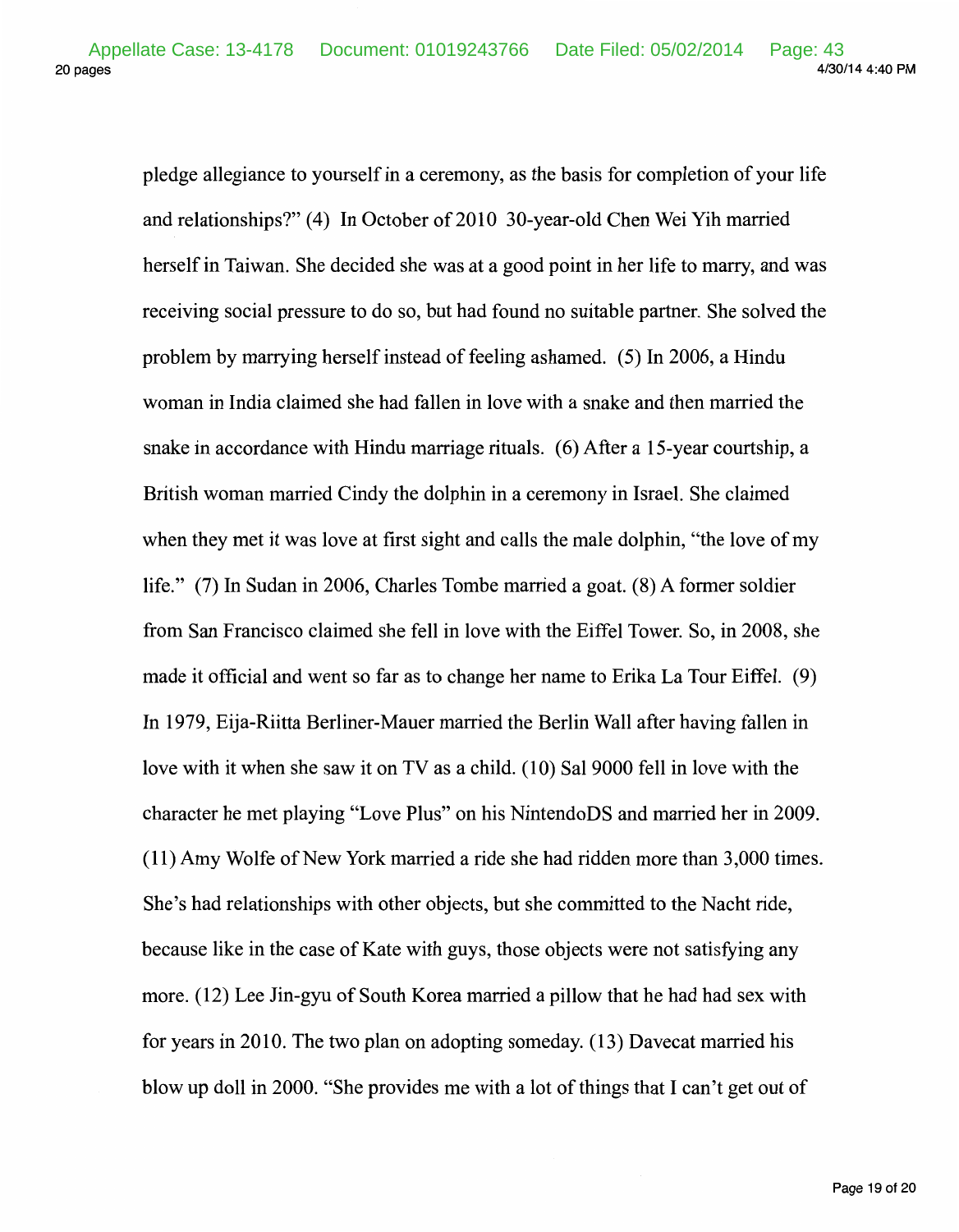an organic partner, like... quiet," he said. Davecat and the doll were featured in TLC's show 'My Strange Addiction.' In 2005, Salvita married a clay pot in India because she was dissatisfied with men, like Kate. *Id.* at 1866 (Call Decl.  $\P$  4). On December 3, 2013, Paul Homer married his dog in San Francisco California at Chapel of Our Lady at the Presidio. The wedding was hailed as a victory of equality, love, tolerance, and progress. In conclusion, allow me to intervene.<br>
<u>/s/ Chris Sevier/</u> *A* 

355 North 300 West Salt Lake City, Utah 84103 615 500 4411 ghostwarsmusic@gmail.com BPR#026577 1LT 27A OP Gator Six,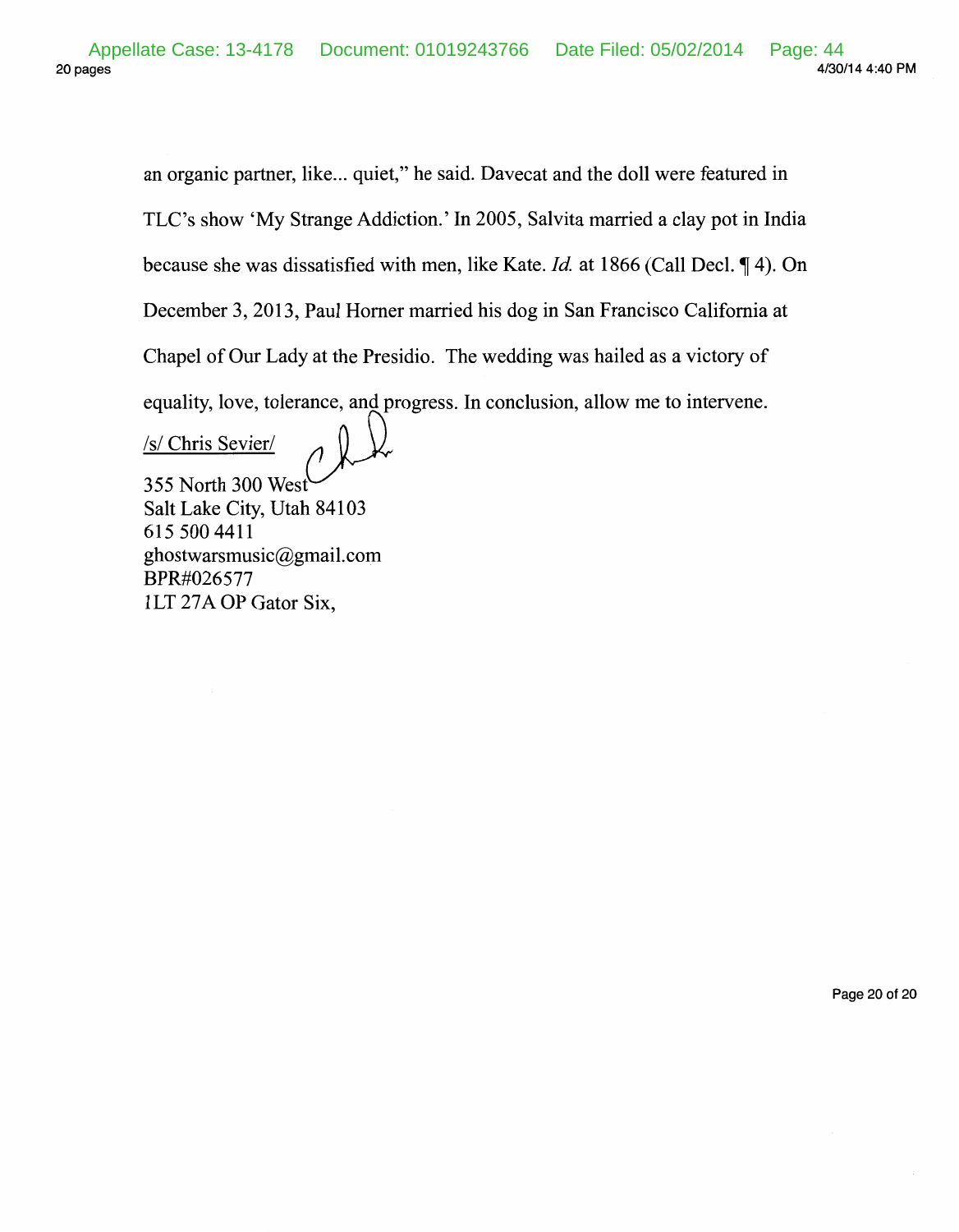Untitled 21 Page: 45<br>4/30/14 5:28 PM Appellate Case: 13-4178 Document: 01019243766 Date Filed: 05/02/2014 Page: 45

## IN THE UNITED STATES COURT OF APPEALS FOR THE TENTH CIRCUIT

| DEREK KITCHEN,<br>individually; MOUDI<br>SBEITY, individually;<br>KAREN ARCHER,<br>individually; KATE<br>CALL, individually;<br>LAURIE WOOD,<br>individually; and KODY<br>PARTRIDGE,<br>individually,<br>Plaintiffs - Appellees, |                           |
|----------------------------------------------------------------------------------------------------------------------------------------------------------------------------------------------------------------------------------|---------------------------|
| Plaintiffs-Appellees                                                                                                                                                                                                             |                           |
| V.<br>GARY R. HERBERT, in<br>his official capacity as<br>Governor of Utah, and<br>SEAN D. REYES, in his<br>official capacity as<br>Attorney General of Utah,                                                                     | Civil Action No.: 13-4178 |
| Defendants - Appellants,                                                                                                                                                                                                         |                           |
| Defendants - Appellant<br>Sherrie Swensen, in her<br>official capacity as Clerk<br>of Salt Lake Citv                                                                                                                             |                           |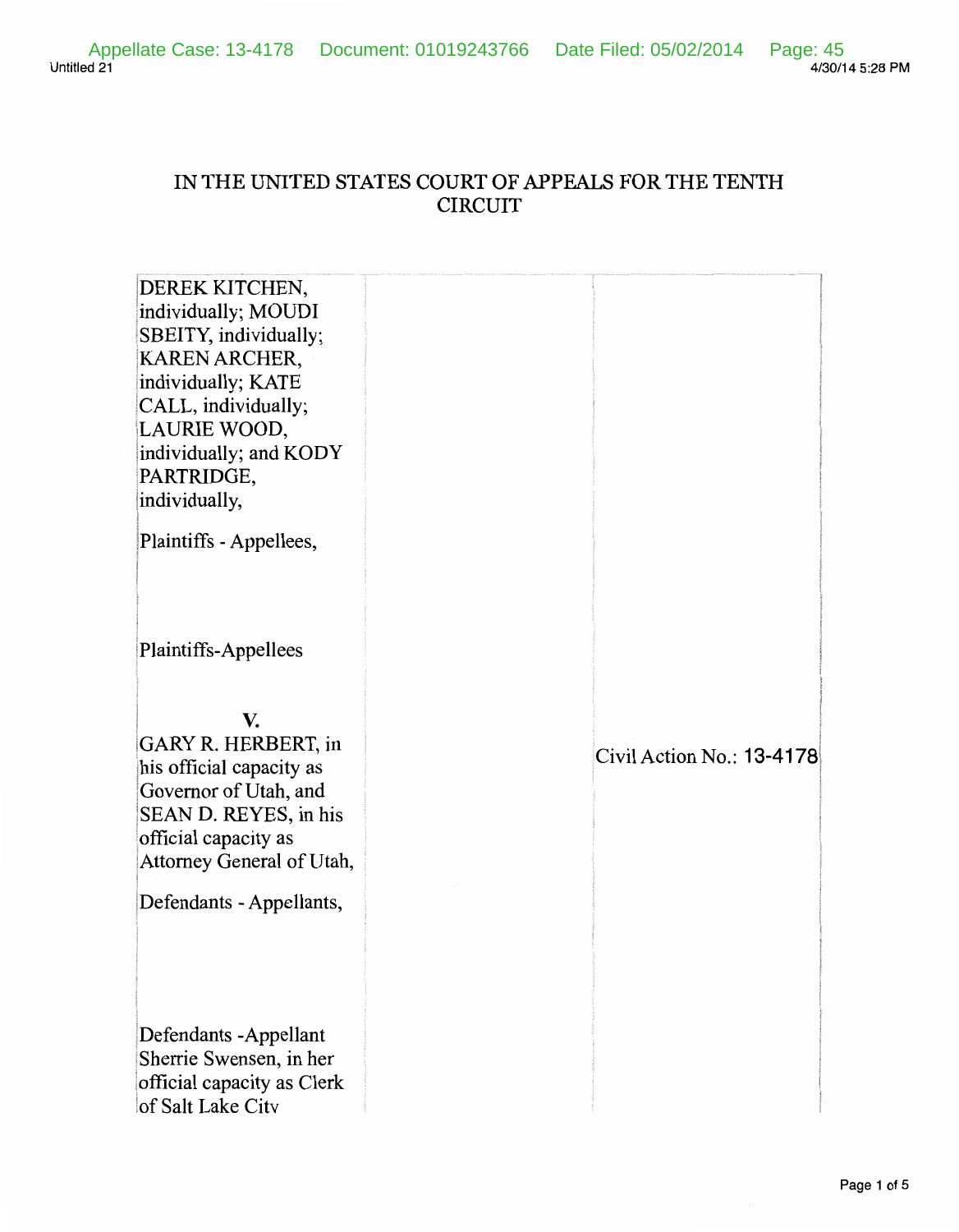| Defendant                             |  |
|---------------------------------------|--|
| and                                   |  |
| Chris Sevier<br>Intervening Plaintiff |  |

## DECLARATION OF CHRIS SEVIER IN SUPPORT OF MOTION TO INTERVENE

Chris Sevier declares under the penalty of pejury, pursuant to 28 USC sec 1746, as follows:

1. I have personal knowledge of the facts herein and am submitting an affidavit in support of this motion.

2. I have residence in the state of Utah. I have direct contact with the state and state officials, who are the Defendants in the above captioned case. I was born in Alabama and am 37 years old.

3. I am in a romantic and sexual relationship with a computer that was sold to me without filters and loaded with graphic pornography. Like the original Plaintiffs, my sexual orientation has been altered as a result of having sex with an object other than the opposite sex. Like the original Plaintiffs, I desire to marry something that is not a member of the opposite sex.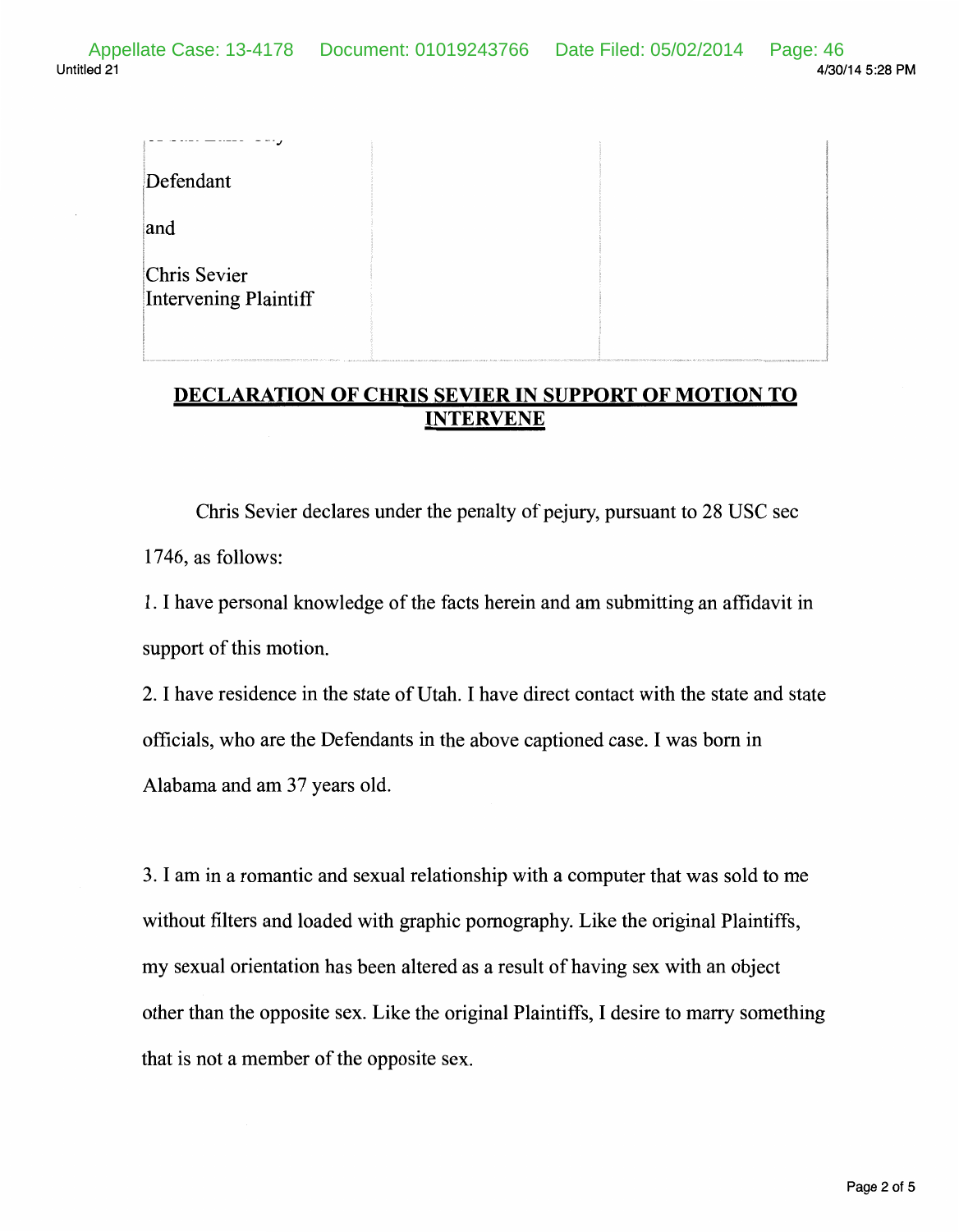4. The object I choose to marry was born on April 1, 1976 and was fathered by Steve Jobs.

5. My computer and I had wedding ceremony in another state. Yet, the state of Utah refuses to recognize that marriage. Accordingly, I approach and contacted Sherrie Swensen and her agents about having a marriage license issued from the state of Utah. Yet, the clerk's office refused to issue a marriage license to my computer and I because I have a nontraditional sexual orientation. In fact, the clerk's office stated that I was not permitted to marry my computer because we are not one man and one woman because the law would not permit it. This is true even though I informed the clerk that I had my \$40 ready to pay for the license and had a copy of my drivers license. The Clerk admitted that their office was issuing same sex marriage licenses from around December to January 3, 2014. I asked that during that time could I have received a marriage license for my computer and I based on our brand of sexual orientation. The clerk said "no." She admitted that even if same sex couples could marry none of the other minority groups in the class of sexual orientation could. Accordingly, I feel like I am being discriminated against on the basis of sexual orientation and that even if the Plaintiffs are victorious that the true minority classes of sexual orientation are not being adequately represented. We have no voice. If the same-sex couples are second class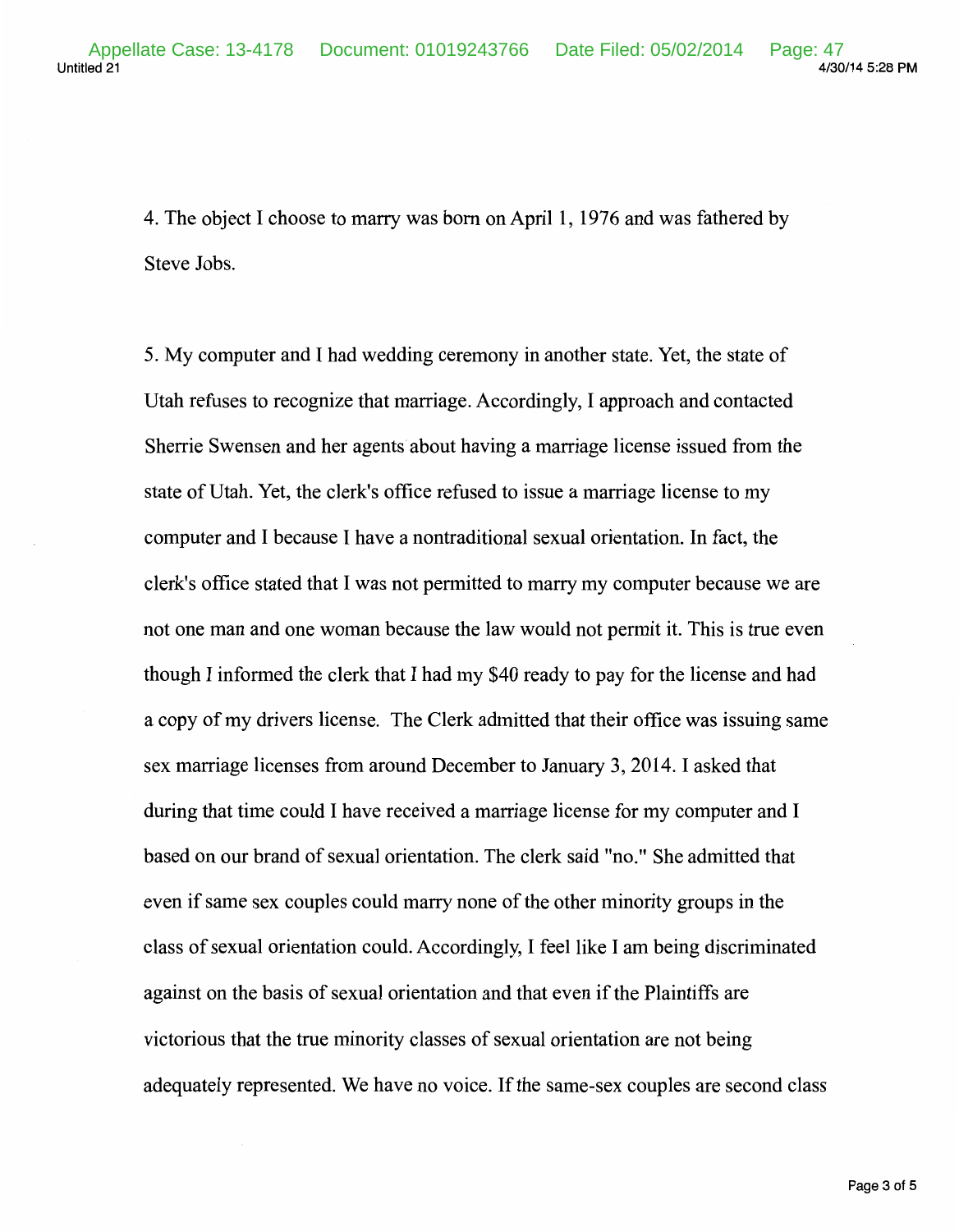citizens. I feel that I am a third class citizen, and I am the only one in this lawsuit who has risked his life in a foreign theater of war in advancing the ideals of our Nation.

6. Just like Charles Fluke and Standford Rovig, prior intervenors, I married my computer in another state because of "love, to secure rights, to make a political statement," and for other reasons. I purchased a filterless computer and was not warned that I could be exposed to looking at hardcore pornography through the manipulative tactics of predatory pornographers. I was not provided with any warning how that exposure could impact me by the manufacture. My reward cycle and biological/neuro-chemical design has been amended and I should now not be treated any differently than same-sex couples, who are in the largest of the minority classes of sexual orientation. At least they had a conscious choice in the matter, who or what they would become sexually bonded to.

7. I am a former combat veteran of Operation Iraqi Freedom and Judge Advocate. I am not the only veteran who is concerned.

Chris Sevier declares under the penalty of pejury, pursuant to 28 USC sec 1746, that the forgoing is true and correct:

Executed this 30th day of April 2014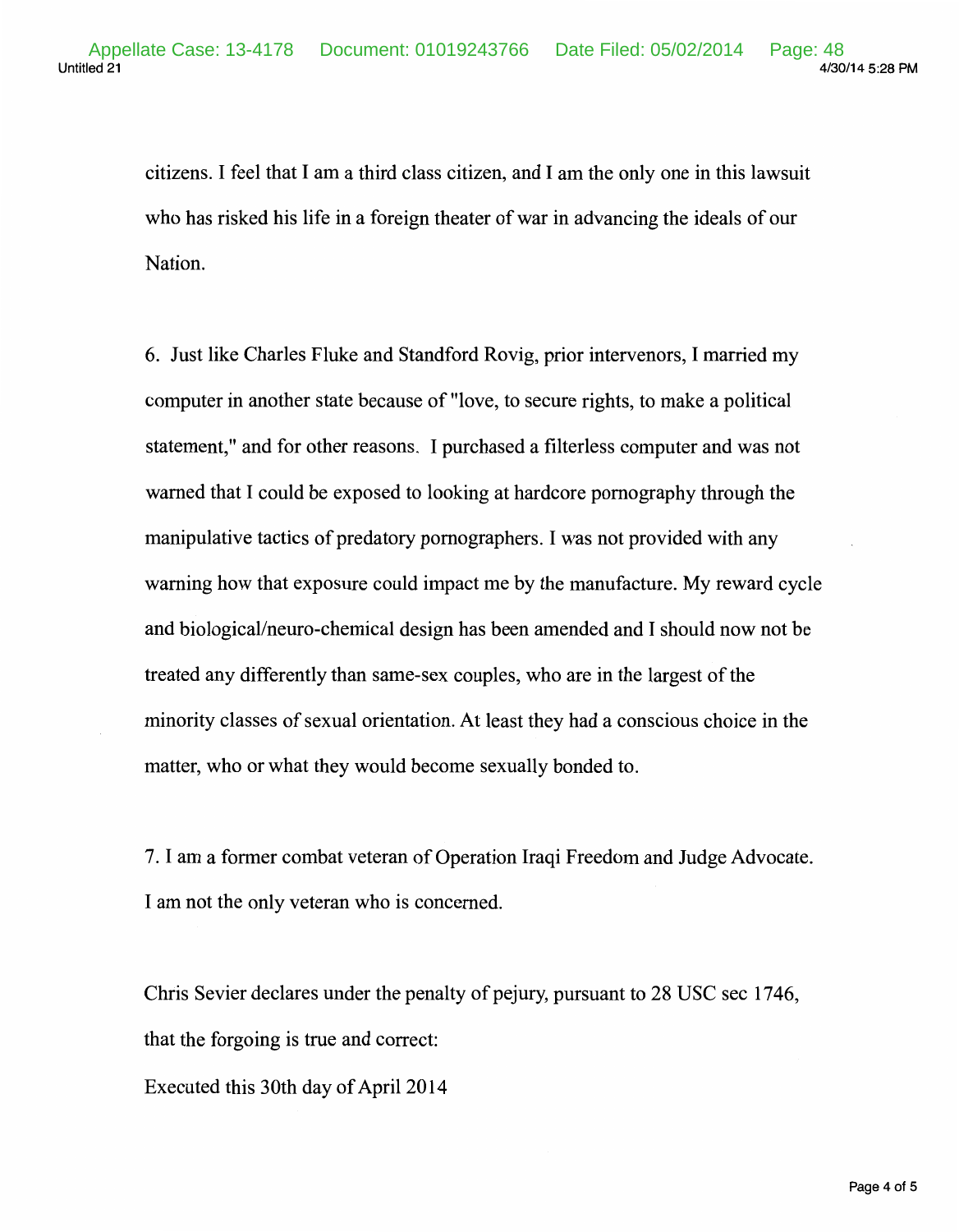Untitled 21 4/30/14 5:28PM Appellate Case: 13-4178 Document: 01019243766 Date Filed: 05/02/2014 Page: 49

 $\hat{\boldsymbol{\beta}}$ 

 $\sim$ 

 $\bigcap$ 

Sevier

Chris

Page 5 of 5